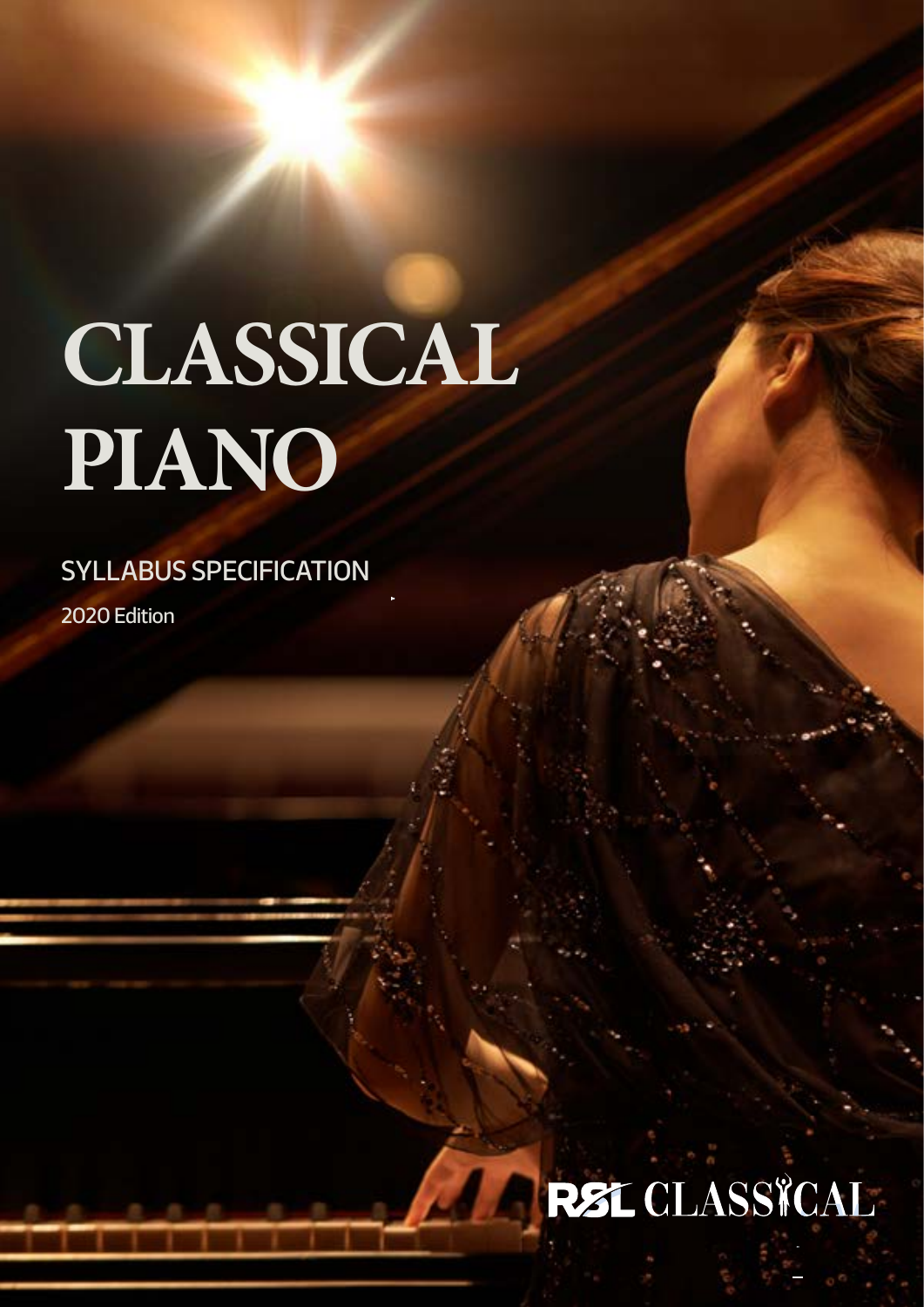

## **Classical Piano Syllabus Specification**

2020 Edition

Rockschool | RSL Classical | Performance Arts Awards | Vocational Qualifications | Creative Qualifications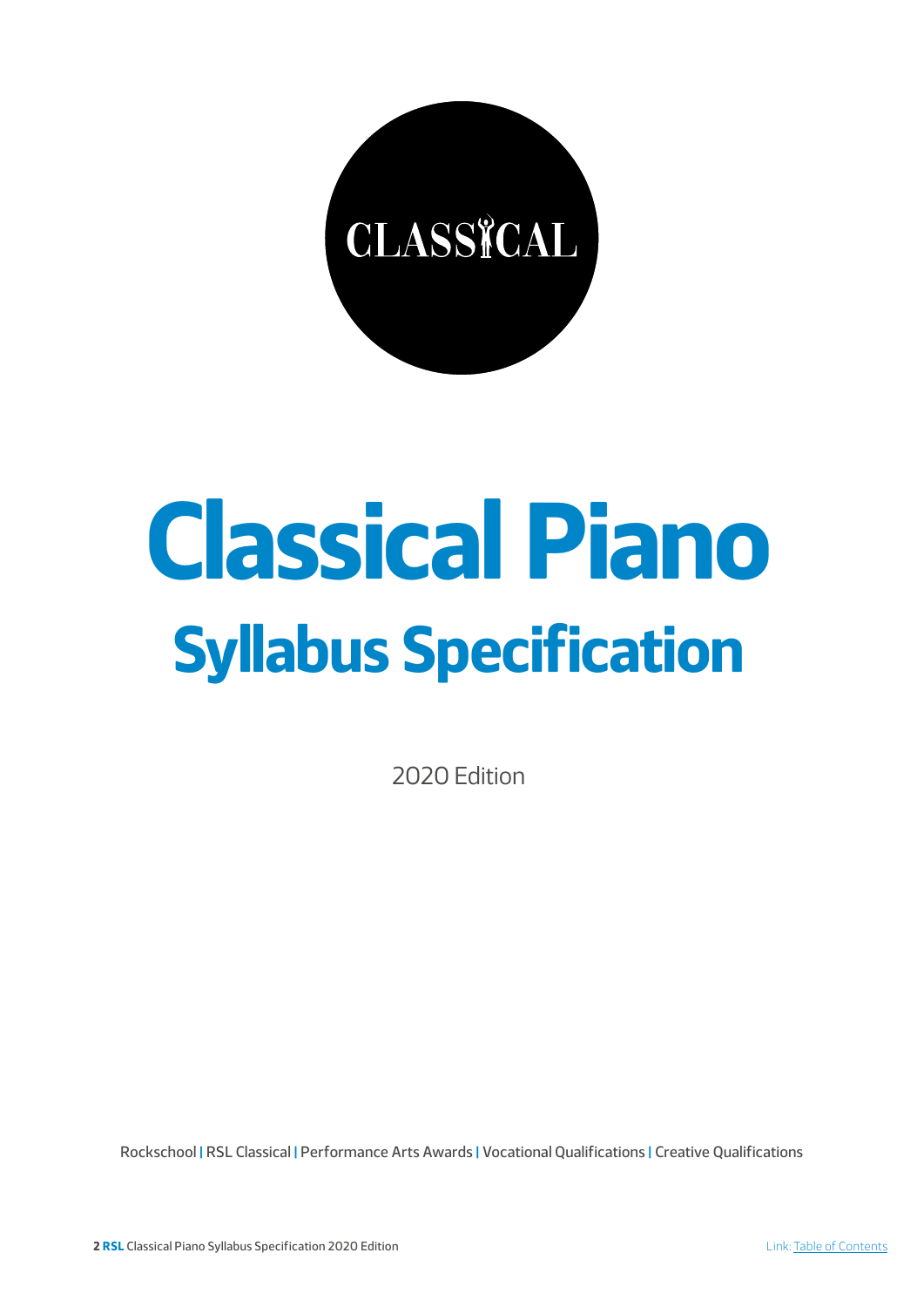<span id="page-2-0"></span>

## **Acknowledgements**

Published by Rockschool Ltd. © 2020

#### **SYLLABUS**

Syllabus designed and written by Jono Harrison Syllabus Director: Tim Bennett-Hart Syllabus consultants: Andrew Eales, Simon Troup & Jennie Troup [Digital Music Art] Supporting Tests written by Helen Madden, Chris Stanbury and Jono Harrison Syllabus advisors: Tim Bennett-Hart, David Duncan, Alistair Platt, Daniel Francis, Ritesh Khokar, Rockie Siew, Stuart Slater

#### **PUBLISHING**

Music engraving: Simon Troup, David Duncan Book layout: Simon Troup, Jono Harrison Fact Files: Abbie Thomas Preparation and Performance Notes: Jennie Troup Music Editing: Jono Harrison, David Duncan Cover design: Phil Millard [Rather Nice Design] Cover update: Simon Troup

#### **AUDIO**

Production: Jono Harrison Supporting Tests: Chris Stanbury, Jono Harrison

#### **MUSICIANS**

Piano: Ross Stanley, Jono Harrison Additional Programming: Jono Harrison, Chris Stanbury

#### **DISTRIBUTION**

Exclusive Distributors: Hal Leonard

#### **CONTACTING ROCKSCHOOL**

[www.rslawards.com](mailto:www.rslawards.com?subject=) Telephone: +44 (0)345 460 4747 Email: [info@rslawards.com](mailto:info%40rslawards.com?subject=)

#### **EXECUTIVE PRODUCERS**

John Simpson, Norton York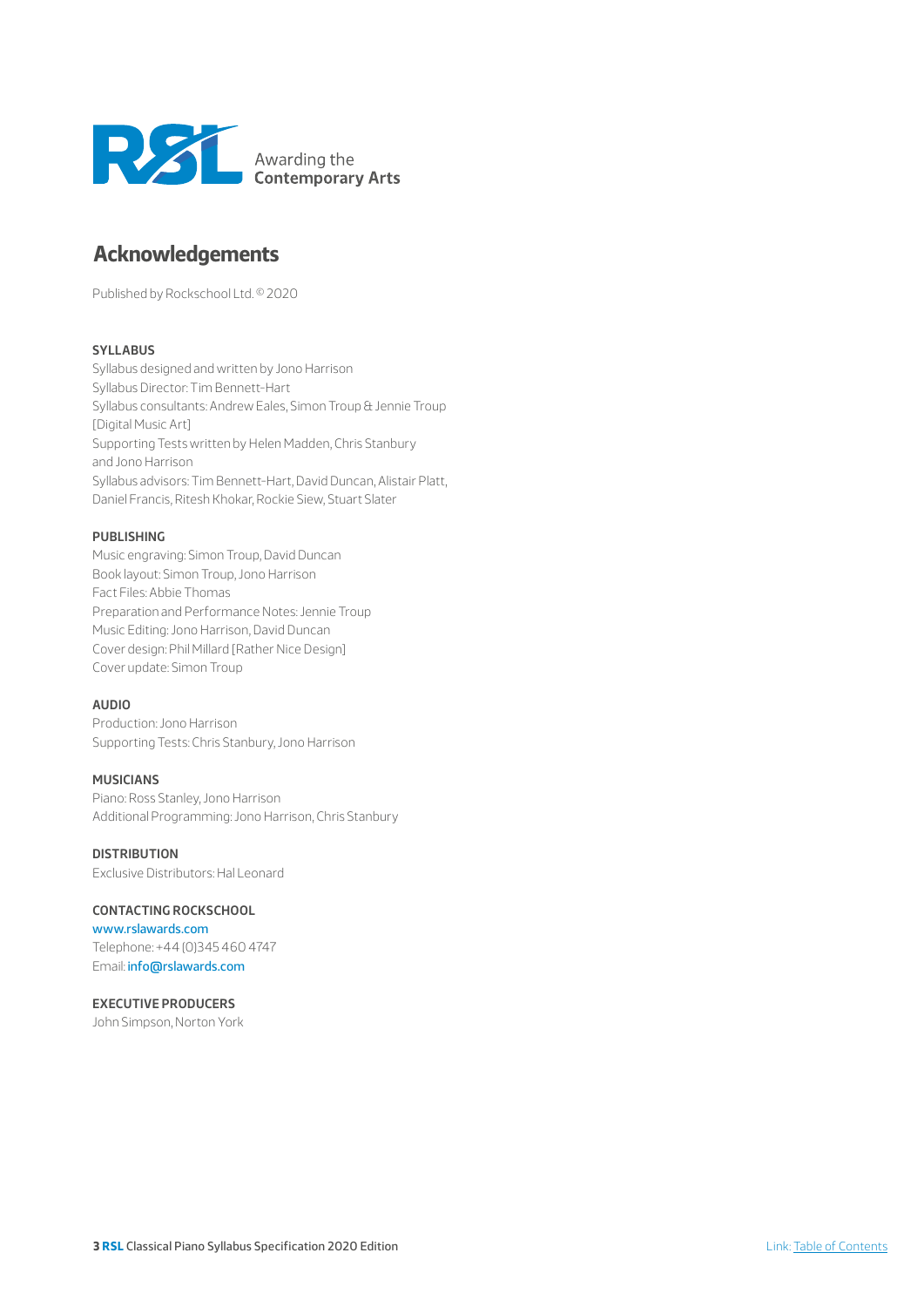## <span id="page-3-0"></span>**Contents**

............... [Acknowledgements](#page-2-0)

.............. Table of Contents

## ............... **[Preface](#page-4-0)**

#### ................ **[Introduction](#page-5-0)**

- ................ [The Value Of RSL Qualifications](#page-5-0)
- ................ [RSL & UCAS](#page-5-0)
- ................ [Period Of Operation](#page-5-0)
- ................ [Examinations](#page-5-0)

#### ................ **[Overview](#page-6-0)**

................ [Assessment Overview](#page-6-0)

#### ................ **[Qualification Summary](#page-7-0)**

- ................ [Aims & Broad Objectives](#page-7-0)
- ................ [Progression](#page-7-0)
- ................ [Qualification Structure](#page-7-0)
- ................ [Entry Requirements](#page-7-0)

#### ................ **[Assessment Information](#page-8-0)**

- ................ [Assessment Methodology](#page-8-0)
- ................ [Assessment Timings](#page-8-0)
- ............. [Marking Schemes](#page-9-0)
- ............. [General Notes](#page-9-0)
- .............. [Quality Assurance](#page-10-0)

#### .............. **[Candidate Access and Registration](#page-10-0)**

- .............. [Access and Registration](#page-10-0)
- .............. [Recommended Prior Learning](#page-10-0)

#### .............. **[Further Information & Contact](#page-10-0)**

- .............. [Guidance on Free Choice Pieces](#page-10-0)
- .............. [Complaints & Appeals](#page-11-0)
- .............. [Equal Opportunities](#page-11-0)
- .............. [Contacts for Help & Support](#page-11-0)

## ........... **[RSL Classical PIANO](#page-12-0)  [EXAMINATIONS](#page-12-0)**

#### ............. **[Examinations Overview](#page-13-0)**

## .................... **[GRADING CRITERIA](#page-17-0)  [& DEFINITIONS](#page-17-0)**

- ............. [Graded Examinations](#page-18-0)
- .............. [Performance Certificates](#page-20-0)
- ............. [Definitions](#page-21-0)

## .......... **[UNIT SPECIFICATIONS](#page-22-0)**

 ............. [Debut](#page-23-0) ............ [Grade 1](#page-29-0) ............. [Grade 2](#page-35-0) ............. [Grade 3](#page-41-0) ............ [Grade 4](#page-47-0) ............. [Grade 5](#page-53-0) ............ [Grade 6](#page-59-0) ............ [Grade 7](#page-65-0) ............. [Grade 8](#page-71-0)

............. **[Revision History](#page-77-0)**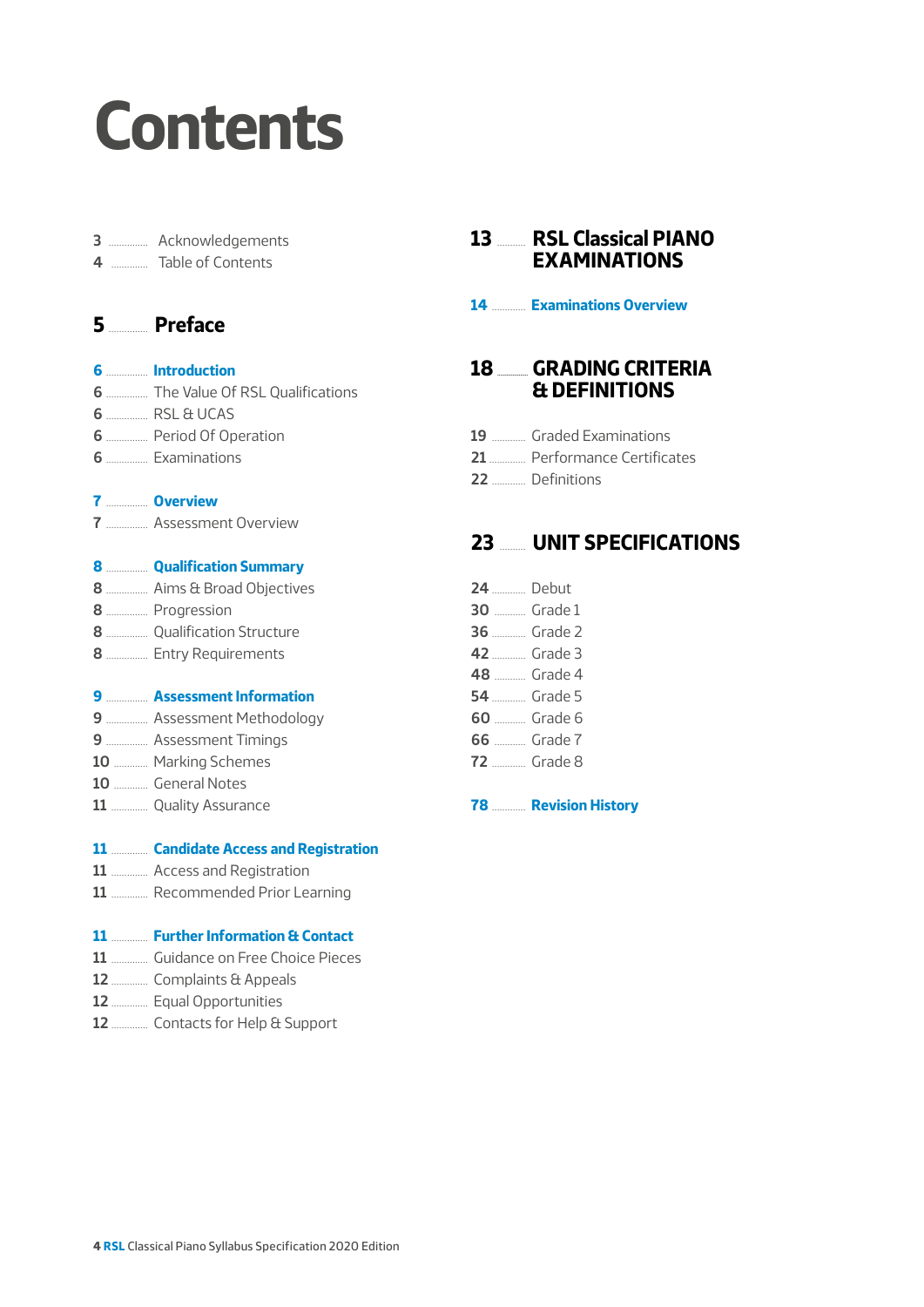<span id="page-4-0"></span>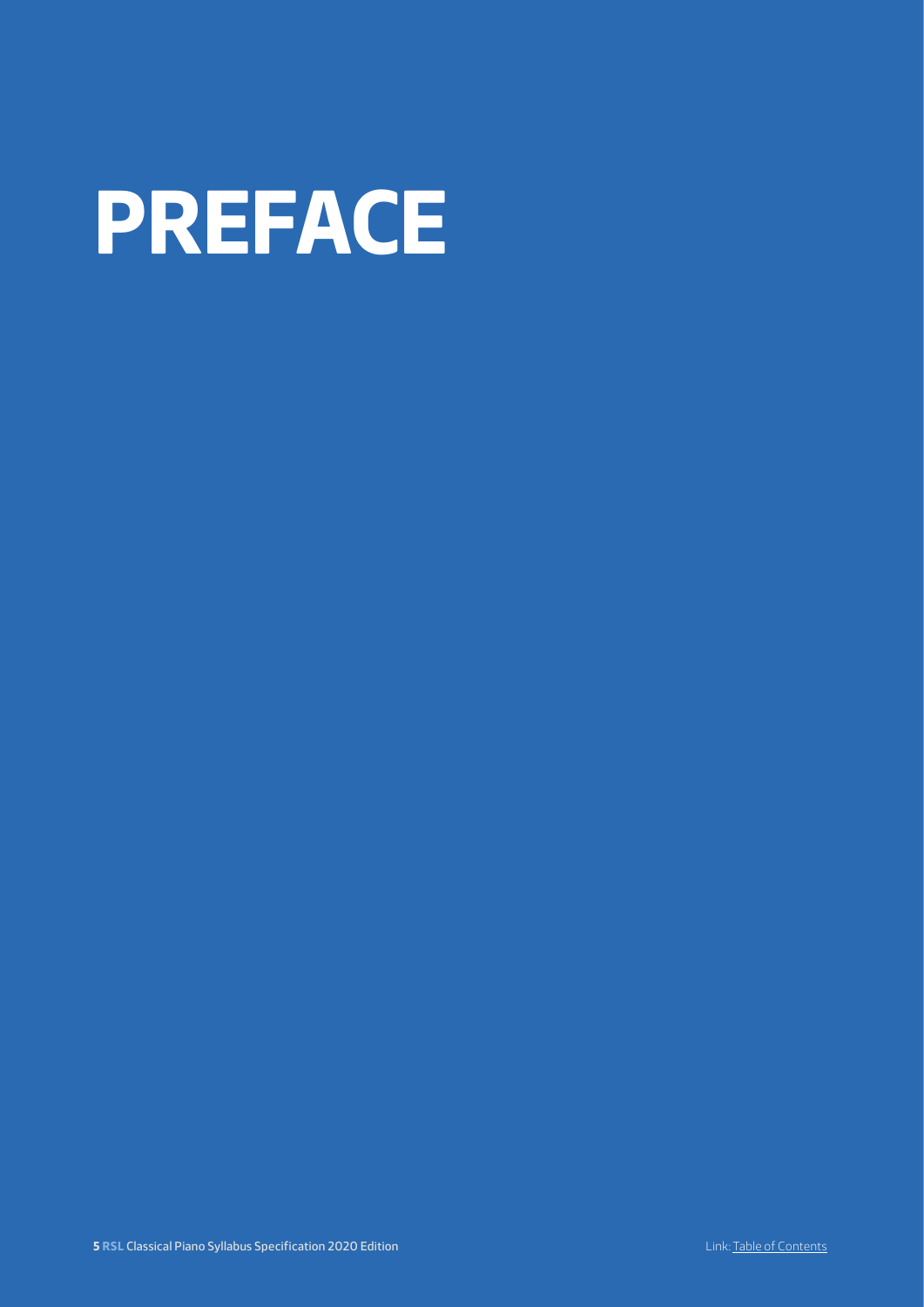## <span id="page-5-0"></span>**INTRODUCTION**

Welcome to the RSL Awards 2020-23 syllabus for Classical Piano. This syllabus guide is designed to give teachers, learners and candidates practical information on the graded examinations run by RSL Awards.

The RSL Awards website [www.rslawards.com](http://www.rslawards.com) has detailed information on all aspects of our examinations, including examination regulations, detailed marking schemes and assessment criteria as well as notated and audio examples to help you prepare for the examination.

This Syllabus Guide covers the following examinations:

- Graded Examinations Debut to Grade 8
- **Performance Certificates Debut to Grade 8**

## **The Value Of RSL Qualifications**

RSL advocates an open access approach to qualifications, providing a range of syllabi, designed to accommodate a wide variety of candidates of different ages, experience and levels of achievement. RSL qualifications are listed on the Regulated Qualifications Framework (RQF) in England and Northern Ireland by the Office of Qualifications and Examinations Regulation (Ofqual). RSL is committed to maintaining and improving its reputation for excellence by providing high quality education and training through its syllabuses, examinations, music and resources.

## **RSL & UCAS**

For students applying for work or University, many potential employers see graded music exams in a very positive way. Recognised qualifications demonstrate an ability to dedicate commitment to extra-curricular activities, providing evidence of versatility which many students find beneficial within UCAS (Universities & Colleges Admissions Service) applications and for University entrance interviews.

Our qualifications at Level 3 (Grades 6–8) carry allocated points on the UCAS tariff. For full details relating to the allocation of UCAS points please see: www.rslawards.com/about-us/ucas-points

## **Period Of Operation**

This syllabus specification covers RSL Classical Piano Grade Examinations and Performance Certificates from September 2020.

## **Examinations**

RSL Classical offers two types of graded music examination: Graded Examination & Performance Certificate.

#### **GRADE EXAMINATIONS**

Grade Examinations are available from Debut – Grade 8 and consist of the following elements:

| <b>PREPARED WORK</b>                                                                                          | <b>UNPREPARED WORK</b>                                                                                                                                                              |
|---------------------------------------------------------------------------------------------------------------|-------------------------------------------------------------------------------------------------------------------------------------------------------------------------------------|
| $\blacksquare$ 3 Performance Pieces: Debut to Grade 8<br>$\blacksquare$ Technical Exercises: Debut to Grade 8 | $\blacksquare$ Sight Reading or Contemporary Improvisation & Interpretation:<br>Debut to Grade 8<br>Ear Tests: Debut to Grade 8<br>General Musicianship Questions: Debut to Grade 8 |

#### **PERFORMANCE CERTIFICATES**

Performance Certificates are available from Debut – Grade 8 and consist of the following:



Eive Performance Pieces: Debut to Grade 8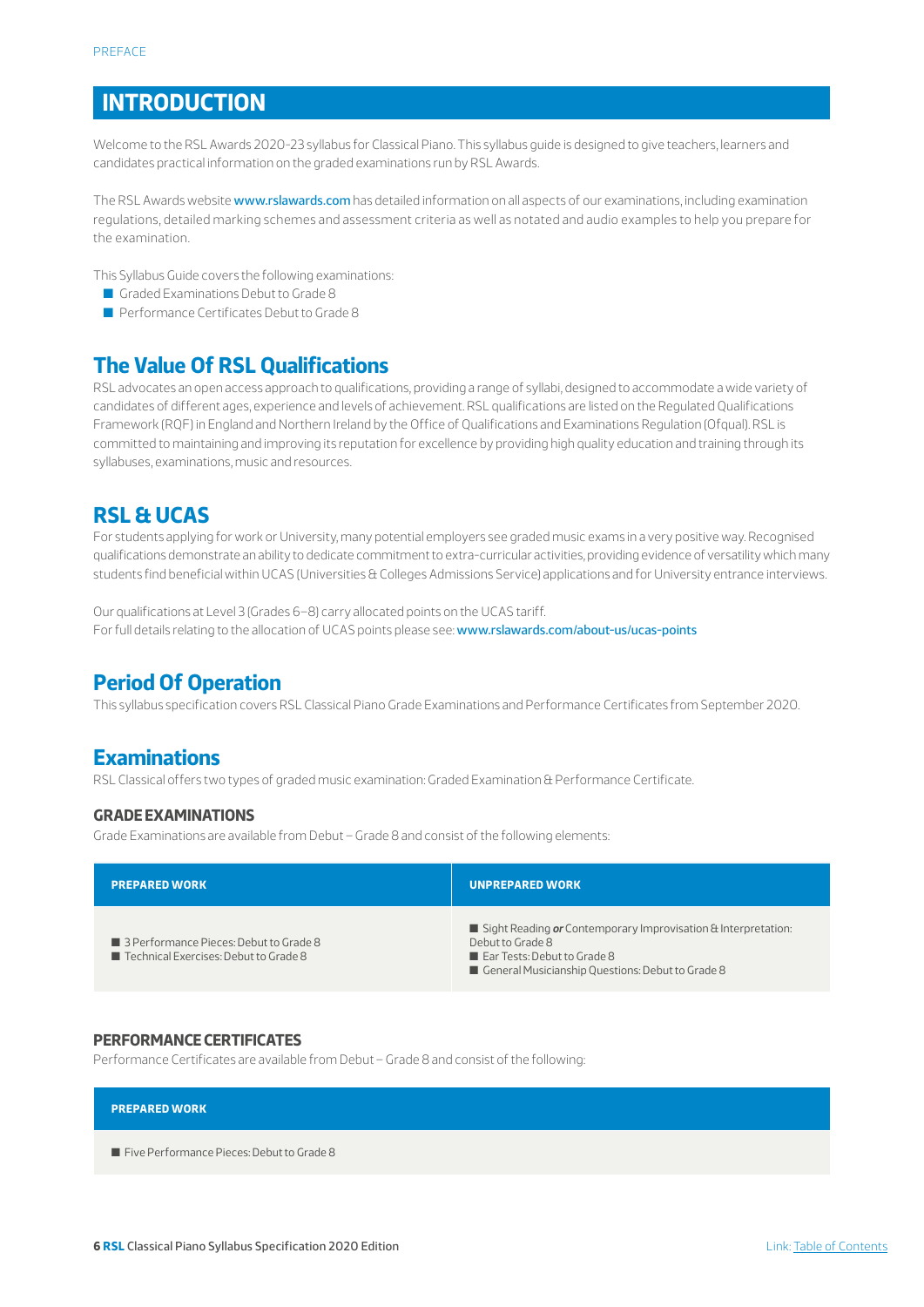## <span id="page-6-0"></span>**OVERVIEW**

## **Unit Overview – Graded Examinations in Music Performance**

| <b>QUALIFICATION TITLE</b>                                                                             | <b>OAN</b> | <b>TOTAL NO.</b><br><b>OF UNITS</b> | <b>GUIDED</b><br><b>LEARNING</b><br><b>HOURS</b> | <b>CREDIT</b>  | <b>TOTAL QUALIFICATION</b><br><b>TIME</b> |
|--------------------------------------------------------------------------------------------------------|------------|-------------------------------------|--------------------------------------------------|----------------|-------------------------------------------|
| RSL Entry level Award in Graded Exami-<br>nation in Music Performance (Entry 3)                        | 501/0370/2 | $\mathbf{1}$                        | 8                                                | $\overline{4}$ | 40                                        |
| RSL Level 1 Award in Graded Examina-<br>tion in Music Performance - Grade 1                            | 501/0391/X | $\mathbf{1}$                        | 12                                               | 6              | 60                                        |
| RSL Level 1 Award in Graded Examina-<br>tion in Music Performance - Grade 2                            | 501/0646/6 | $\mathbf{1}$                        | 18                                               | 9              | 90                                        |
| RSL Level1 Award in Graded Examina-<br>tion in Music Performance - Grade 3                             | 501/0647/8 | $\mathbf{1}$                        | 18                                               | 12             | 120                                       |
| RSL Level 2 Certificate in Graded Exam-<br>ination in Music Performance - Grade 4<br>Piano & Keyboards | 603/4151/8 | $\mathbf{1}$                        | 24                                               | 15             | 150                                       |
| RSL Level 2 Certificate in Graded Exam-<br>ination in Music Performance - Grade 5<br>Piano & Keyboards | 603/4152/X | $\mathbf{1}$                        | 24                                               | 18             | 180                                       |
| RSL Level 3 Certificate in Graded Exam-<br>ination in Music Performance - Grade 6<br>Piano & Keyboards | 603/4142/7 | $\mathbf{1}$                        | 36                                               | 22             | 220                                       |
| RSL Level 3 Certificate in Graded Exam-<br>ination in Music Performance - Grade 7<br>Piano & Keyboards | 603/4143/9 | $\mathbf{1}$                        | 48                                               | 27             | 270                                       |
| RSL Level 3 Certificate in Graded Exam-<br>ination in Music Performance - Grade 8<br>Piano & Keyboards | 603/4144/0 | $\mathbf{1}$                        | 54                                               | 32             | 320                                       |

## **Assessment Overview**

| <b>ASSESSMENT</b>        |                                                                                                                                                                                                                                 |
|--------------------------|---------------------------------------------------------------------------------------------------------------------------------------------------------------------------------------------------------------------------------|
| Form of Assessment       | All assessments are carried out by external examiners. Candidates are required to carry out a combination of practi-<br>cal tasks and underpinning theoretical assessment.                                                      |
| Unit Format              | Unit specifications contain the title, unit code, credit level, credit value, learning outcomes, assessment criteria,<br>grade descriptor, and types of evidence required for the unit.                                         |
| Bands of Assessment      | There are four bands of assessment (distinction, merit, pass and unclassified) for the qualification as a whole.                                                                                                                |
| <b>Quality Assurance</b> | Quality Assurance ensures that all assessments are carried out to the same standard by objective sampling and<br>re-assessment of candidates' work. A team of external examiners is appointed, trained and standardised by RSL. |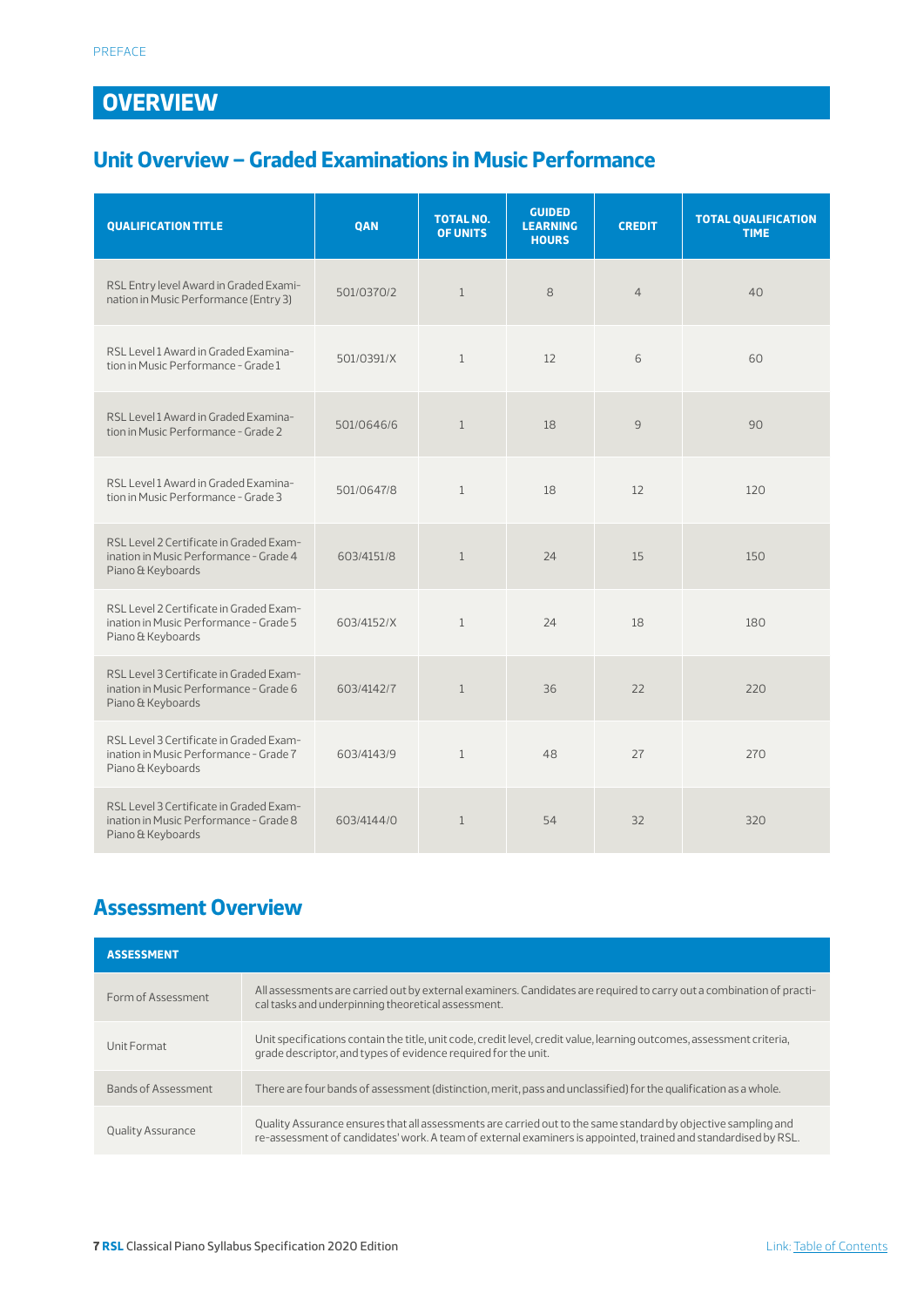## <span id="page-7-0"></span>**QUALIFICATION SUMMARY**

## **Aims & Broad Objectives**

The aim of music performance qualifications is to provide a flexible, progressive mastery approach to the knowledge, skills and understanding required for popular music performance.

RSL's graded qualifications motivate and encourage candidates of all ages and levels through a system of progressive mastery, enabling candidates to develop and enhance skills, knowledge and understanding in a safe and consistent way. The qualifications are beneficial for candidates wishing to progress at their own pace through smaller steps of achievement.

These qualifications are suitable for candidates in the Under 16, 16+, 16–18, 19+ age groups.

## **Progression**

Graded qualifications provide a flexible progression route for candidates. They are a positive means of determining progress and enable candidates to learn the necessary techniques to gain entry to FE and HE courses. Graded qualifications operate according to a well-established methodology of 'progressive mastery'. They allow candidates to be tested in discrete stages in the development of a wide range of skills. They tend to be more rigorous than other types of exams and for that reason industry is confident that achievement at the highest level gained by candidates of graded qualifications will have the skills necessary to work in other areas of the business.

## **Qualification Structure**

A graded qualification consists of a range of both practical and knowledge-based elements which are based on detailed requirements outlined in the relevant syllabus. Therefore, requirements for each grade will be set out in detail in the Unit Specifications below and the learning outcomes and assessment criteria for each unit will require knowledge, skills and understanding of these syllabus requirements to be demonstrated at the grade entered.

## **Entry Requirements**

There are no entry requirements for these qualifications. However, candidates should be aware that the content at the higher grades will require a level of knowledge and understanding covered in previous qualifications.

For further details on exam dates and fees and to apply for your music performance grades please visit the RSL website at: [www.rslawards.com](http://www.rslawards.com/)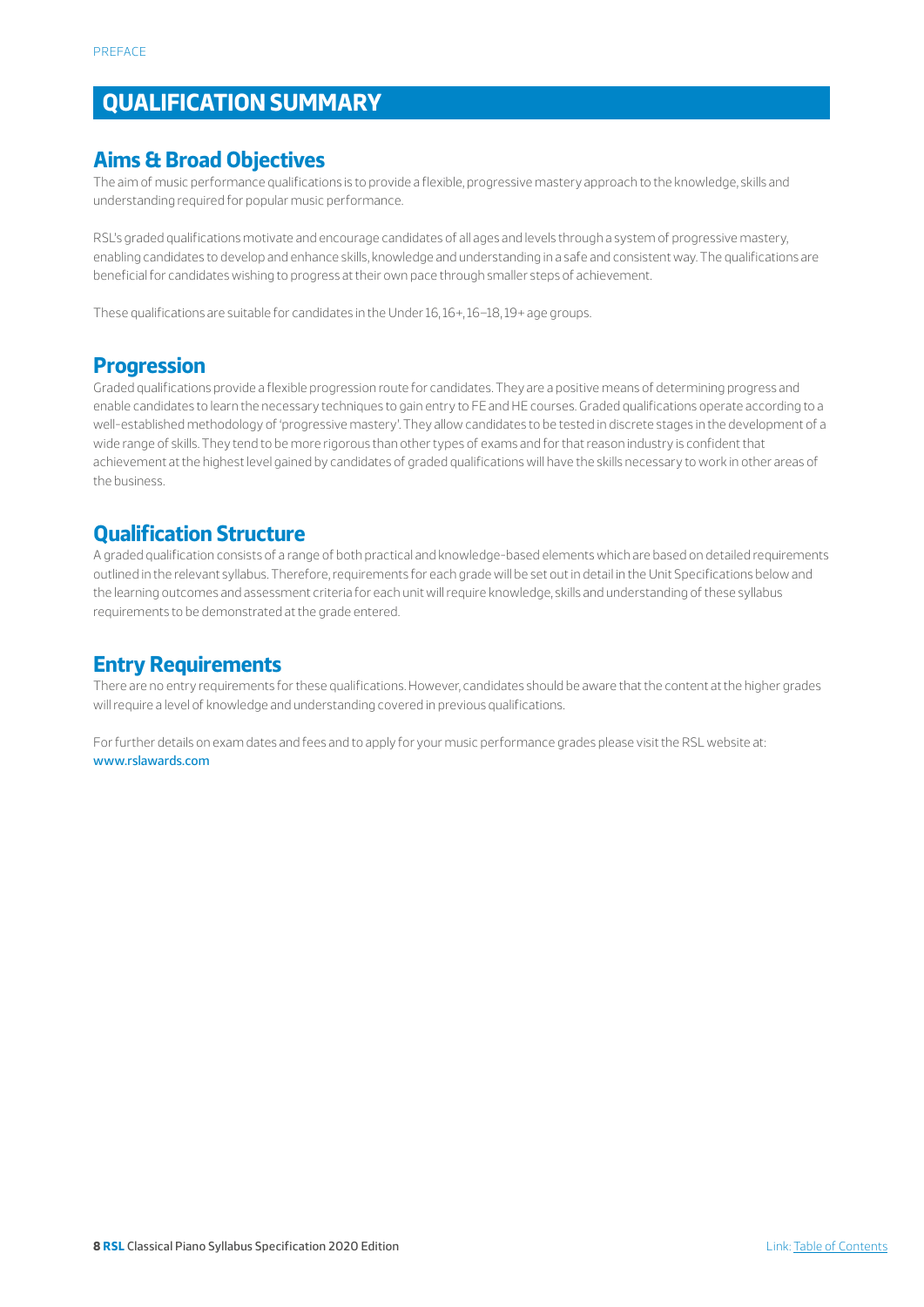## <span id="page-8-0"></span>**ASSESSMENT INFORMATION**

### **Assessment Methodology**

The **Graded Examinations** in Music Performance are assessed via an examination. The examination is divided into the following sections:

#### **Technical tests covering knowledge of:**

- Scales
- **Arpeggios**
- **D** Technical Studies

#### **Performance Pieces**

■ Three Performance pieces (two pieces can be 'Free Choice Pieces')

#### **Unseen Tests**

- Sight Reading or Contemporary Improvisation & Interpretation tests
- Ear Tests
- General Musicianship Questions

The **Performance Certificates** in Music Performance are assessed via an examination. The examination is divided into the following sections:

#### **Performance Pieces**

■ Five Performance pieces (three pieces can be 'Free Choice Pieces')

## **Assessment Timings**

Examination timings for the graded examinations in Popular Music Performance are as follows:

#### **Grade Exams**

- Debut: 15 minutes
- Grade 1: 20 minutes
- Grade 2: 20 minutes
- Grade 3: 25 minutes
- Grade 4: 25 minutes
- Grade 5: 25 minutes
- Grade 6: 30 minutes
- Grade 7: 30 minutes
- Grade 8: 30 minutes

#### **Performance Certificates**

- Debut: 12 minutes
- Grade 1: 15 minutes
- Grade 2: 15 minutes
- Grade 3: 18 minutes
- Grade 4: 22 minutes
- Grade 5: 22 minutes
- Grade 6: 25 minutes
- Grade 7: 25 minutes
- Grade 8: 28 minutes

*All assessment of these qualifications is external and is undertaken by RSL Examiners.*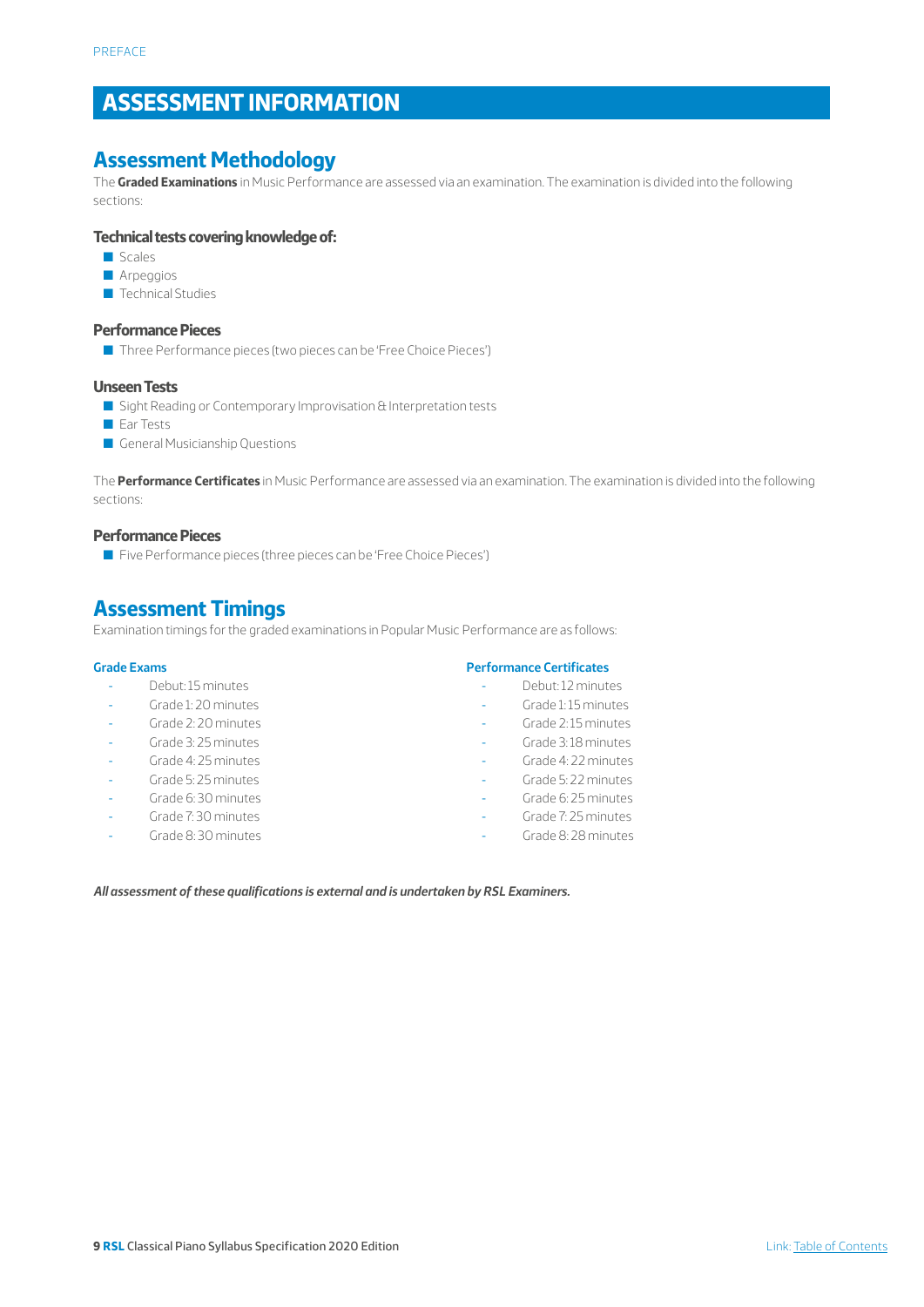## <span id="page-9-0"></span>**Marking Schemes**

| <b>GRADE EXAMS: DEBUT TO GRADE 8</b>            |                    |                     |                    |
|-------------------------------------------------|--------------------|---------------------|--------------------|
| <b>Element</b>                                  | Pass               | <b>Merit</b>        | <b>Distinction</b> |
| Performance Piece 1                             | 12-14 out of 20    | 15-17 out of 20     | 18+ out of 20      |
| Performance Piece 2                             | 12-14 out of 20    | 15-17 out of 20     | $18+$ out of 20    |
| Performance Piece 3                             | 12-14 out of 20    | 15-17 out of 20     | $18+$ out of 20    |
| <b>Technical Exercises</b>                      | $9-10$ out of $15$ | 11-12 out of 15     | $13+$ out of $15$  |
| Ear Tests                                       | 6 out of 10        | $7 - 8$ out of $10$ | $9+$ out of $10$   |
| Sight Reading OR Improvisation & Interpretation | 6 out of 10        | $7 - 8$ out of $10$ | $9+$ out of $10$   |
| <b>General Musicianship Questions</b>           | 3 out of 5         | 4 out of 5          | 5 out of 5         |
| <b>Total Marks</b>                              | 60%                | 74%                 | 90%                |

| PERFORMANCE CERTIFICATES: DEBUT TO GRADE 8 |                     |                   |                    |
|--------------------------------------------|---------------------|-------------------|--------------------|
| <b>Element</b>                             | Pass                | Merit             | <b>Distinction</b> |
| Performance Piece 1                        | $12-14$ out of 20   | 15-17 out of 20   | $18+$ out of 20    |
| Performance Piece 2                        | $12 - 14$ out of 20 | 15-17 out of 20   | $18+$ out of 20    |
| Performance Piece 3                        | $12-14$ out of 20   | $15-17$ out of 20 | $18+$ out of 20    |
| Performance Piece 4                        | 12-14 out of 20     | $15-17$ out of 20 | $18+$ out of 20    |
| Performance Piece 5                        | 12-14 out of 20     | 15-17 out of 20   | $18+$ out of 20    |
| <b>Total Marks</b>                         | 60%                 | 75%               | 90%                |

## **General Notes**

At the beginning of a Grade Examination, the Examiner will ask the candidate if they wish to begin with Performance Pieces or Technical Exercises. In a Performance Certificate, candidates may present their performance pieces in any order of their choice.

Candidates may perform any or all of their pieces from memory. This is not compulsory at any level and no additional marks are given for this. With the exception of certain Technical Exercises where memory requirements apply, it is permitted to use grade books which contain notes made during the course of a candidate's study. **Note:** It is not permitted to make any notes at any time during the exam.

For General Musicianship Questions, the Examiner may use his or her version of the selected piece as the basis to ask the questions if such notes contained on the candidate's version are deemed sufficiently extensive or might assist the candidate when answering the questions.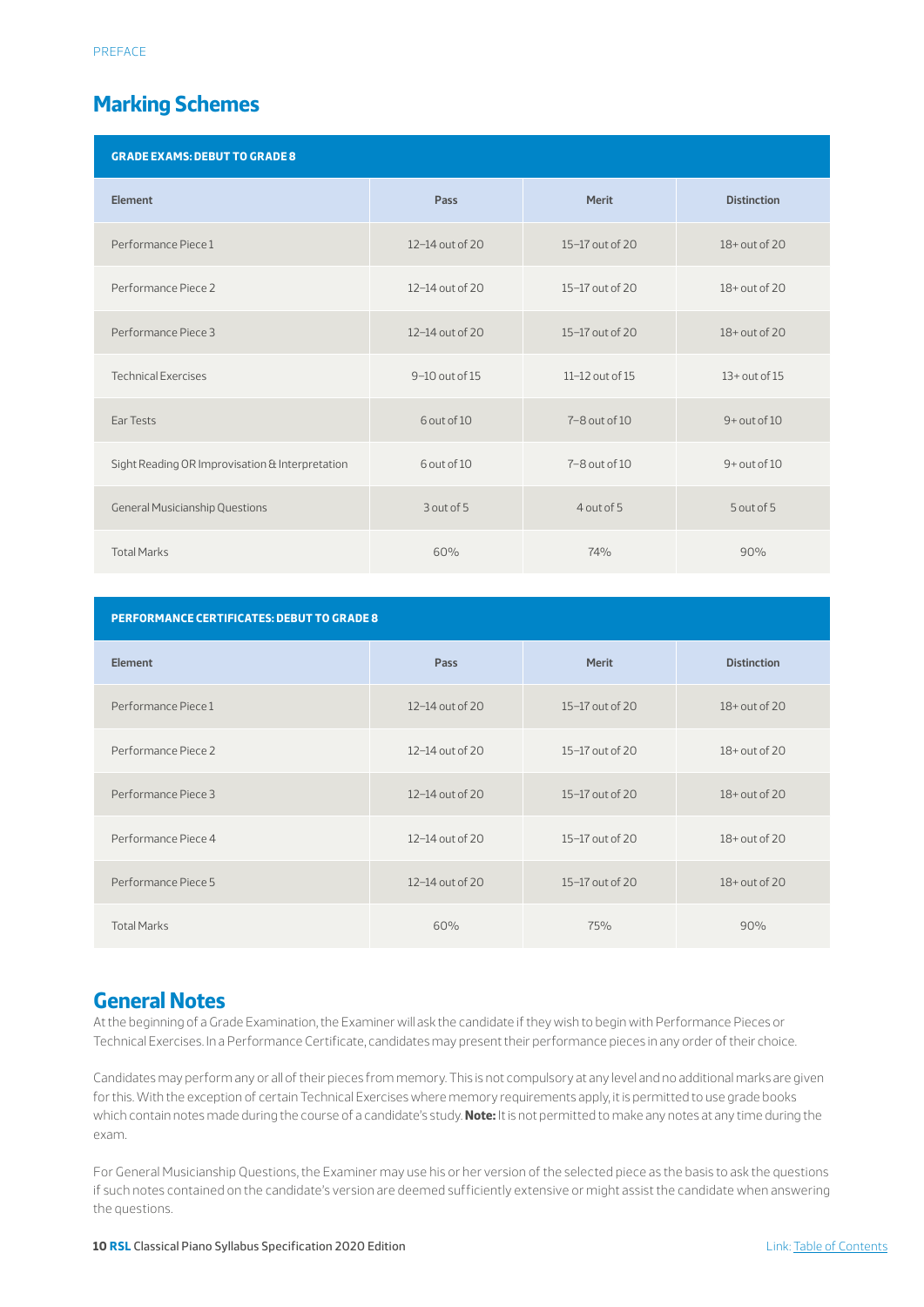<span id="page-10-0"></span>The Examiner will not facilitate page turning for candidates. Candidates are allowed to photocopy relevant sheet music as necessary to alleviate page turns but all copied materials must be handed into the Examiner at the end of the examination. All tempo markings are to be observed unless otherwise stated. Each piece is designed carefully to achieve a number of outcomes appropriate for the grade.

#### **Expectations of Knowledge, Skills and Understanding**

The graded examination system is one based on the principle of 'progressive mastery': each step in the exam chain demonstrates learning, progression and skills in incremental steps. Successful learning is characterised by a mastery of the fundamentals of the skills demanded in each grade.

Learners will be able to complete a set of practical tasks and be tested on their underpinning knowledge (the complexity and variety of tasks are determined by which qualification is being attempted), which allows them to demonstrate popular music performance knowledge, skills and understanding relevant to the grade. These technical skills set a firm platform for further technical and creative development by the learner.

### **Quality Assurance**

All RSL examinations and graded qualifications are standardised according to the processes and procedures laid down by RSL.

## **CANDIDATE ACCESS AND REGISTRATION**

## **Access and Registration**

The qualifications will:

- $\blacksquare$  be available to everyone who is capable of reaching the required standards
- $\blacksquare$  be free from any barriers that restrict access and progression
- $\blacksquare$  offer equal opportunities for all wishing to access the qualifications

At the point of application, RSL will ensure that all candidates are fully informed about the requirements and demands of the qualification.

Candidates may enter online for any of the qualifications at various points in the calendar year in territories throughout the world. Dates will be published on the website at [www.rslawards.com](http://www.rslawards.com/)

## **Recommended Prior Learning**

Learners are not required to have any prior learning for these qualifications. However, learners should ensure that they are aware of the requirements and expectations of each grade prior to entering for an assessment.

## **FURTHER INFORMATION & CONTACT**

## **Guidance on Free Choice Pieces**

For all examinations, candidates are able to play a number of free choice pieces:

- **Grade Examinations:** Two free choice pieces (a minimum of one piece must be from the Piano grade book)
- **Performance Certificates:** Three free choice pieces (a minimum of two pieces must be from the Piano grade book)

Free choice pieces must demonstrate a comparable level of technical and musical demand to the pieces given in the set selections in the grade books which can be referred to as an indication of appropriate level.

Own compositions are also acceptable. Pieces should be selected carefully to ensure that they provide suitable opportunity for candidates to demonstrate the relevant assessment criteria. Candidates are reminded that if a chosen Free Choice Piece does not meet these requirements this may impact on the level of achievement possible within the examination.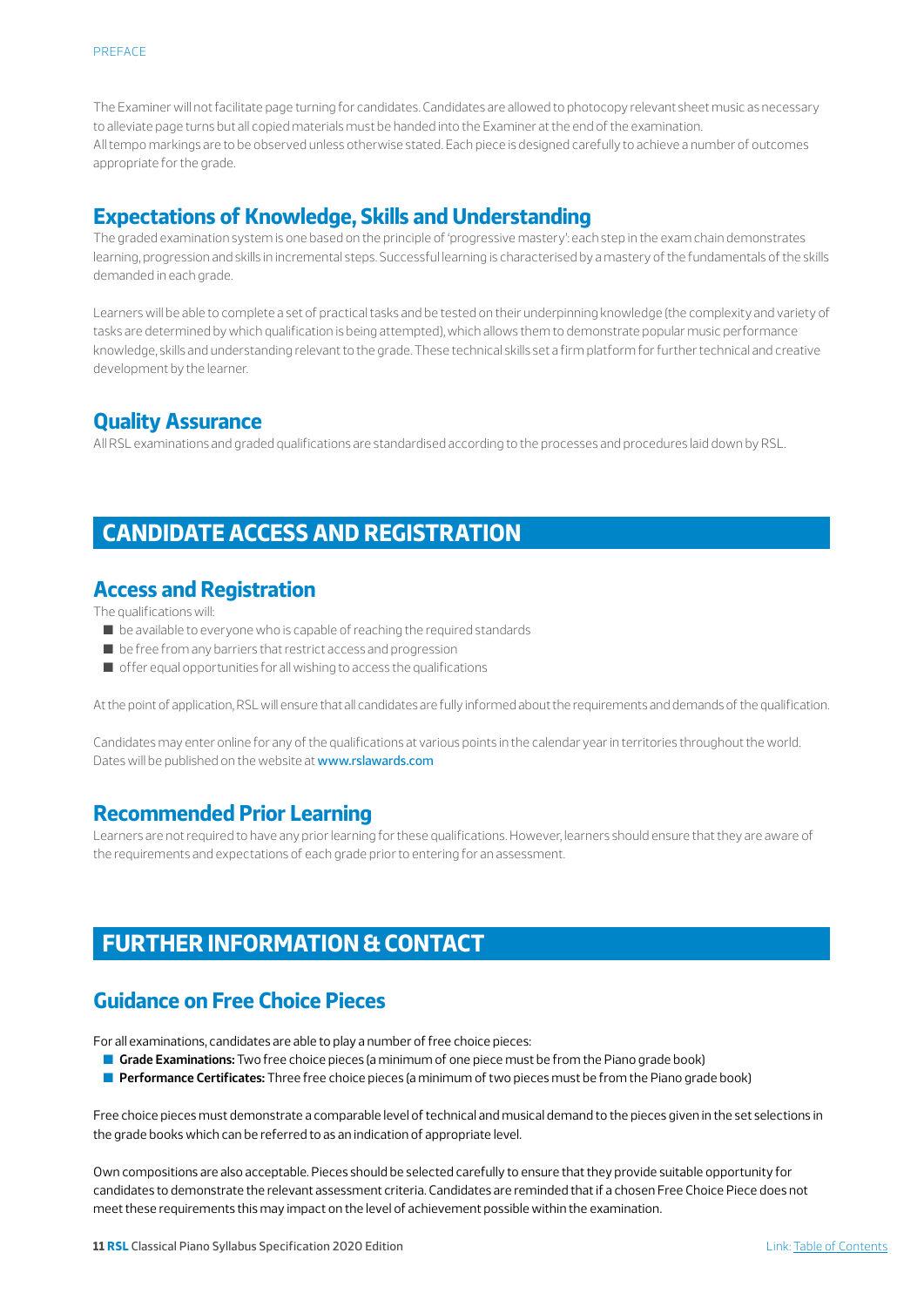## <span id="page-11-0"></span>**Complaints & Appeals**

All procedural complaints and appeals, including malpractice and requests for reasonable adjustments/special considerations, can be found on the RSL website [www.rslawards.com](http://www.rslawards.com/)

## **Equal Opportunities**

RSL's Equal Opportunities policy can be found on the RSL website [www.rslawards.com](http://www.rslawards.com/)

## **Contacts for Help & Support**

All correspondence should be directed to:

**RSL** Harlequin House Ground Floor 7 High Street Teddington Middlesex TW11 8EE

Or [info@rslawards.com](mailto:info%40rslawards.com?subject=)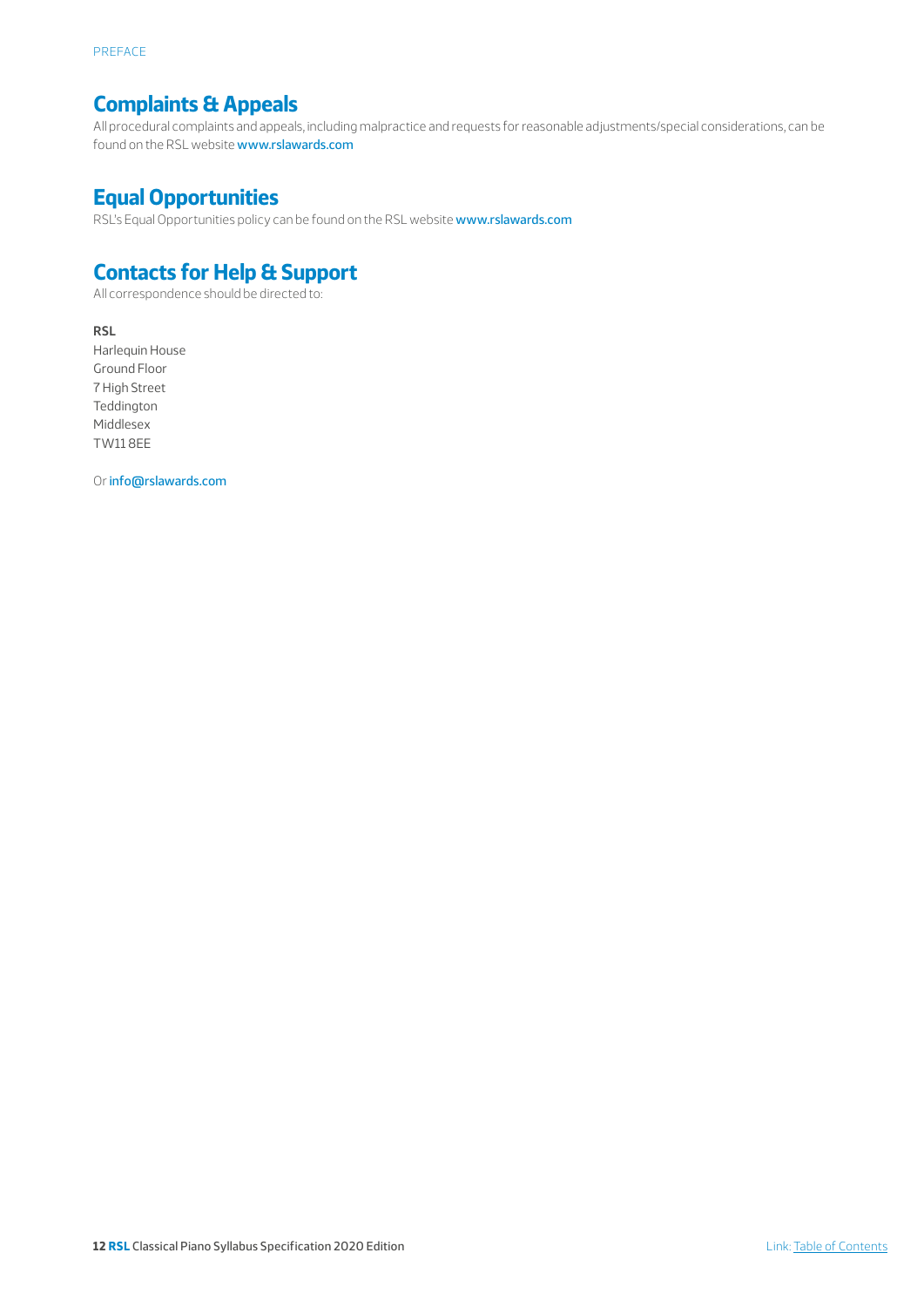## <span id="page-12-0"></span>**RSL CLASSICAL PIANO EXAMINATIONS**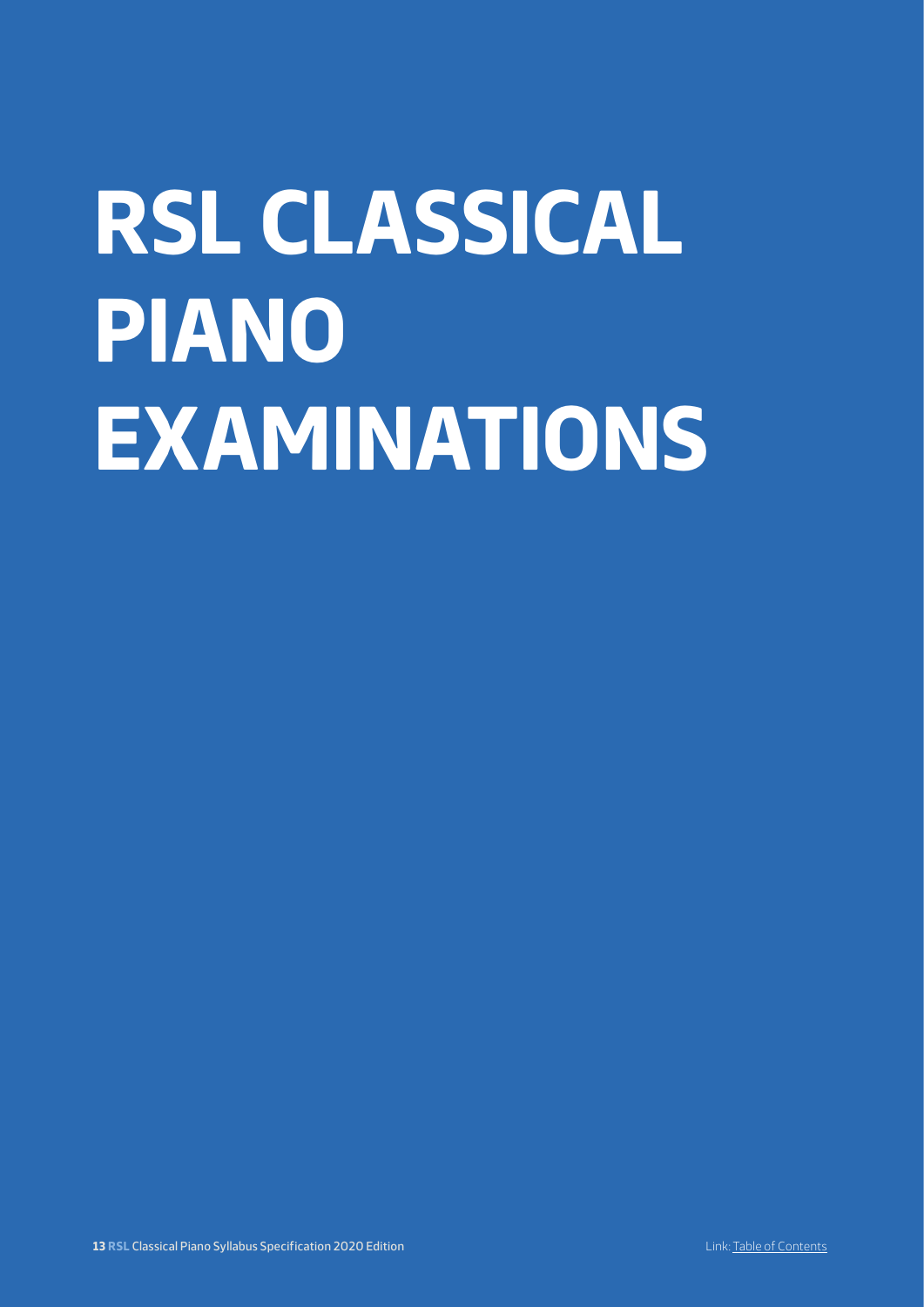## <span id="page-13-0"></span>**EXAMINATIONS OVERVIEW**

RSL Classical offers **two** types of graded music examination: Grade Examinations and Performance Certificates.

#### **GRADE EXAMINATIONS**

Piano Grade Examinations are available from Debut to Grade 8 and consist of the following elements:

- **Three** Performance Pieces: Debut to Grade 8
- Technical Exercises: Debut to Grade 8
- Sight Reading OR Improvisation & Interpretation: Debut to Grade 8
- Ear Tests: Debut to Grade 8
- General Musicianship Questions: Debut to Grade 8

These elements fall into two categories:

- Prepared work: This consists of three Performance Pieces and Technical Exercises
- Unprepared work: This consists of Sight Reading OR Improvisation & Interpretation (Debut to Grade 8)

#### **PERFORMANCE CERTIFICATES**

Piano Performance Certificates are available from Debut to Grade 8 and consist of the following elements:

- **Five** Performance Pieces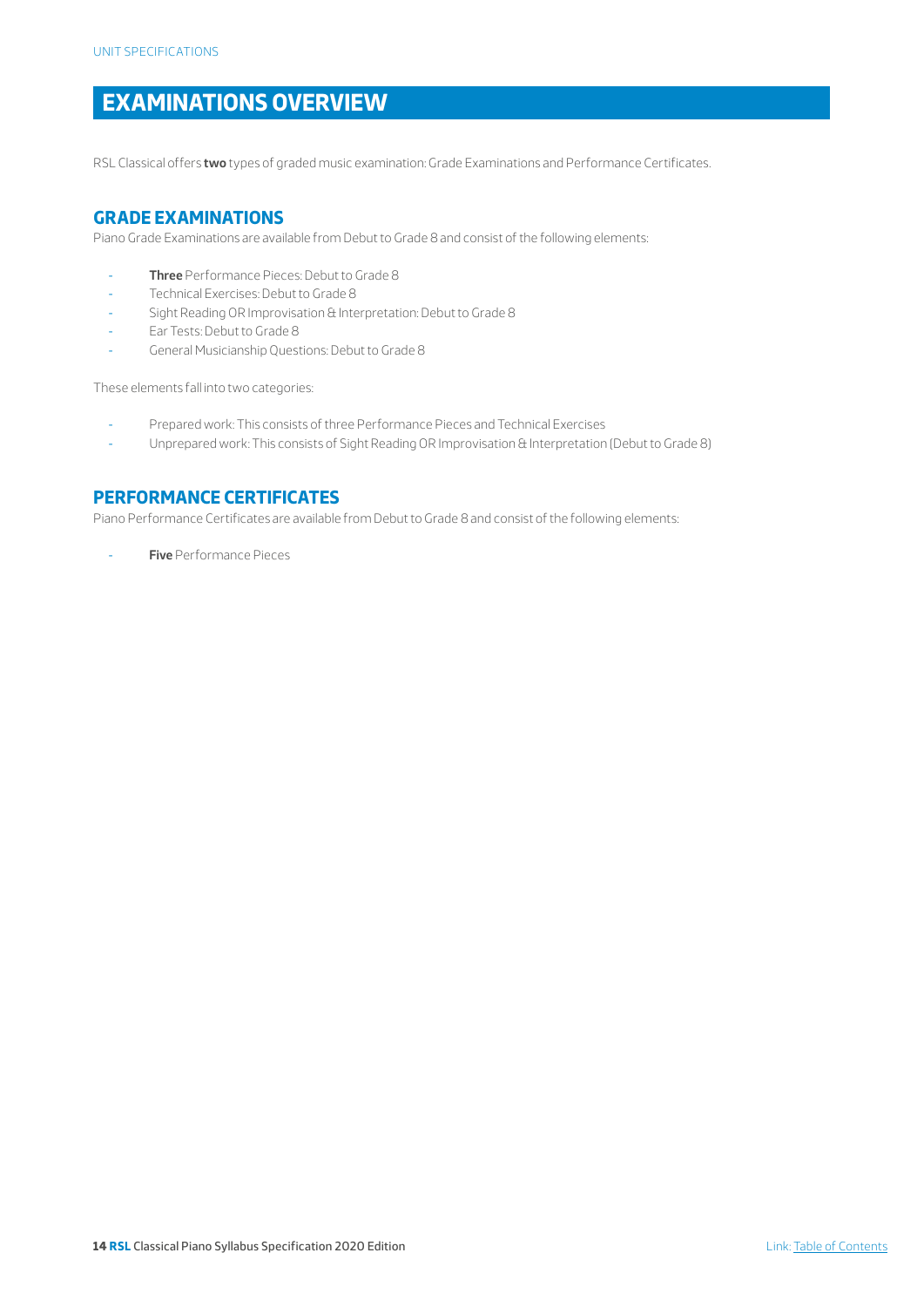#### **EXAMINATION STRUCTURE**

The examination structure for the Grade Examination is shown below:

#### **Debut to Grade 8**

- Performance Pieces\*
- Technical Exercises\*
- Sight Reading OR Improvisation & Interpretation
- Ear Tests
- General Musicianship Questions

#### **EXAMINATION TIMINGS**

#### **Grade Exams**

- Debut: 15 minutes
- Grade 1: 20 minutes
- Grade 2: 20 minutes
- Grade 3: 25 minutes
- Grade 4: 25 minutes
- Grade 5: 25 minutes
- Grade 6: 30 minutes
- Grade 7: 30 minutes
- Grade 8: 30 minutes

#### **Performance Certificates**

- Debut: 12 minutes
- Grade 1: 15 minutes
- Grade 2: 15 minutes
- Grade 3: 18 minutes
- Grade 4: 22 minutes
- Grade 5: 22 minutes
- Grade 6: 25 minutes
- Grade 7: 25 minutes
- Grade 8: 28 minutes

#### **General Notes**

The following general notes apply to both Grade and Performance Certificate Examinations:

#### **FREE CHOICE PIECES**

For all classical piano grades, candidates are able to play a number of free choice pieces in the examination:

- Grade Examinations: **Two** Free Choice Pieces (at least one piece must be from the grade book)
- **Performance Certificates: Three** Free Choice Pieces (at least two pieces must be from the grade book)

Visit **www.rslawards.com** for grade specific Free Choice Criteria and wider requirements which need to be observed in full to be eligible for use in the exam. Prior approval is not required but any deviation/simplification/omissions from any aspect of the criteria or requirements may be reflected in the marks awarded.

Free Choice Pieces can be performed to a backing track (without the examined part on the track), or as a solo piece (without backing track).

If there is any doubt or questions about the appropriateness of the chosen piece, it would be acceptable to email it to **info@rslawards.com** and a member of the RSL Awards team will advise.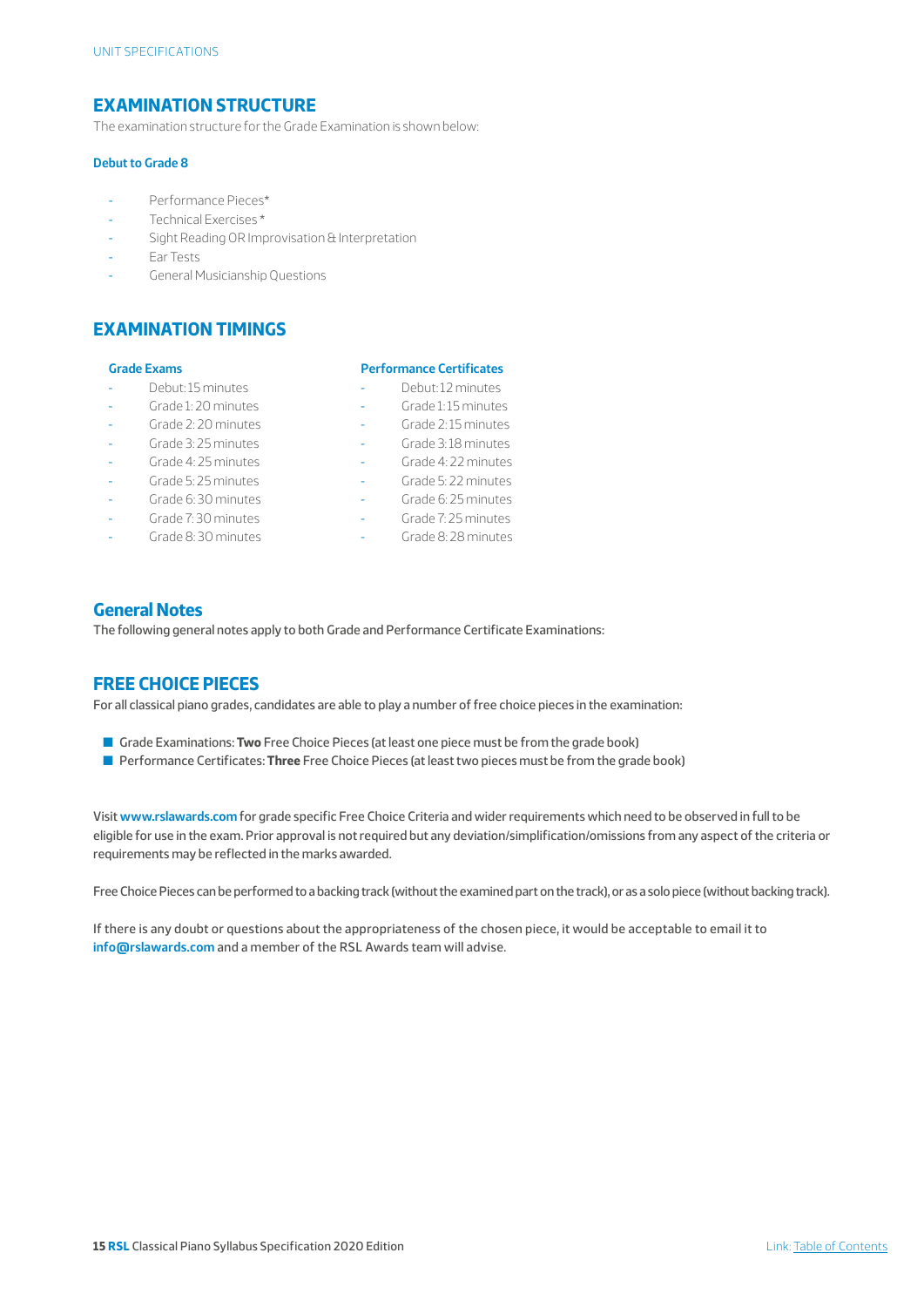#### **NOTATION**

All notated work is to be played as written. Where a candidate wishes to perform alternative content an equivalent level of technical outcomes must be demonstrated. Otherwise, there should be no changes or arrangement (unless previously agreed with RSL Awards). Each piece is specifically written/presented carefully to achieve a number of outcomes appropriate for the grade.

Please note that fingering indications are given as guidance only. Fingering technique is not in itself assessed, only the resulting musical outcome.

#### **Exclusions:**

- Q At all grades, if any two handed/open voiced chords notated in the pieces are not achievable, candidates may adapt the chord voicing or play as a spread chord if stylistically appropriate.
- Q At all grades, candidates are free to execute voiced chords notated in the pieces with either hand or combination of hands.

#### **MUSICAL INTERPRETATION**

For all piano grades, RSL Awards encourages individual musicality, articulation, expression and use of dynamics when performing. This would include for example own legato/staccato, pedalling, dynamic levels, accentuation, cresc.../dim, phrasing etc, in keeping with the style of the piece. This also applies anywhere in the exam, whether within a performance piece or any other prepared/unprepared element. Unless stated, ornamentation is given as a guide and is open to stylistic interpretation.

#### **PIANO SPECIFICATION**

The following instruments are accepted for use in Classical Piano exams, at all grades.

- **Acoustic Piano**
- **Digital Piano**

A number of our exam venues in the UK have acoustic pianos. The remainder have digital pianos. Candidates are advised to contact RSL Awards to check their nearest centre if they specifically wish to perform the exam on an acoustic piano. See also **https://www.rslawards.com/music/find-a-centre**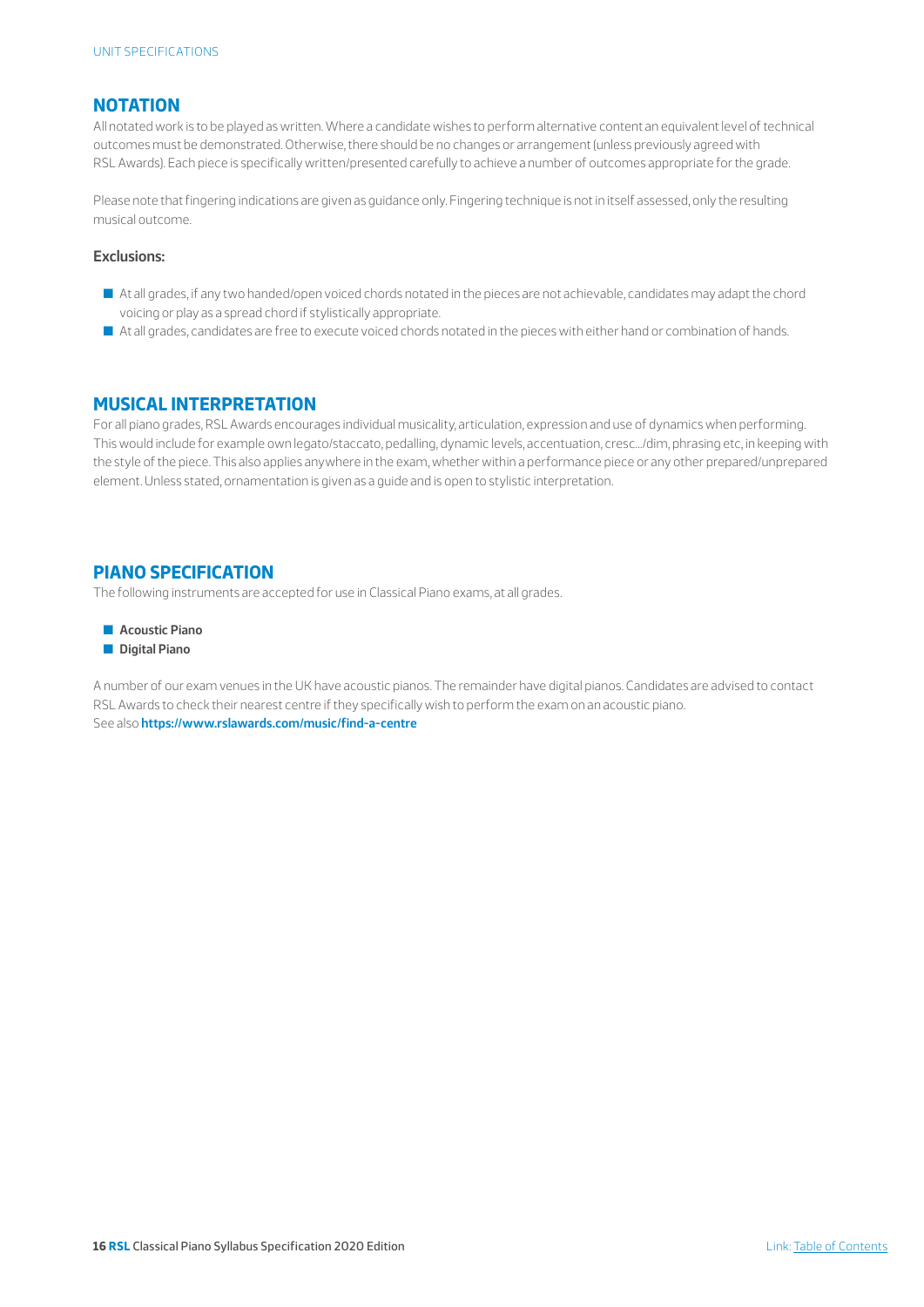#### **USING OWN EQUIPMENT**

Candidates may bring their own digital piano or keyboard for use in the exam, which must fit the following criteria:

- **Debut:** Minimum of four octaves/49 keys, touch sensitive, sprung or weighted keys and a sustain pedal.
- **Grade 1:** Minimum of five octaves/61 keys, touch sensitive, sprung or weighted keys and a sustain pedal.
- Grades 2–8: 88 keys, touch sensitive, sprung or weighted keys and a sustain pedal.
- Candidates must use a 'realistic' piano sound for their exam.

Candidates will need to note on the application form that they wish to use their own equipment when applying to take the exam. Owing to scheduling constraints and the potential impact on subsequent exam times, the absence of prior notification to RSL Awards will result in the examiner refusing candidates own equipment on the day.

RSL Awards also recommends that candidates who wish to bring in their own equipment contact their exam centre to make any practical arrangements beforehand and also bring their own assistance to carry the equipment in/out of the exam room.

Own equipment needs to be practicable and reasonably portable so as not to impact on exam timings.

Note also that whilst it is acceptable for candidates to use their own equipment for use in the exam, if any outcomes required at a particular grade either cannot be demonstrated or are demonstrated less securely as a result of the equipment, this may be reflected in the marks awarded. Rockschool cannot advise whether or not candidates use their own equipment. A decision to do so is entirely at a candidate's discretion/risk on this basis.

Candidates cannot use either pre-programmed backing tracks or internally generated, pre-programmed rhythms.

#### **MAKING NOTES IN THE EXAM**

#### **It is not permitted to make any notes at any time during the exam.**

With the exception of Technical Exercises where memory requirements apply, it is permitted to use grade books which contain notes made during the course of a candidate's study.

For General Musicianship Questions, the examiner may use his or her version of the selected piece as the basis to ask the questions if such notes contained on the candidate's version are deemed sufficiently extensive or might assist the candidate when answering the questions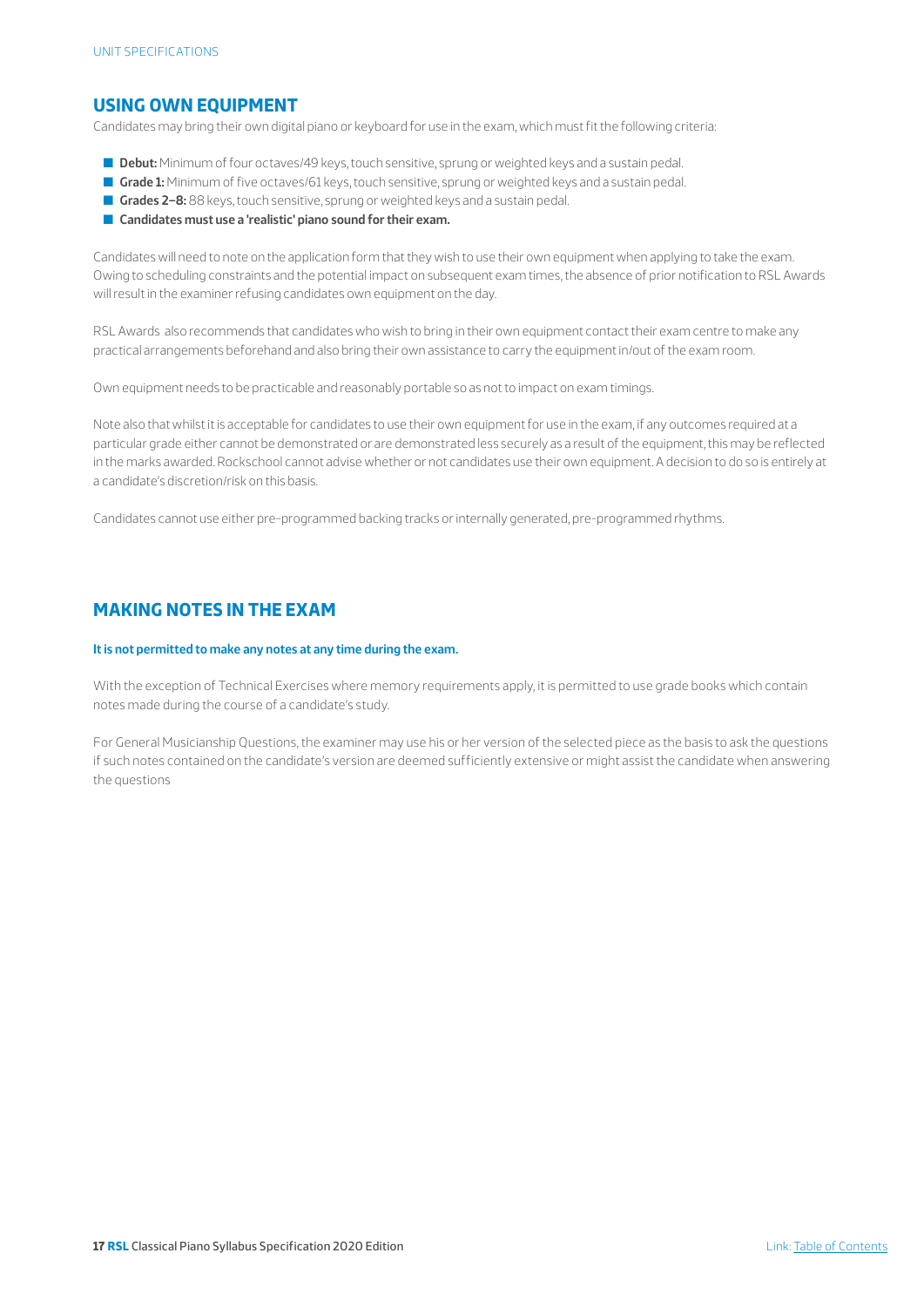## <span id="page-17-0"></span>**GRADING CRITERIA & DEFINITIONS**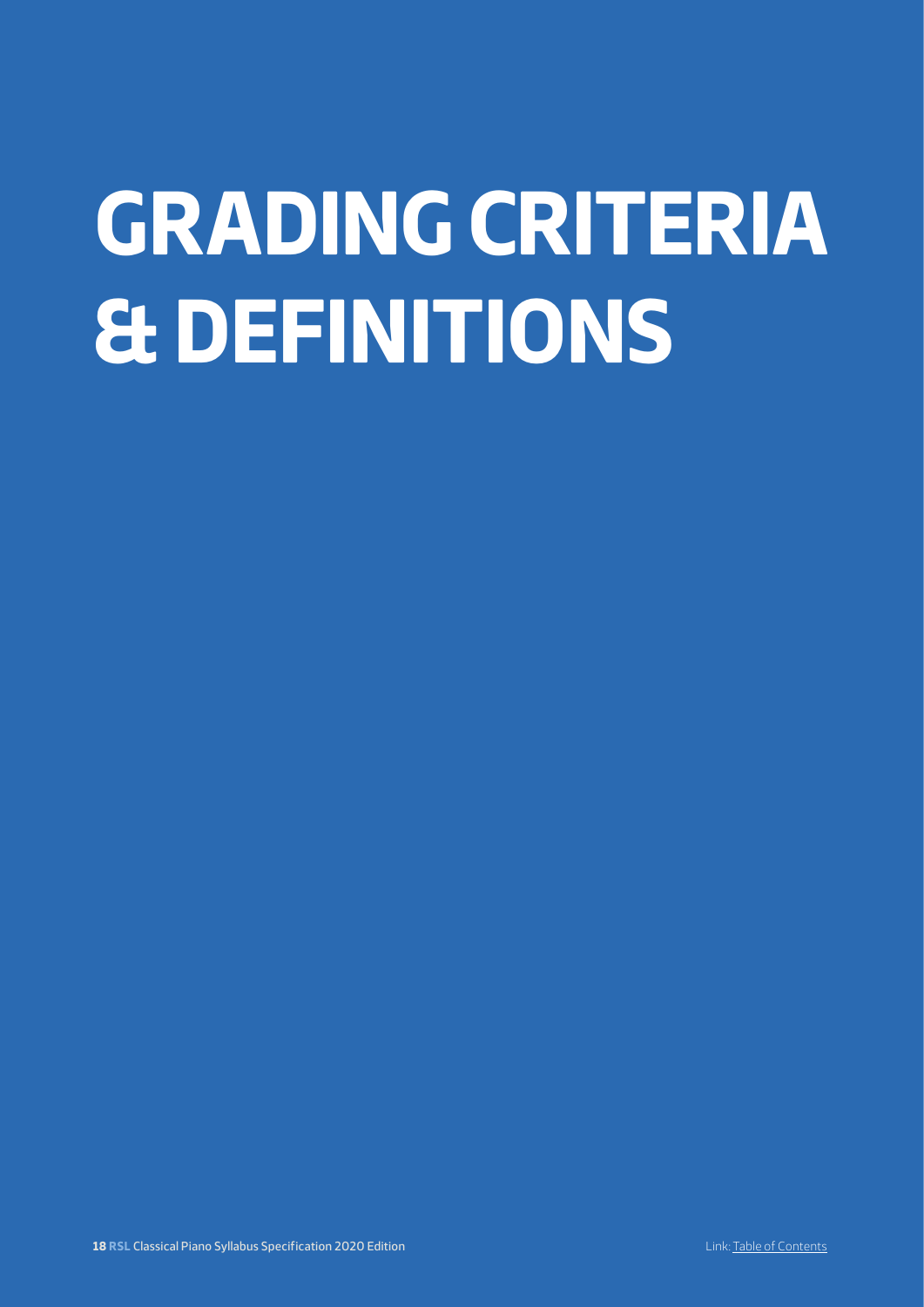## <span id="page-18-0"></span>**Graded Examinations**

| <b>PERFORMANCE PIECES</b>   |                                                                                                                                                                                  |                                                                                                                                                                                 |                                                                                                                                                                                    |                                                                                                                                                       |                                                     |  |
|-----------------------------|----------------------------------------------------------------------------------------------------------------------------------------------------------------------------------|---------------------------------------------------------------------------------------------------------------------------------------------------------------------------------|------------------------------------------------------------------------------------------------------------------------------------------------------------------------------------|-------------------------------------------------------------------------------------------------------------------------------------------------------|-----------------------------------------------------|--|
|                             | <b>BANDS OF ATTAINMENT / MARK RANGE</b>                                                                                                                                          |                                                                                                                                                                                 |                                                                                                                                                                                    |                                                                                                                                                       |                                                     |  |
| <b>Attainment Band</b>      | <b>Distinction</b>                                                                                                                                                               | <b>Merit</b>                                                                                                                                                                    | Pass                                                                                                                                                                               | <b>Below Pass 1</b>                                                                                                                                   | <b>Below Pass 2</b>                                 |  |
| Mark Range                  | $18 - 20$                                                                                                                                                                        | $15 - 17$                                                                                                                                                                       | $12 - 14$                                                                                                                                                                          | $6 - 11$                                                                                                                                              | $0 - 5$                                             |  |
| Command of<br>Instrument    | Consistently clear<br>production of sound<br>and even tone<br>quality throughout                                                                                                 | Mostly clear<br>production of sound<br>and even tone<br>quality overall                                                                                                         | Some clear<br>production of sound<br>and generally even<br>tone quality                                                                                                            | Sound produced is<br>unclear with uneven<br>quality of<br>tone produced                                                                               | No attempt<br>and/or<br>incomplete<br>performance   |  |
| Sync or<br>Pulse            | Performance<br>consistently<br>synchronised to the<br>music, or an internal<br>pulse maintained                                                                                  | Performance<br>mostly<br>synchronised to the<br>music, or an internal<br>pulse maintained                                                                                       | Performance<br>sometimes<br>synchronised to the<br>music, or an internal<br>pulse maintained                                                                                       | Performance not<br>synchronised to<br>the music, or an<br>internal pulse not<br>maintained                                                            | No attempt<br>and/or<br>incomplete perfor-<br>mance |  |
| Accuracy &<br>Understanding | All of the written<br>music accurately<br>performed or<br>equivalent skills<br>demonstrated<br>throughout.<br>Understanding of<br>musical structure<br>shown all of the<br>time. | Most of the written<br>music accurately<br>performed or<br>equivalent skills<br>demonstrated<br>overall.<br>Understanding of<br>musical structure<br>shown most of<br>the time. | Some of the written<br>music accurately<br>performed or<br>equivalent skills<br>qenerally demon-<br>strated<br>Understanding of<br>musical structure<br>shown some of<br>the time. | Written music<br>not accurately<br>performed or<br>equivalent skills not<br>demonstrated.<br>Understanding of<br>musical structure.<br>not evidenced. | No attempt<br>and/or<br>incomplete perfor-<br>mance |  |
| Style &<br>Expression       | Consistently<br>convincing<br>projection of the<br>music.                                                                                                                        | Mostly convincing<br>projection of<br>the music.                                                                                                                                | Some convincing<br>projection of<br>the music.                                                                                                                                     | Music not projected<br>convincingly                                                                                                                   | No attempt<br>and/or<br>incomplete<br>performance   |  |

#### **TECHNICAL EXERCISES**

### **BANDS OF ATTAINMENT / MARK RANGE**

| <b>Attainment Band</b>      | <b>Distinction</b>                                                                                                                                                               | <b>Merit</b>                                                                                                                                                                    | Pass                                                                                                                                                                              | <b>Below Pass 1</b>                                                                                                                                  | <b>Below Pass 2</b>                               |
|-----------------------------|----------------------------------------------------------------------------------------------------------------------------------------------------------------------------------|---------------------------------------------------------------------------------------------------------------------------------------------------------------------------------|-----------------------------------------------------------------------------------------------------------------------------------------------------------------------------------|------------------------------------------------------------------------------------------------------------------------------------------------------|---------------------------------------------------|
| Mark Range                  | $13 - 15$                                                                                                                                                                        | $11 - 12$                                                                                                                                                                       | $9 - 10$                                                                                                                                                                          | $4 - 8$                                                                                                                                              | $0 - 3$                                           |
| Command of<br>Instrument    | Consistently clear<br>production of sound<br>and even tone<br>quality throughout                                                                                                 | Mostly clear<br>production of sound<br>and even tone<br>quality overall                                                                                                         | Some clear<br>production of sound<br>and generally even<br>tone quality                                                                                                           | Sound produced is<br>unclear with uneven<br>quality of<br>tone produced                                                                              | No attempt<br>and/or<br>incomplete<br>performance |
| Sync or<br>Pulse            | Performance<br>consistently<br>synchronised to the<br>music, or an internal<br>pulse maintained                                                                                  | Performance<br>mostly<br>synchronised to the<br>music, or an internal<br>pulse maintained                                                                                       | Performance<br>sometimes<br>synchronised to the<br>music, or an internal<br>pulse maintained                                                                                      | Performance not<br>synchronised to<br>the music, or an<br>internal pulse not<br>maintained                                                           | No attempt<br>and/or<br>incomplete<br>performance |
| Accuracy &<br>Understanding | All of the written<br>music accurately<br>performed or<br>equivalent skills<br>demonstrated<br>throughout.<br>Understanding of<br>musical structure<br>shown all of the<br>time. | Most of the written<br>music accurately<br>performed or<br>equivalent skills<br>demonstrated<br>overall.<br>Understanding of<br>musical structure<br>shown most of<br>the time. | Some of the written<br>music accurately<br>performed or<br>equivalent skills<br>generally<br>demonstrated.<br>Understanding of<br>musical structure<br>shown some of<br>the time. | Written music<br>not accurately<br>performed or<br>equivalent skills not<br>demonstrated.<br>Understanding of<br>musical structure<br>not evidenced. | No attempt<br>and/or<br>incomplete<br>performance |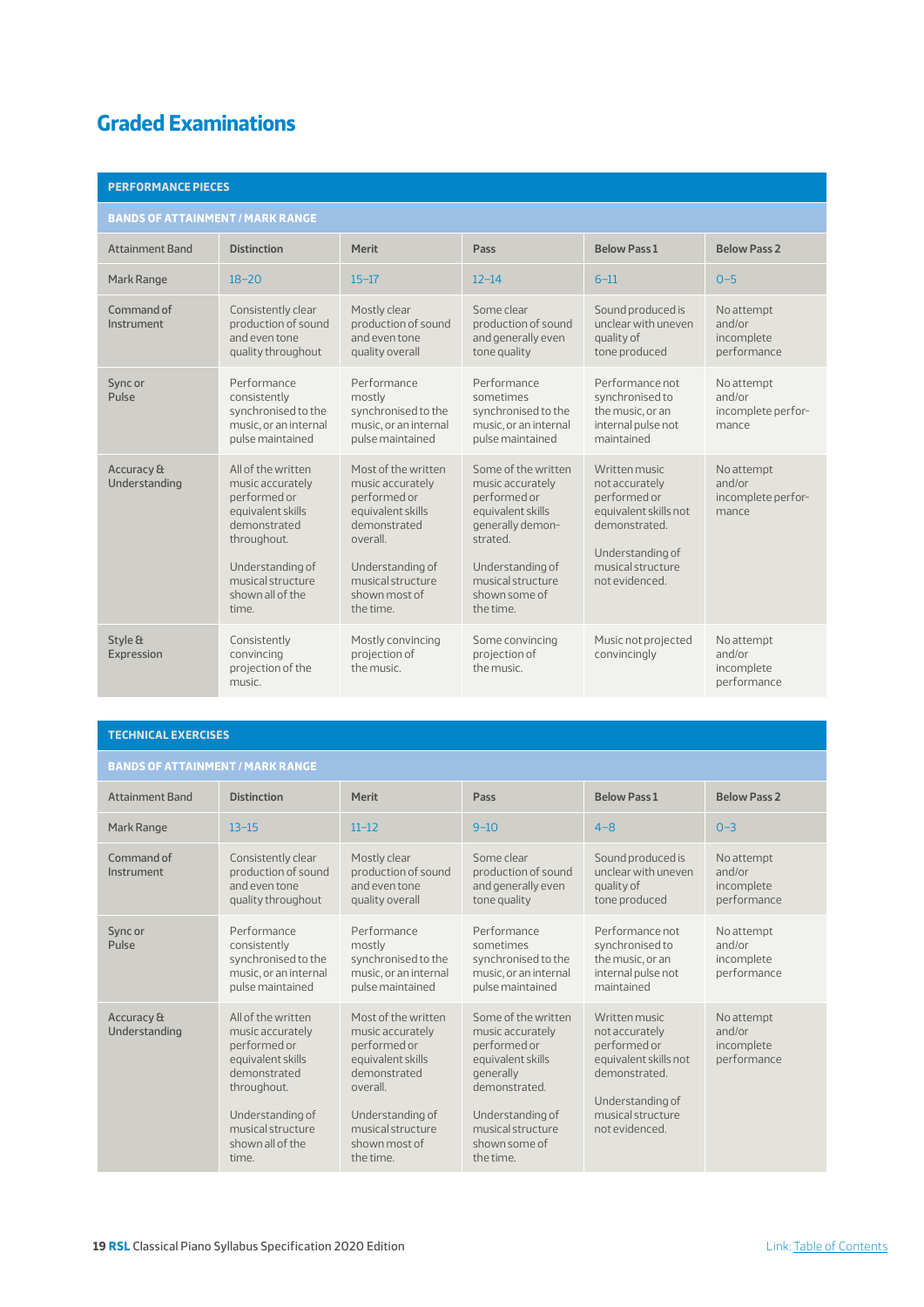#### **SIGHT READING / CONTEMPORARY IMPROVISATION & INTERPRETATION / QUICK STUDY PIECE**

#### **BANDS OF ATTAINMENT / MARK RANGE**

|                             | <u>DANUS UF AT TAINMENT / MARR RANUE</u>                                                                                                                                         |                                                                                                                                                                                 |                                                                                                                                                                                   |                                                                                                                                                      |                                                   |
|-----------------------------|----------------------------------------------------------------------------------------------------------------------------------------------------------------------------------|---------------------------------------------------------------------------------------------------------------------------------------------------------------------------------|-----------------------------------------------------------------------------------------------------------------------------------------------------------------------------------|------------------------------------------------------------------------------------------------------------------------------------------------------|---------------------------------------------------|
| <b>Attainment Band</b>      | <b>Distinction</b>                                                                                                                                                               | <b>Merit</b>                                                                                                                                                                    | Pass                                                                                                                                                                              | <b>Below Pass 1</b>                                                                                                                                  | <b>Below Pass 2</b>                               |
| Mark Range                  | $9 - 10$                                                                                                                                                                         | $7 - 8$                                                                                                                                                                         | 6                                                                                                                                                                                 | $3 - 5$                                                                                                                                              | $0 - 2$                                           |
| Command of<br>Instrument    | Consistently clear<br>production of sound<br>and even tone<br>quality throughout                                                                                                 | Mostly clear<br>production of sound<br>and even tone<br>quality overall                                                                                                         | Some clear<br>production of sound<br>and generally even<br>tone quality                                                                                                           | Sound produced is<br>unclear with uneven<br>quality of<br>tone produced                                                                              | No attempt<br>and/or<br>incomplete<br>performance |
| Sync or<br>Pulse            | Performance con-<br>sistently<br>synchronised to the<br>music, or an internal<br>pulse maintained                                                                                | Performance<br>mostly<br>synchronised to the<br>music, or an internal<br>pulse maintained                                                                                       | Performance<br>sometimes<br>synchronised to the<br>music, or an internal<br>pulse maintained                                                                                      | Performance not<br>synchronised to<br>the music, or an<br>internal pulse not<br>maintained                                                           | No attempt<br>and/or<br>incomplete<br>performance |
| Accuracy &<br>Understanding | All of the written<br>music accurately<br>performed or<br>equivalent skills<br>demonstrated<br>throughout.<br>Understanding of<br>musical structure<br>shown all of the<br>time. | Most of the written<br>music accurately<br>performed or<br>equivalent skills<br>demonstrated<br>overall.<br>Understanding of<br>musical structure<br>shown most of<br>the time. | Some of the written<br>music accurately<br>performed or<br>equivalent skills<br>generally<br>demonstrated.<br>Understanding of<br>musical structure<br>shown some of<br>the time. | Written music<br>not accurately<br>performed or<br>equivalent skills not<br>demonstrated.<br>Understanding of<br>musical structure<br>not evidenced. | No attempt<br>and/or<br>incomplete<br>performance |

**EAR TESTS**

| <b>BANDS OF ATTAINMENT / MARK RANGE</b> |                                                                                                                                                                                  |                                                                                                                                                                                 |                                                                                                                                                                                   |                                                                                                                                                      |                                                   |
|-----------------------------------------|----------------------------------------------------------------------------------------------------------------------------------------------------------------------------------|---------------------------------------------------------------------------------------------------------------------------------------------------------------------------------|-----------------------------------------------------------------------------------------------------------------------------------------------------------------------------------|------------------------------------------------------------------------------------------------------------------------------------------------------|---------------------------------------------------|
| Attainment Band                         | <b>Distinction</b>                                                                                                                                                               | <b>Merit</b>                                                                                                                                                                    | Pass                                                                                                                                                                              | <b>Below Pass 1</b>                                                                                                                                  | <b>Below Pass 2</b>                               |
| Mark Range                              | $9 - 10$                                                                                                                                                                         | $7 - 8$                                                                                                                                                                         | 6                                                                                                                                                                                 | $3 - 5$                                                                                                                                              | $0 - 2$                                           |
| Accuracy &<br>Understanding             | All of the written<br>music accurately<br>performed or<br>equivalent skills<br>demonstrated<br>throughout.<br>Understanding of<br>musical structure<br>shown all of the<br>time. | Most of the written<br>music accurately<br>performed or<br>equivalent skills<br>demonstrated<br>overall.<br>Understanding of<br>musical structure<br>shown most of<br>the time. | Some of the written<br>music accurately<br>performed or<br>equivalent skills<br>generally<br>demonstrated.<br>Understanding of<br>musical structure<br>shown some of<br>the time. | Written music<br>not accurately<br>performed or<br>equivalent skills not<br>demonstrated.<br>Understanding of<br>musical structure<br>not evidenced. | No attempt<br>and/or<br>incomplete<br>performance |

| <b>GENERAL MUSICIANSHIP QUESTIONS (GMQS)</b> |                     |                     |                     |                     |                            |
|----------------------------------------------|---------------------|---------------------|---------------------|---------------------|----------------------------|
| <b>BANDS OF ATTAINMENT / MARK RANGE</b>      |                     |                     |                     |                     |                            |
| <b>Attainment Band</b>                       | <b>Distinction</b>  | <b>Merit</b>        | Pass                | <b>Below Pass 1</b> | <b>Below Pass 2</b>        |
| Mark Range                                   | 5 correct responses | 4 correct responses | 3 correct responses | 2 correct responses | $0-1$ correct<br>responses |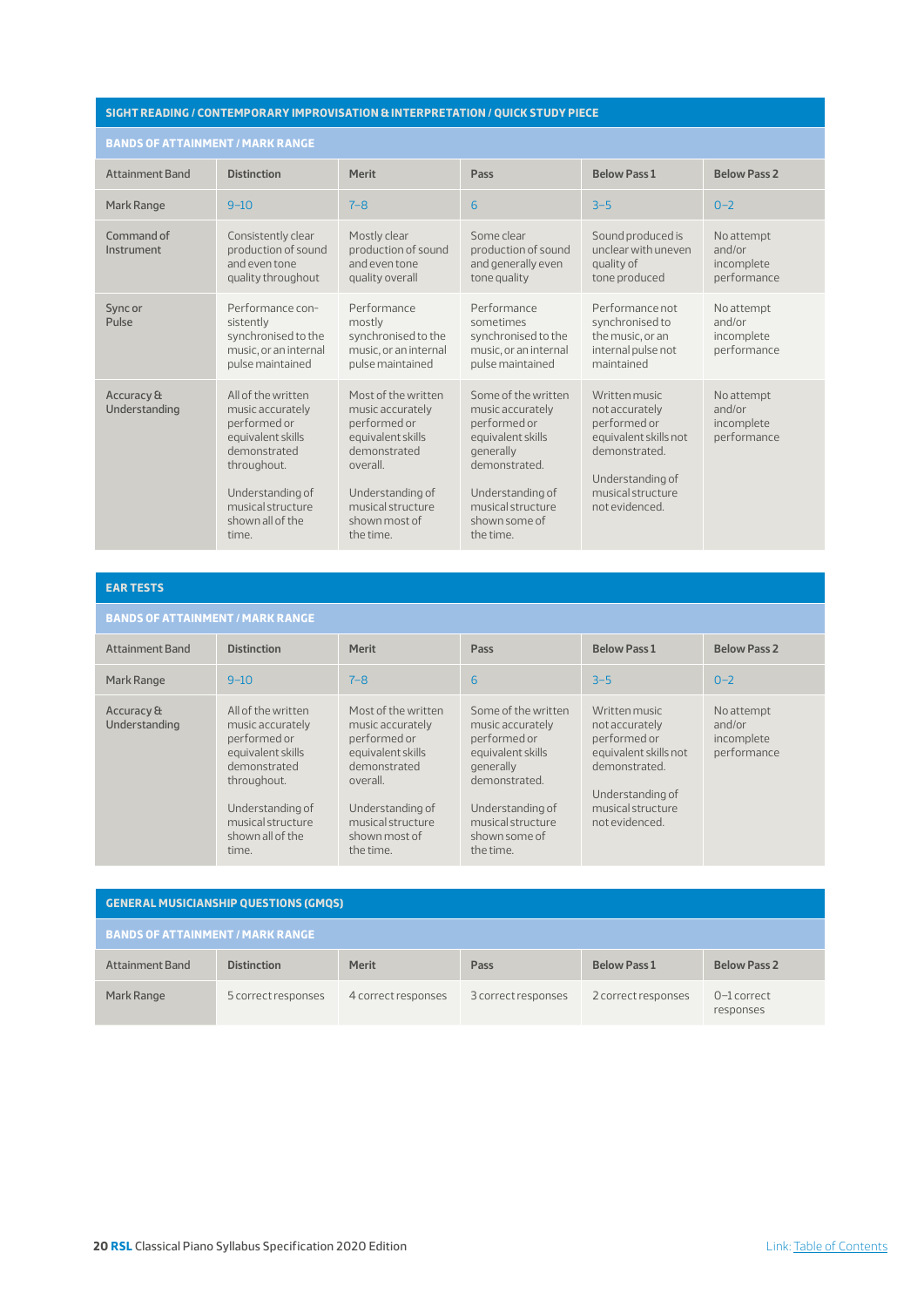## <span id="page-20-0"></span>**Performance Certificates**

|                             | <b>PERFORMANCE PIECES</b>                                                                                                                                                        |                                                                                                                                                                                 |                                                                                                                                                                                     |                                                                                                                                                    |                                                |
|-----------------------------|----------------------------------------------------------------------------------------------------------------------------------------------------------------------------------|---------------------------------------------------------------------------------------------------------------------------------------------------------------------------------|-------------------------------------------------------------------------------------------------------------------------------------------------------------------------------------|----------------------------------------------------------------------------------------------------------------------------------------------------|------------------------------------------------|
|                             | <b>BANDS OF ATTAINMENT / MARK RANGE</b>                                                                                                                                          |                                                                                                                                                                                 |                                                                                                                                                                                     |                                                                                                                                                    |                                                |
| <b>Attainment Band</b>      | <b>Distinction</b>                                                                                                                                                               | <b>Merit</b>                                                                                                                                                                    | Pass                                                                                                                                                                                | <b>Below Pass 1</b>                                                                                                                                | <b>Below Pass 2</b>                            |
| Mark Range                  | $18 - 20$                                                                                                                                                                        | $15 - 17$                                                                                                                                                                       | $12 - 14$                                                                                                                                                                           | $6 - 11$                                                                                                                                           | $0 - 5$                                        |
| Command of<br>Instrument    | Consistently clear<br>production of sound<br>and even tone<br>quality throughout                                                                                                 | Mostly clear<br>production of sound<br>and even tone<br>quality overall                                                                                                         | Some clear<br>production of sound<br>and generally even<br>tone quality                                                                                                             | Sound produced is<br>unclear with uneven<br>quality of<br>tone produced                                                                            | No attempt and/or<br>incomplete<br>performance |
| Sync or<br>Pulse            | Performance<br>consistently<br>synchronised to the<br>music, or an internal<br>pulse maintained                                                                                  | Performance<br>mostly<br>synchronised to the<br>music, or an internal<br>pulse maintained                                                                                       | Performance<br>sometimes<br>synchronised to the<br>music, or an internal<br>pulse maintained                                                                                        | Performance not<br>synchronised to<br>the music, or an<br>internal pulse not<br>maintained                                                         | No attempt and/or<br>incomplete<br>performance |
| Accuracy &<br>Understanding | All of the written<br>music accurately<br>performed or<br>equivalent skills<br>demonstrated<br>throughout.<br>Understanding of<br>musical structure<br>shown all of the<br>time. | Most of the written<br>music accurately<br>performed or<br>equivalent skills<br>demonstrated<br>overall.<br>Understanding of<br>musical structure<br>shown most of<br>the time. | Some of the written<br>music accurately<br>performed or<br>equivalent skills<br>generally demon-<br>strated.<br>Understanding of<br>musical structure<br>shown some of<br>the time. | Written music<br>not accurately<br>performed or<br>equivalent skills not<br>demonstrated<br>Understanding of<br>musical structure<br>heorebive ton | No attempt and/or<br>incomplete<br>performance |
| Style &<br>Expression       | Consistently<br>convincing<br>projection of the<br>music.                                                                                                                        | Mostly convincing<br>projection of<br>the music.                                                                                                                                | Some convincing<br>projection of<br>the music.                                                                                                                                      | Music not projected<br>convincingly                                                                                                                | No attempt and/or<br>incomplete<br>performance |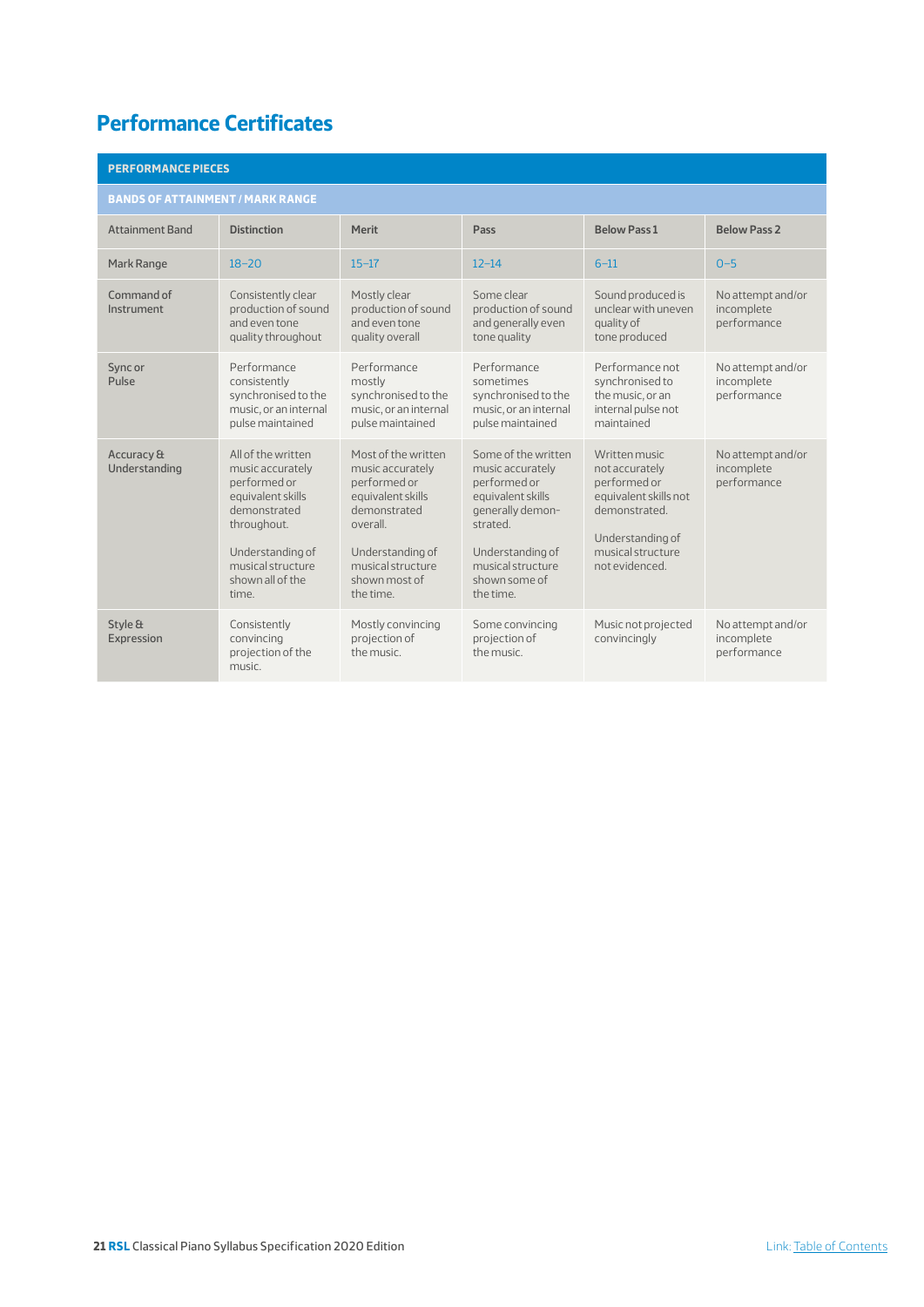## <span id="page-21-0"></span>**Definitions**

| <b>DEFINITIONS</b>          |                                                                                                                                                                                                                                                                                     |
|-----------------------------|-------------------------------------------------------------------------------------------------------------------------------------------------------------------------------------------------------------------------------------------------------------------------------------|
| Command of<br>Instrument    | The quality of the sound produced from the instrument, including the consistency of sound/tone, control of sound/tone<br>commensurate with grade.                                                                                                                                   |
| Sync or<br>Pulse            | Alignment of the performance to backing track, metronome or applied to a solo performance, observing notation<br>markings. For unaccompanied pieces candidates should maintain a secure internal pulse and adjust the pulse where<br>instructed within the music.                   |
| Accuracy &<br>Understanding | Representing the written notation accurately, except by instruction through performance notes, or interpreting the writ-<br>ten part with equivalent skills demonstrated. Secure understanding of musical structure evidenced through transitions<br>of phrases, bars and sections. |
| Style &<br>Expression       | An expressive and commanding performance of the notated material dictated by the demands of the performance<br>piece.                                                                                                                                                               |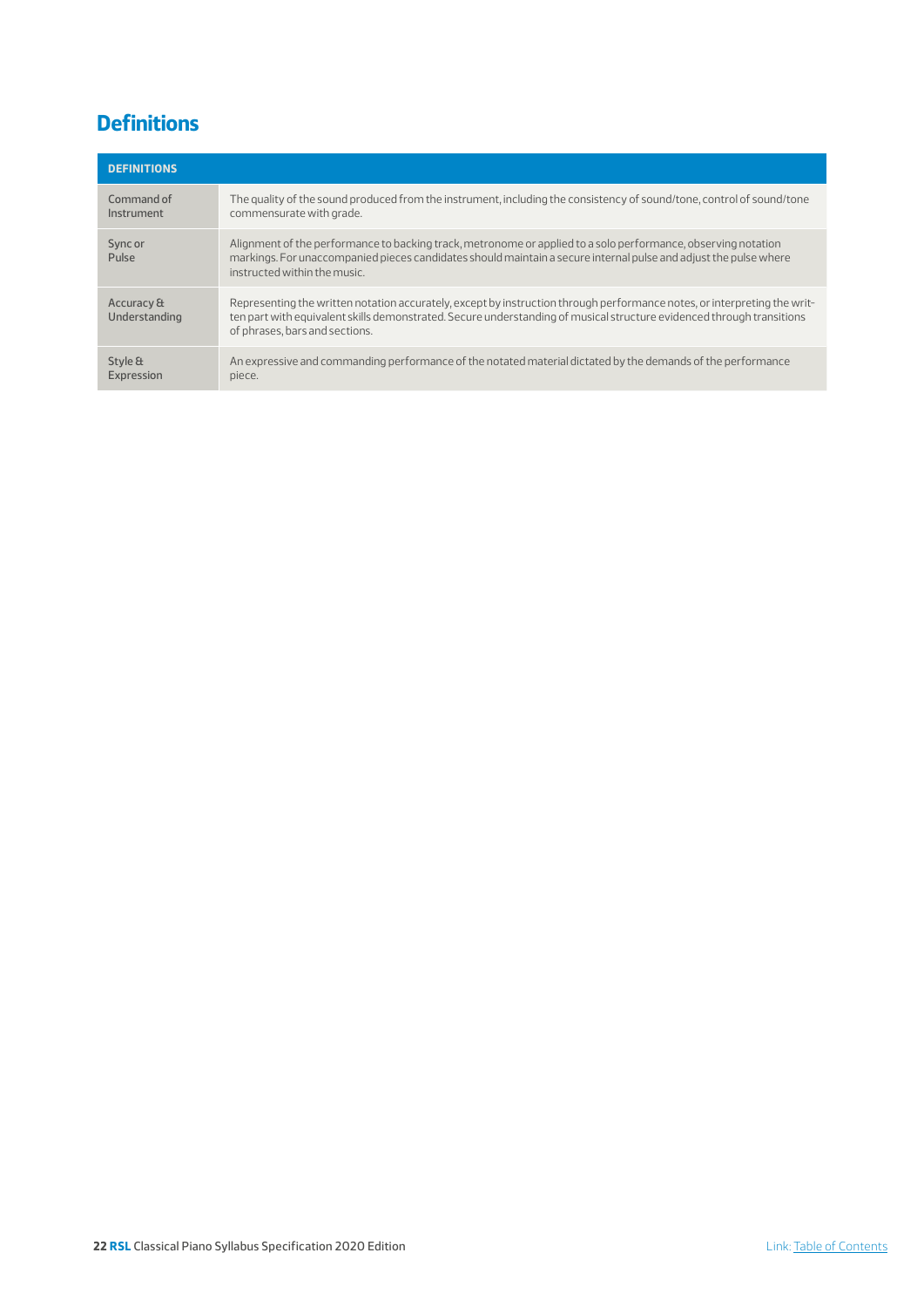## <span id="page-22-0"></span>**UNIT SPECIFICATIONS**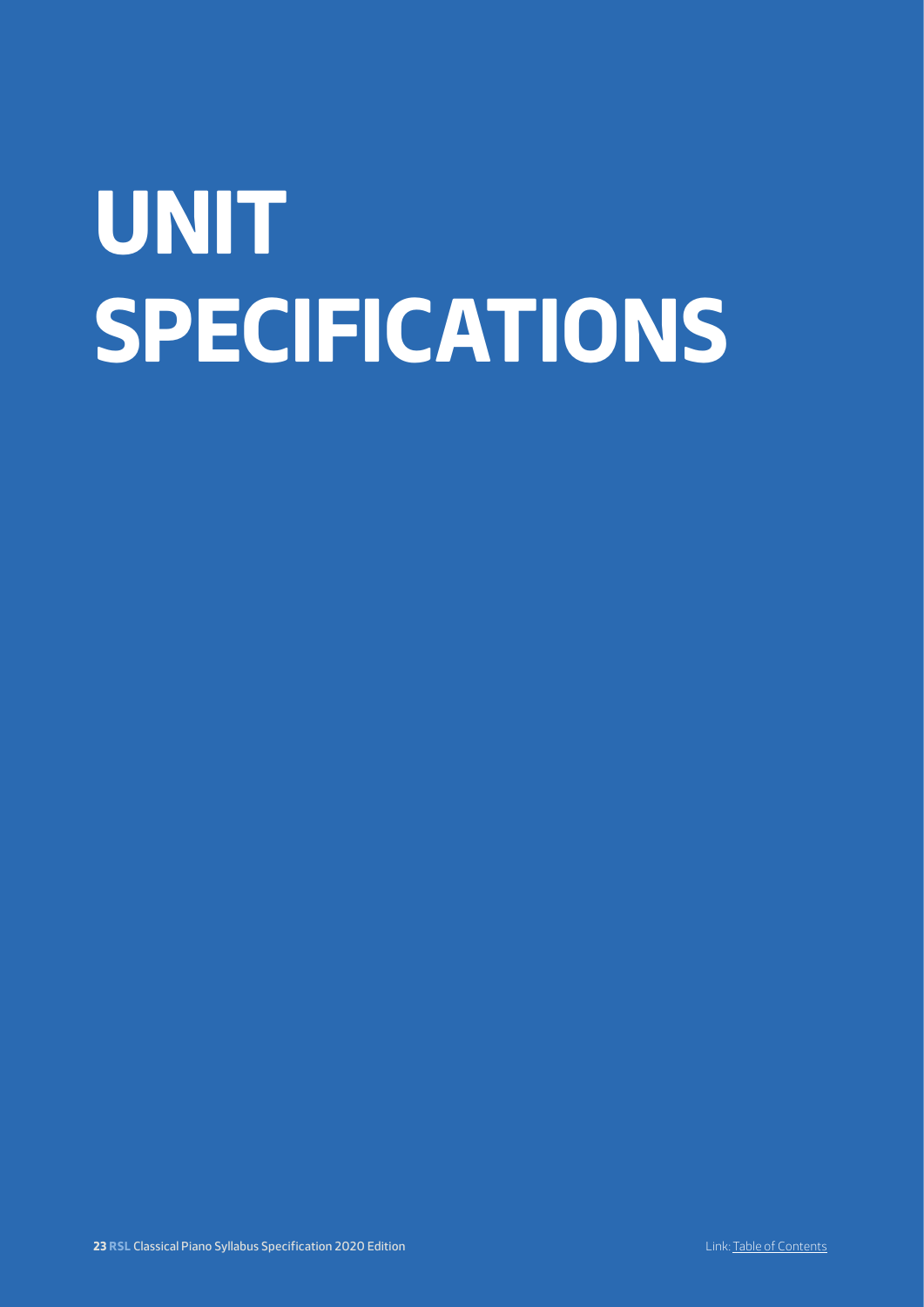## <span id="page-23-0"></span>**Debut**

The Debut Piano exam is for candidates who have been learning a short time and have developed elementary skills, techniques, co-ordination and musical understanding.

There are two types of exam available at Debut, either a **Grade Exam** or **Performance Certificate**. (Refer to the Introduction for an explanation of the differences).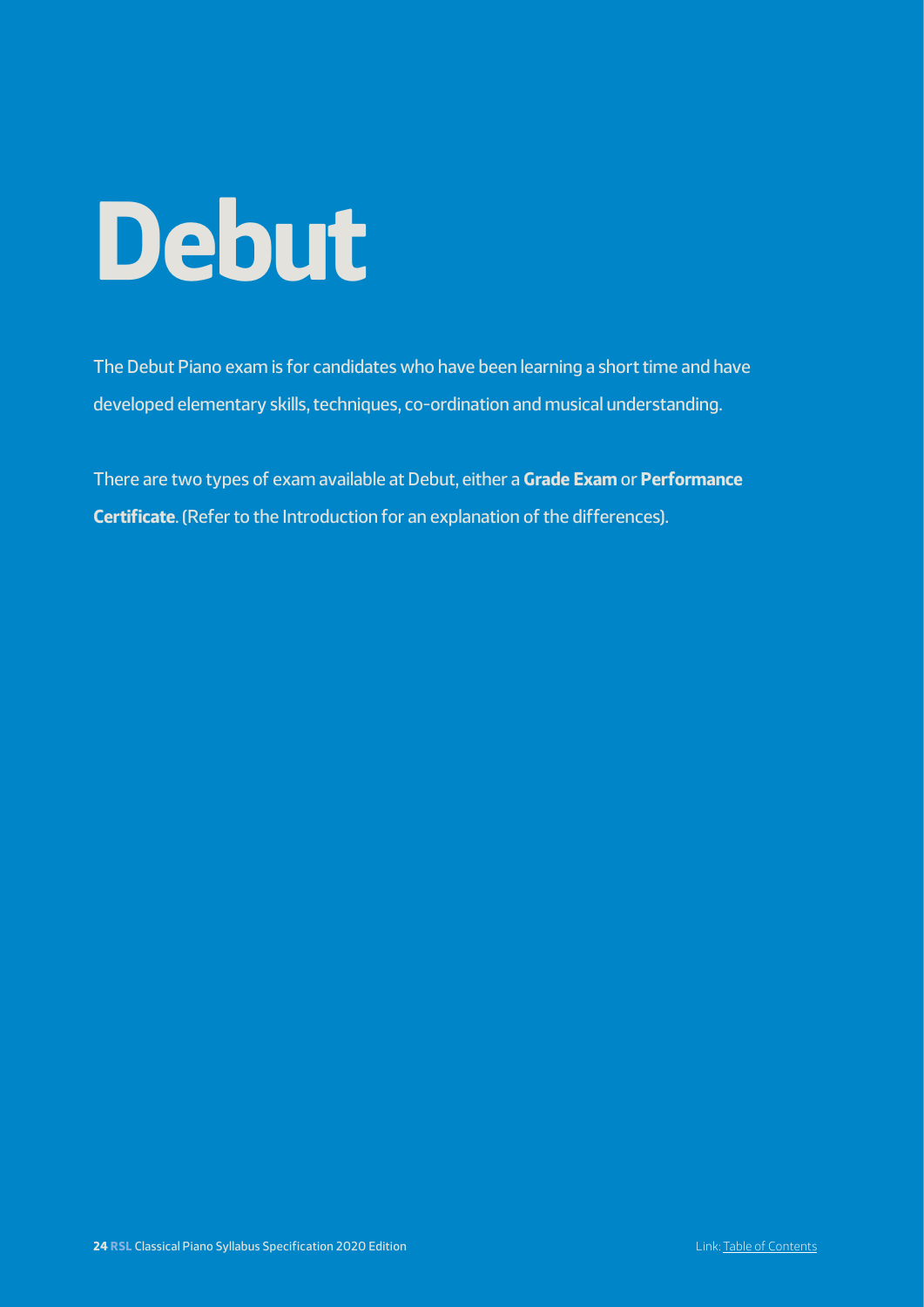## **Debut**

## **GRADE EXAMS**

#### **PREPARED WORK**

Candidates are required to play three Performance Pieces, and Technical Exercises which cover scales, arpeggios and technical studies.

#### **UNPREPARED WORK**

Candidates are required to complete *either* a Sight Reading *or* a Contemporary Improvisation & Interpretation test, and an Ear Test that begins to develop melodic recall. The final part of the exam comprises five General Musicianship Questions, on topics relating to the candidate's choice of piece performed in the examination and on general musical and instrumental knowledge.

## **EXAM STRUCTURE**

The Debut exam lasts **15 minutes** and is taken in the following order:

- Q **Performance Pieces\***
- Q **Technical Exercises \***
- Sight Reading OR Contemporary Improvisation & Interpretation: Candidates are given an unseen test to prepare and perform.
- **Ear Tests:** Candidates respond to one melodic recall test.
- **General Musicianship Questions:** Candidates answer five questions based on one of the pieces performed.

*\*These elements can be taken first or second at the candidate's request*

#### **Pieces**

The pieces in the grade book can be used for both the Grade Exam and Performance Certificate.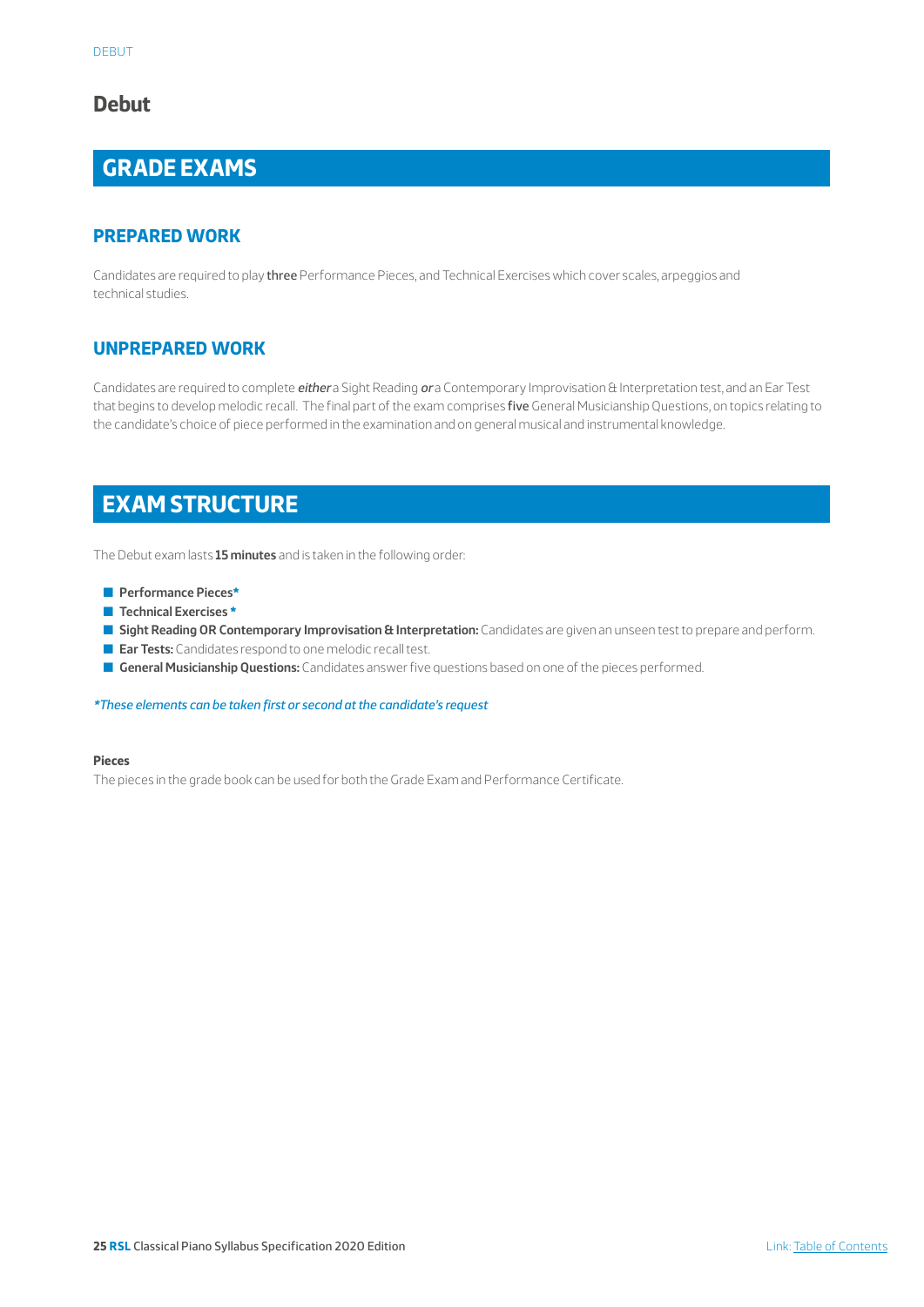## **TECHNICAL WORK**

At Debut there are three groups of technical work: Scales, Broken Chords and Technical Studies.

- All scales and broken chords need to be played hands separately, legato, ascending and descending, in the keys and octaves shown.
- Pentatonic scales are right hand only.
- **There is no memory requirement, and candidates may use their book for all technical sections at this grade.**
- $\blacksquare$  Any fingerings shown are suggestions only.
- $\blacksquare$  All groups are played unaccompanied (without metronome or click).
- Q Candidates will be marked on tone quality and consistency, maintenance of pulse, and accuracy. Performances slower than the stated minimum tempo may be subject to qualitative judgement by the examiner, according to extent and commensurate with the grade.

#### **GROUP A: SCALES**

**Minimum tempo: 52bpm Range: One octave Rhythms: Quavers (eighth) notes, finishing on a crotchet (quarter note)**

- **C major (right hand)**
- **C major (left hand)**
- **A natural minor (right hand)**
- **A natural minor (left hand)**
- **C major pentatonic (right hand)**
- **A minor pentatonic (right hand)**

#### **GROUP B: ARPEGGIOS**

**Minimum tempo: 92bpm Time signatures: 3/4 Rhythms: Crotchets (quarter notes), finishing on a dotted minim (dotted half note)**

- **C major broken chord (right hand)**
- **C major broken chord (left hand)**
- **A minor broken chord (right hand)**
- **A minor broken chord (left hand)**

#### **GROUP C: TECHNICAL STUDIES**

#### **Minimum tempo: 80bpm**

Candidates perform their choice of *one* of the technical studies from the grade book.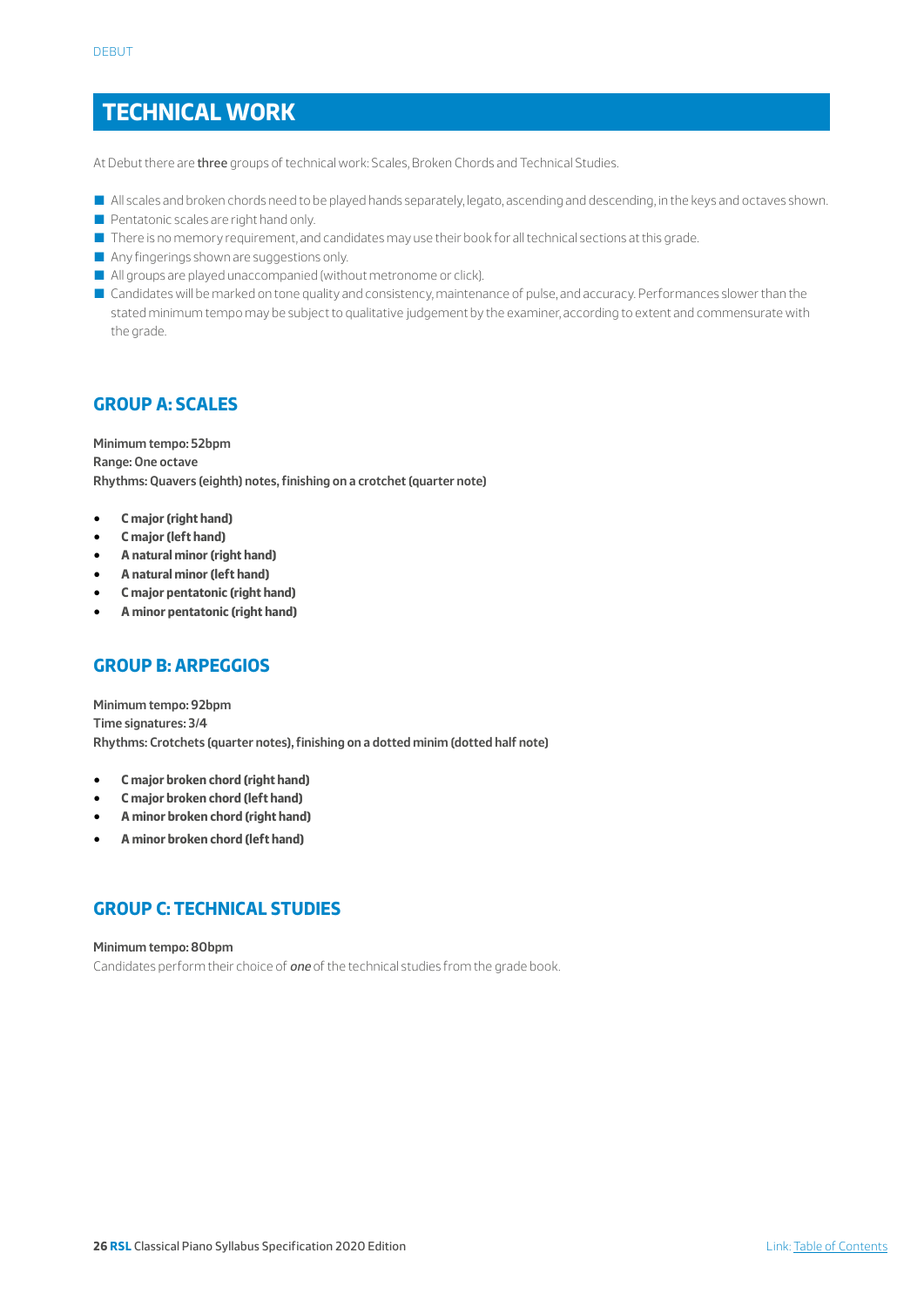## **SIGHT READING / IMPROVISATION & INTERPRETATION**

At Debut, candidates will be offered the choice between Sight Reading or Contemporary Improvisation & Interpretation. Both are previously unseen and examples of each are given in the grade book.

#### **SIGHT READING**

In the sight reading test, the examiner will give the candidate a 4–6 bar melody in the key of C major, to be played unaccompanied. Candidates will first be given 90 seconds to practise. After the practise time, the examiner will ask the candidate to commence the test.

- Minimum tempo  $q = 60$  bpm.
- Candidates are tested on their ability to perform previously unseen pitches and rhythms. No dynamics are shown, however, candidates should maintain an even tone quality throughout.
- While the assessed part of the test is not played to a metronome click, candidates may ask to hear the minimum tempo on a metronome at the start of, or throughout their practice time. Additionally, candidates may ask to hear a few seconds of the tempo on a metronome before the assessed part of the test begins.

### **CONTEMPORARY IMPROVISATION & INTERPRETATION**

**Key: C major Tempo: 60bpm Time signature: 4/4**

The Contemporary Improvisation & Interpretation test is in the form of a 4–6 bar chord progression, with all chord symbols indicated. Candidates may improvise either a melodic line or a chordal part to completment the backing track. Candidates will have **90** seconds to prepare after which the examiner will play the backing track twice. The first time is to practise and the second time is to perform the final version for the exam. For the first play through, there will be four clicks. For the test, there willbe a one bar count-in. During the practice time, candidates will be given the option of a metronome click throughout or a one bar count-in at the beginning. The backing track is continuous so once the first playthrough has finished the count-in of the second playing will start immediately.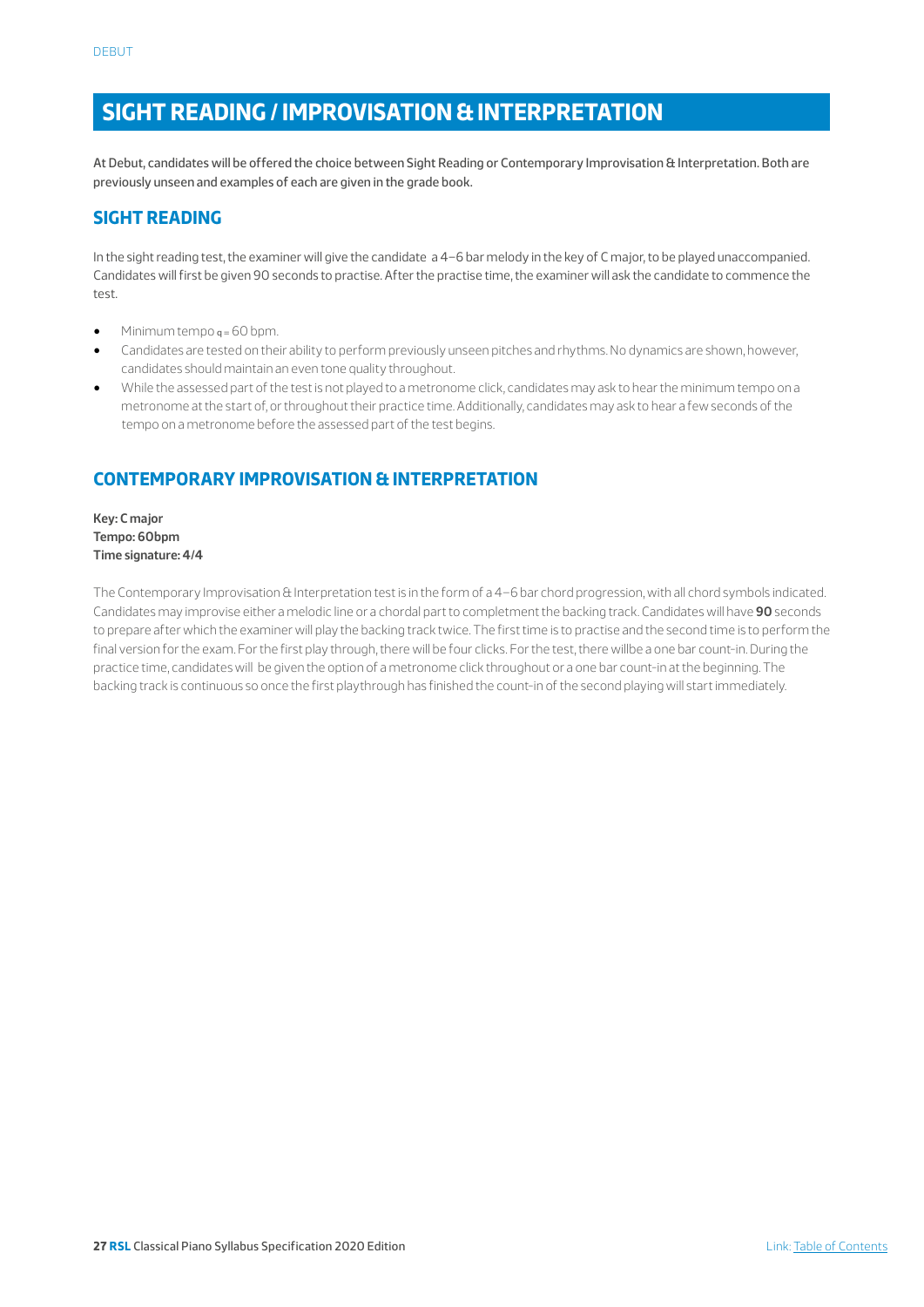## **EAR TESTS**

At Debut there is one ear test, assessing melodic recall skills. An example is shown in the grade book.

#### **MELODIC RECALL**

#### **Tempo: 95bpm Rhythms: Minims (half notes)**

The examiner will play two minims one after the other. Candidates are to state whether the second note is higher or lower in pitch than the first note. The test will be played twice, each time preceded by four clicks. There will also be a C root note at the beginning of the test for reference. For this exercise, candidates are to use the words 'higher' or 'lower'.

Credit will be given for speed of response.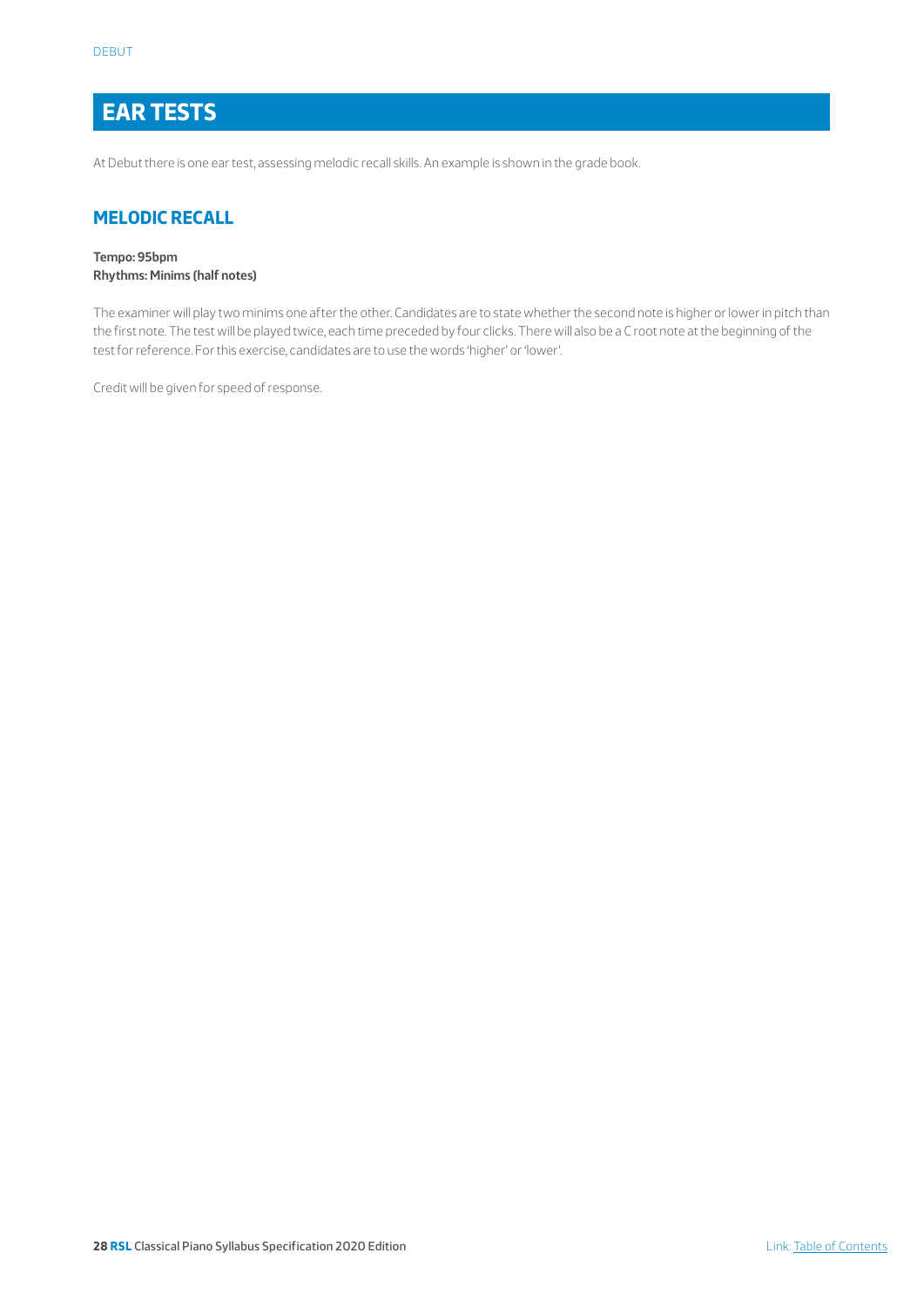## **GENERAL MUSICIANSHIP QUESTIONS**

At Debut candidates will be asked five questions on topics relating to their choice of piece performed in the examination, and general musical and instrumental knowledge.

#### Music Knowledge:

At Debut candidates will be asked to identify:

- The treble and bass staves
- The treble and bass clefs
- Note pitch names (within treble stave only)
- Minim (half) and crotchet (quarter) note values

#### Instrument Knowledge:

In Debut candidates will be asked to identify:

• One of the following parts of piano: black and white keys, middle C (C4)

## **PERFORMANCE CERTIFICATE**

The candidate plays five pieces in their preferred chosen order. The exam will last **12 minutes.**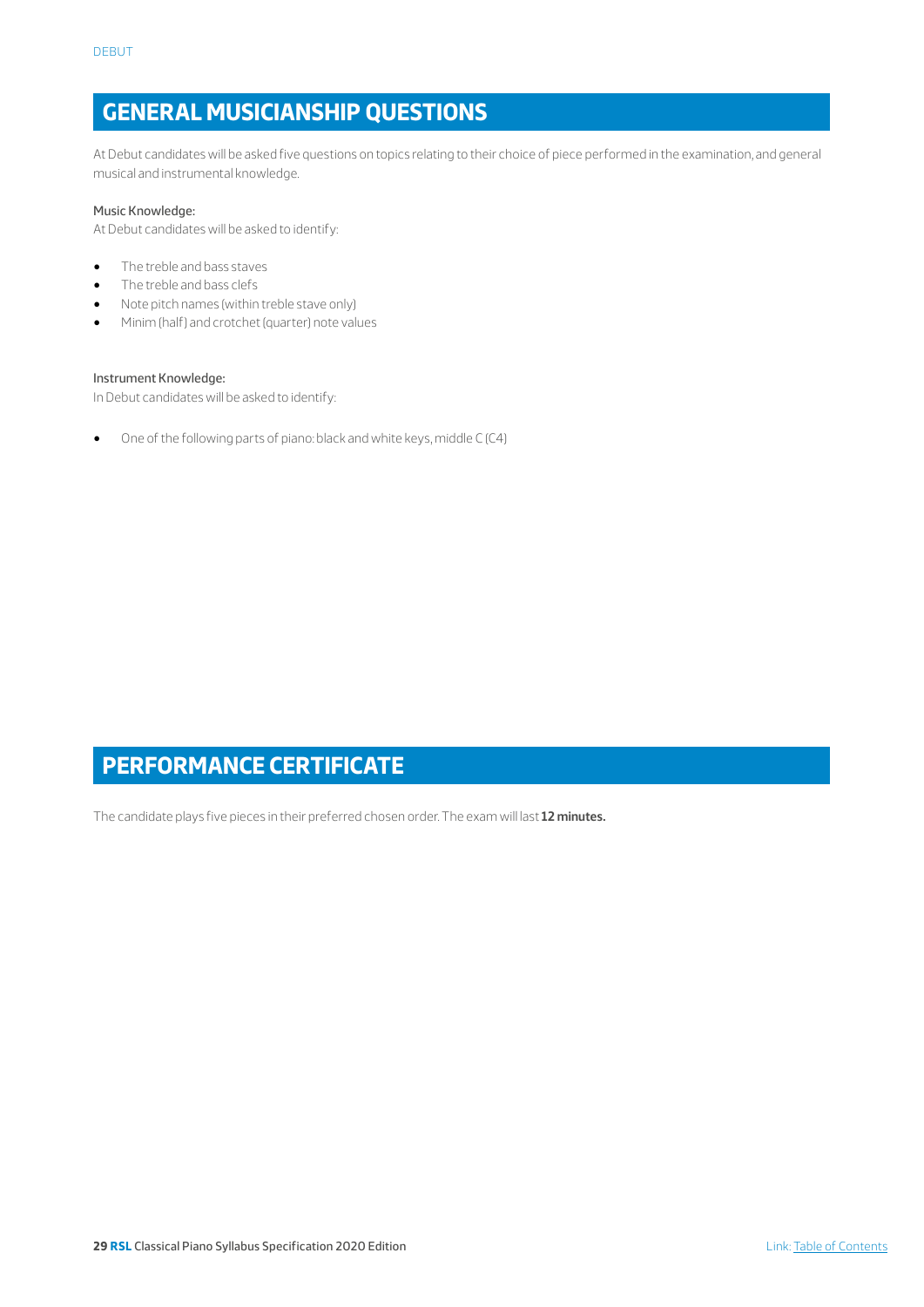# <span id="page-29-0"></span>**Grade 1**

The Grade 1 Piano exam is for candidates who have mastered the key basic debut level skills and have since acquired greater use of technique, rhythms, co-ordination and musical understanding.

There is also an opportunity to build on basic improvisation.

There are two types of exam available at Grade 1, either a **Grade Exam** or **Performance Certificate**. (Refer to the Introduction for an explanation of the differences).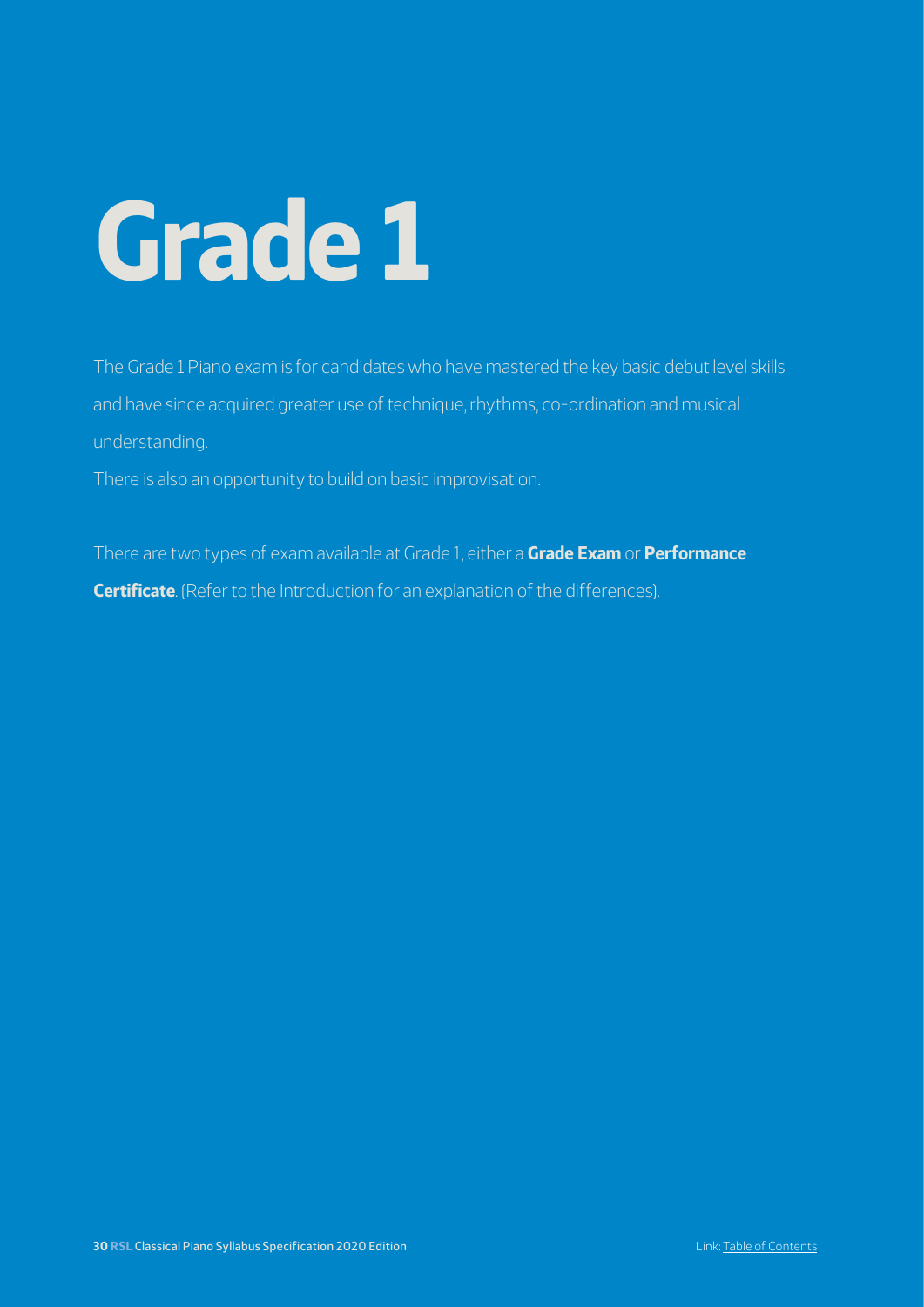## **Grade 1**

## **GRADE EXAMS**

#### **PREPARED WORK**

Candidates are required to play three Performance Pieces and Technical Exercises which cover scales, broken chords and technical studies.

#### **UNPREPARED WORK**

Candidates are required to complete *either* a Sight Reading *or* a Contemporary Improvisation & Interpretation test, and an Ear Test developing melodic recall skills. The final part of the exam comprises five General Musicianship Questions, on topics relating to the candidate's choice of piece performed in the examination and on general musical and instrumental knowledge.

## **EXAM STRUCTURE**

The Grade 1 exam lasts **20 minutes** and is taken in the following order:

- Q **Performance Pieces\***
- Q **Technical Exercises \***
- Sight Reading OR Contemporary Improvisation & Interpretation: Candidates are given an unseen test to prepare and perform.
- **Ear Tests:** Candidates respond to one melodic recall test.
- **General Musicianship Questions:** Candidates answer five questions based on one of the pieces performed.

*\*These elements can be taken first or second at the candidate's request*

#### **Pieces**

The pieces in the grade book can be used for both the Grade Exam and Performance Certificate.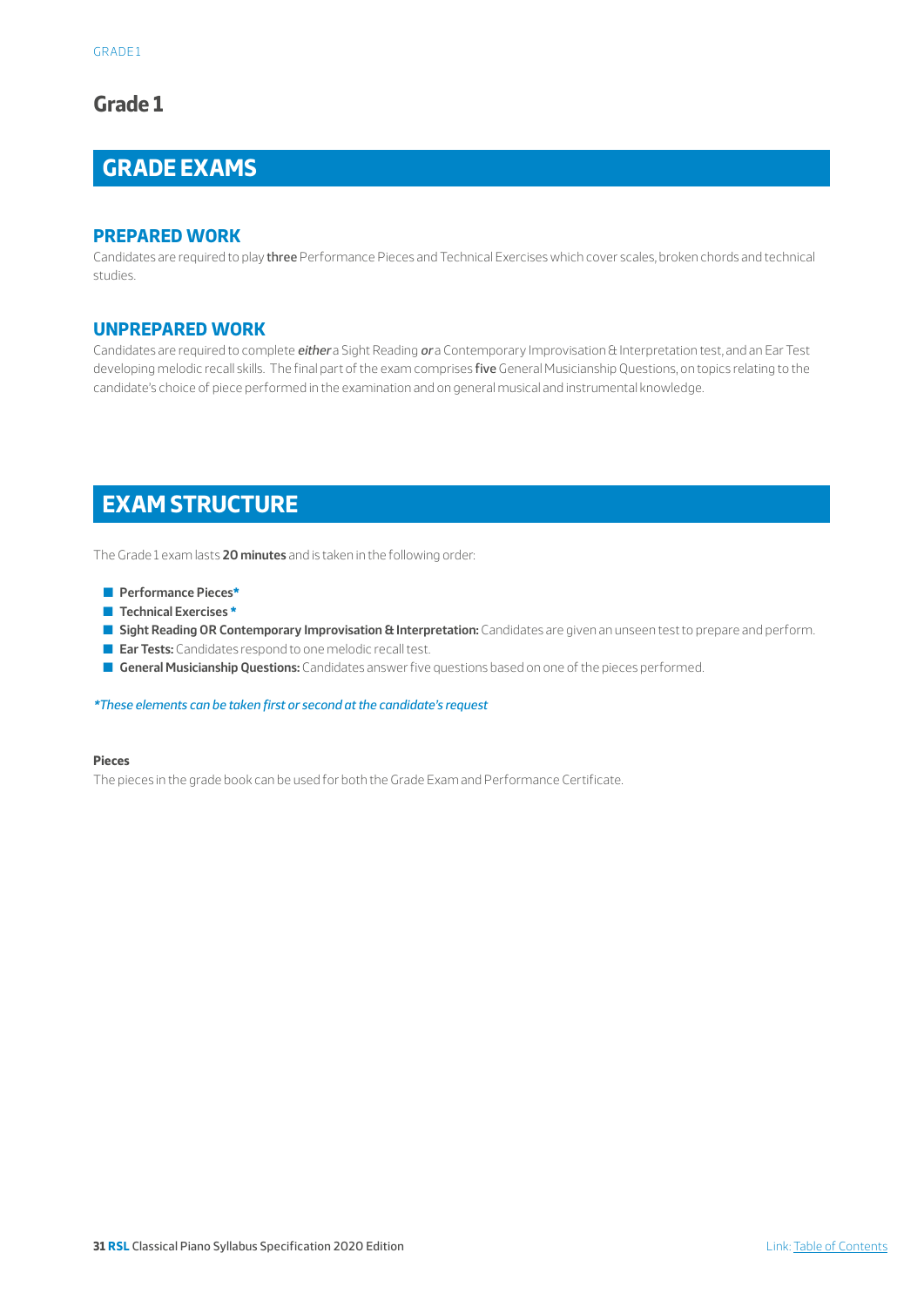## **TECHNICAL WORK**

At Grade 1 there are **three** groups of technical work: Scales, Arpeggios and Technical Studies.

All scales and arpeggios need to be played hands separately, in straight feel, ascending and descending. Pentatonic scales are right hand only.

- Q Major scales, minor scales and broken chords need to be played hands separately, ascending and descending, in the keys and octaves shown.
- Q Candidates must choose to play *either* natural minor *or* harmonic minor *or* melodic minor scales in the exam. The examiner will ask the candidate to state which set of minor scales they have prepared.
- $\blacksquare$  Pentatonic scales are right hand only.
- Q Groups A (scales)and Group B (broken chords) must be played from memory. Candidates may use their book for Group C (technical studies).
- $\blacksquare$  All groups are played unaccompanied (without metronome or click).
- $\blacksquare$  Any fingerings shown are suggestions only.
- **Q** Candidates will be marked on tone quality and consistency, maintenance of pulse, and accuracy. Performances slower than the stated minimum tempo may be subject to qualitative judgement by the examiner, according to extent and commensurate with the grade.

#### **GROUP A: SCALES**

**Range: Two octaves**

**Rhythms: Quavers (eighth notes), finishing on a crotchet (quarter note) Minimum tempo: 66bpm**

- **F major (right hand)**
- **F major (left hand)**
- **G major (right hand)**
- **G major (left hand)**
- **D natural/harmonic/melodic minor (right hand)**
- **D natural/harmonic/melodic minor (left hand)**
- **E natural/harmonic/melodic minor (right hand)**
- **E natural/harmonic/melodic minor (left hand)**

#### **GROUP B: ARPEGGIOS**

**Minimum Tempo: 100bpm Time signature: 3/4 Rhythms: Crotchets (quarter notes), finishing on a dotted minim (dotted half note)**

- **F major broken chord (right hand)**
- **F major broken chord (left hand)**
- **G major broken chord (right hand)**
- **G major broken chord (left hand)**
- **D minor broken chord (right hand)**
- **D minor broken chord (left hand)**
- **F major pentatonic (right hand)** • **G major pentatonic (right hand)**
- **D minor pentatonic (right hand)**
- **E minor pentatonic (right hand)**

- **E minor broken chord (right hand)**
- **E minor broken chord (left hand)**

**GROUP C: TECHNICAL STUDIES**

#### **Minimum tempo: 60bpm**

Candidates perform their choice of *one* of the technical studies from the grade book.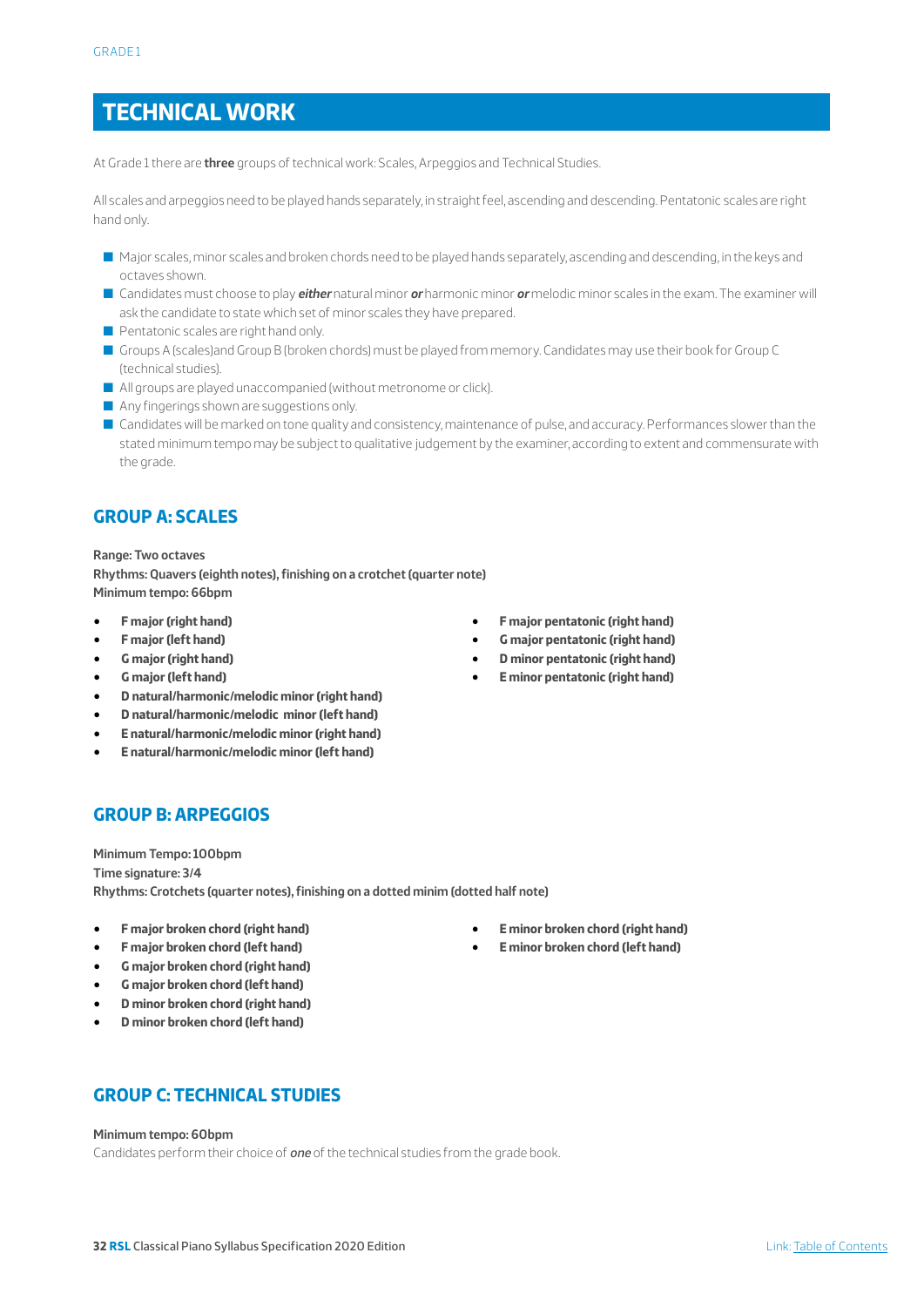## **SIGHT READING / IMPROVISATION & INTERPRETATION**

At Grade 1, candidates will be offered the choice between Sight Reading or Contemporary Improvisation & Interpretation. Both are previously unseen and examples of each are given in the grade book.

### **SIGHT READING**

**Key: F major or G major Minimum tempo: 70bpm Time signature: 4/4 Rhythms: Minims (half notes), crotchets (quarter notes), associated rests**

In the sight reading test, the examiner will give candidates a 4–6 bar melody in the key of either G major or F major. Candidates will first be given 90 seconds to practise. After the practise time, the examiner will ask candidates to commence the test.

- All sight reading tests at Grade 1 should be played at a minimum tempo of  $q = 70$  bpm.
- At Grade 1, candidates are tested on their ability to perform previously unseen pitches and rhythms. No dynamics are shown, however, an even tone quality should be maintained throughout.
- While the assessed part of the test is not played to a metronome click, candidates may ask to hear the minimum tempo on a metronome at the start of, or throughout their practice time. Additionally, candidates may ask to hear a few seconds of the tempo on a metronome before the assessed part of the test begins.

## **CONTEMPORARY IMPROVISATION & INTERPRETATION**

**Key: F major or G major Tempo: 70bpm Time signature: 4/4**

In the Contemporary Improvisation & Interpretation test, the examiner will give candidates a 4–6 bar chord progression in the key of either G major or F major. Candidates will first be given 90 seconds to prepare, after which the examiner will play the backing track twice. The first time is to practise and the second time is to perform the final version for the exam. For each playthrough, thebacking track will begin with a one bar count-in. The tempo is  $q = 70$  bpm.

- At Grade 1, candidates have the choice to improvise either a melodic line or a chordal part to complement the backing track.
- During the preparation time, candidates will be given the choice of a metronome click throughout or a one bar count-in at the beginning.
- The backing track is continuous, so once the first playthrough has finished, the count-in of the second playing will start immediately.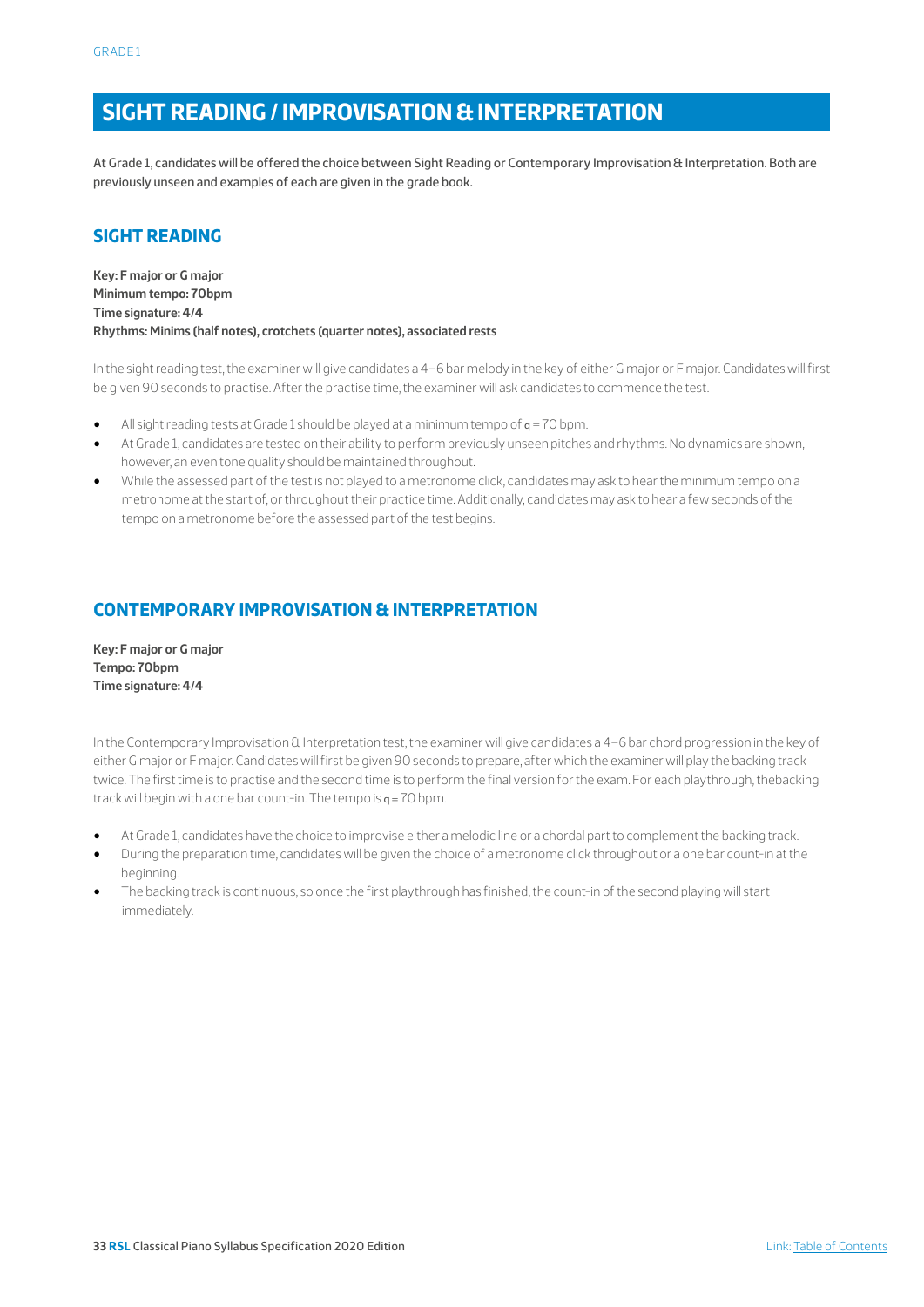## **EAR TESTS**

At Grade 1 there is one ear test, assessing melodic recall skills. An example is shown in the grade book.

#### **MELODIC RECALL**

#### **Tempo: 95bpm**

#### **Rhythms: Semibreves (whole notes), minims (half notes)**

The examiner will play three notes one after the other. Candidates are to state whether the second note is higher or lower in pitch than the first and whether the third note is higher or lower in pitch than the second. The test will be played twice, each time preceded by a one-bar metronome click. There will also be a C root note at the beginning of the test for reference. For this exercise, candidates are to use the words 'higher' or 'lower'.

Credit will be given for speed of response.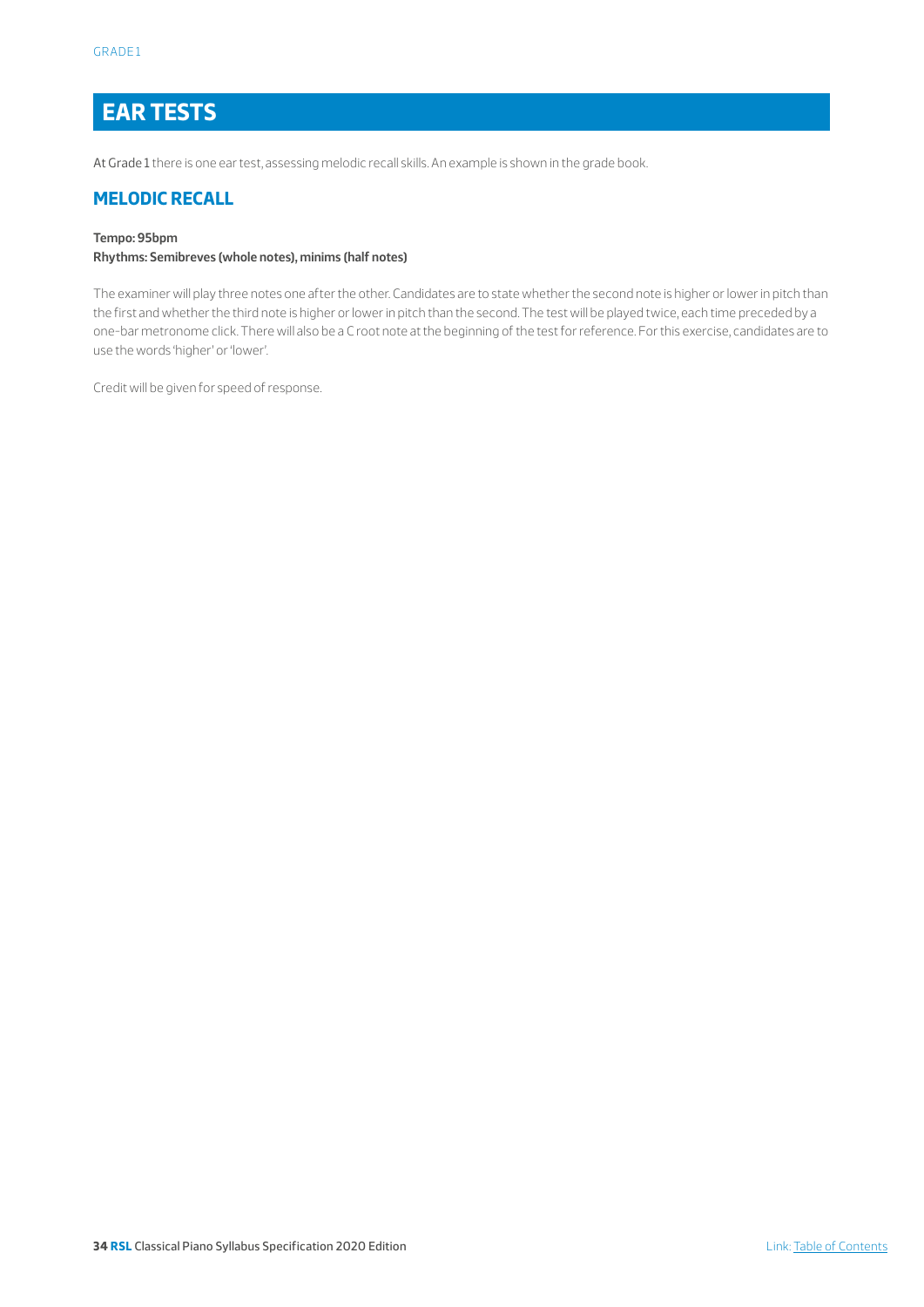## **GENERAL MUSICIANSHIP QUESTIONS**

At Grade 1 candidates will be asked five questions on topics relating to their choice of piece performed in the examination and on general musical and instrumental knowledge.

#### Music Knowledge

In Grade 1 candidates will be asked to identify:

- The location of the time signature
- The location of treble and bass clefs
- Note pitch names (within bass and treble stave only)
- Semibreve (whole), minim (half), crotchet (quarter), quaver (eighth) note values
- The construction of a major triad (tonic, major 3rd, perfect 5th, root position only)

#### Instrument Knowledge

In Grade 1 candidates will be asked to identify:

• One of the following parts of piano: middle C (C4), sustain/damper pedal, hammers, strings.

## **PERFORMANCE CERTIFICATE**

The candidate plays five pieces in their preferred chosen order. The exam will last **15 minutes.**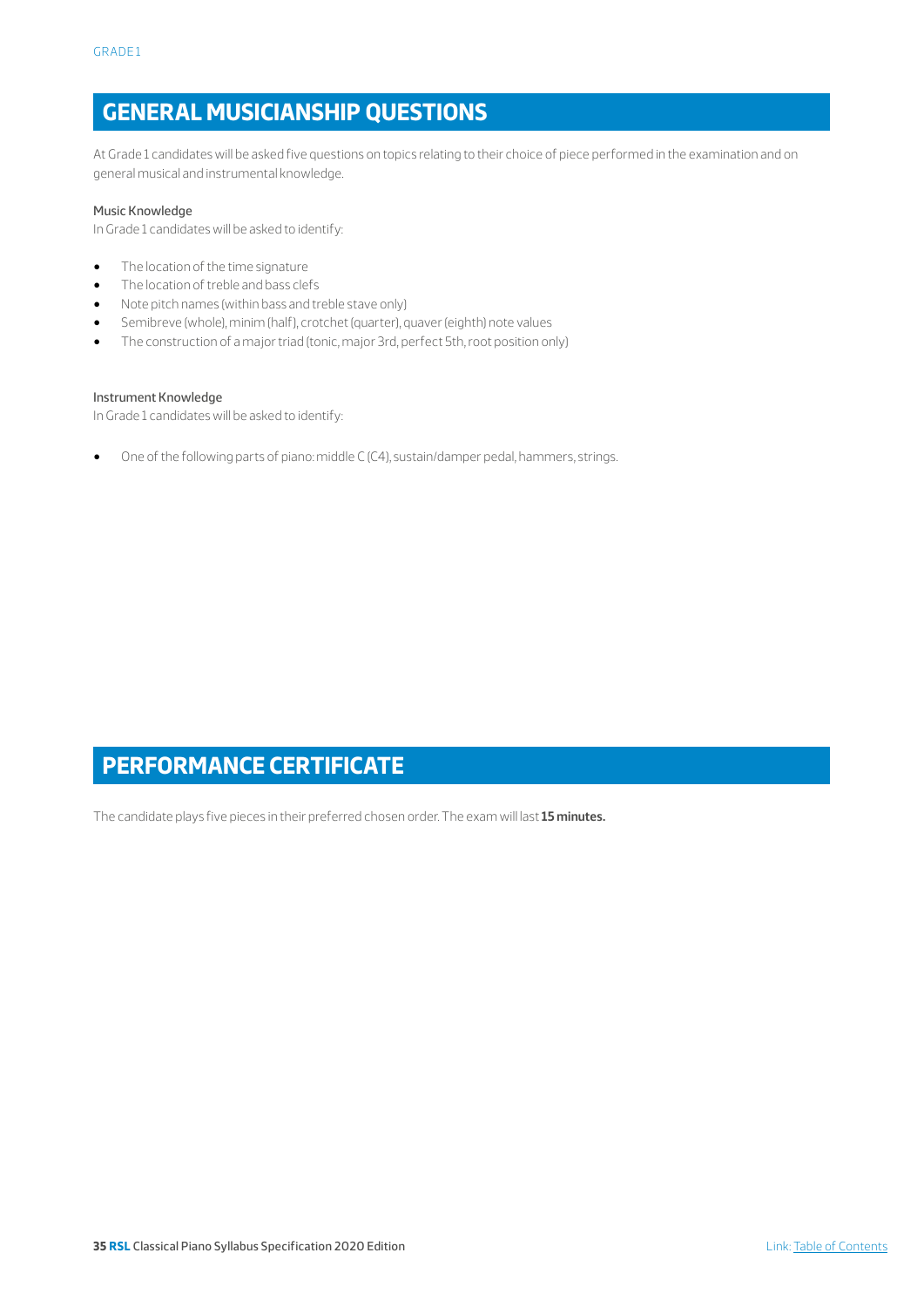# <span id="page-35-0"></span>**Grade 2**

The Grade 2 Piano exam is for candidates who have mastered the key basic skills up to Grade 1 and since acquired greater use of technique, rhythms, co-ordination and musical understanding. There is also the continuing opportunity to develop improvisation skills.

There are two types of exam available at Grade 2, either a **Grade Exam** or **Performance Certificate**. (Refer to the Introduction for an explanation of the differences).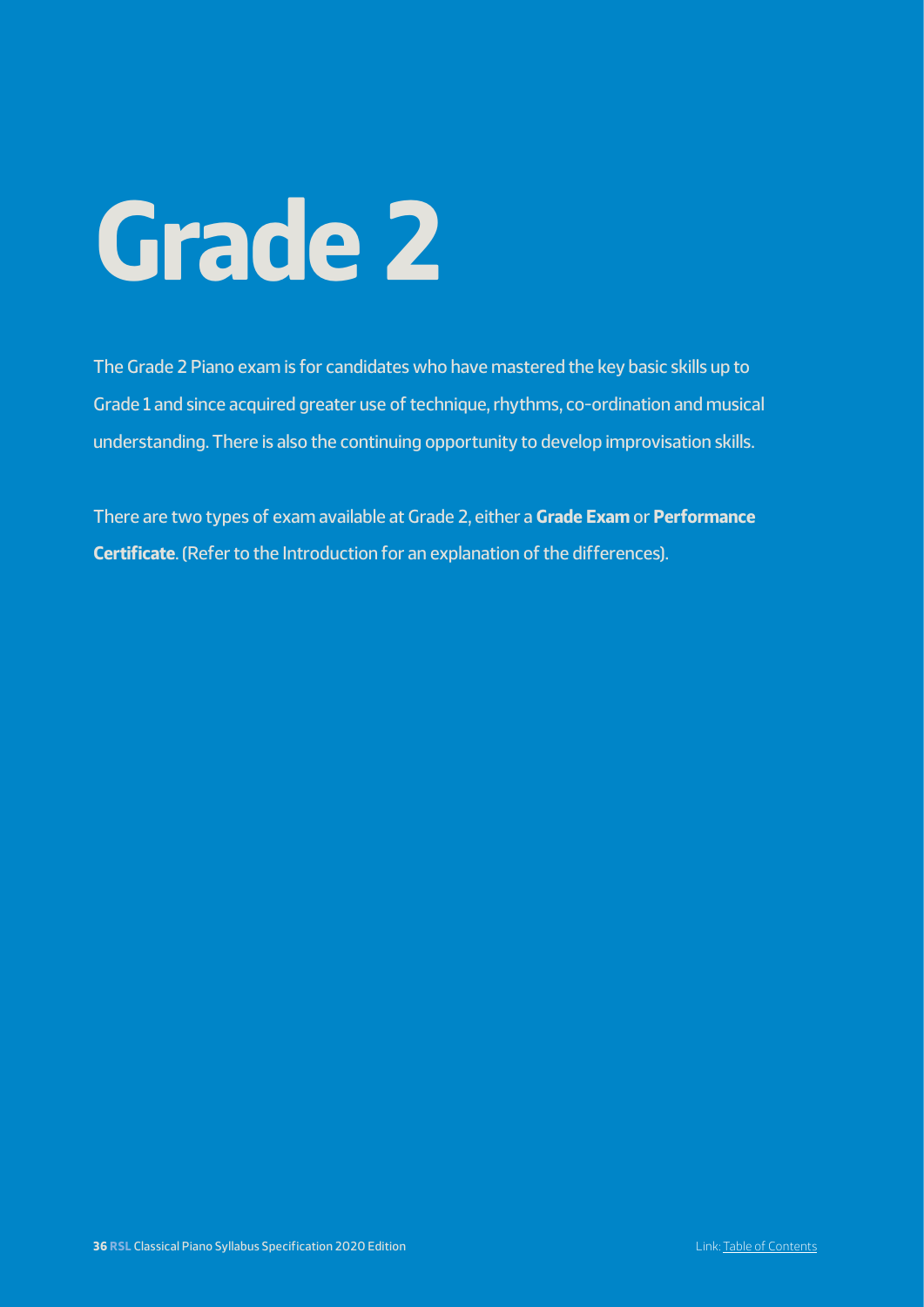## **GRADE EXAMS**

#### **PREPARED WORK**

Candidates are required to play **three** Performance Pieces and Technical Exercises which cover scales, arpeggios and technical studies.

#### **UNPREPARED WORK**

Candidates are required to complete *either* a Sight Reading *or* a Contemporary Improvisation & Interpretation test, and an Ear Test developing melodic recall skills. The final part of the exam comprises five General Musicianship Questions, on topics relating to the candidate's choice of piece performed in the examination and on general musical and instrumental knowledge.

## **EXAM STRUCTURE**

The Grade 2 exam lasts **20 minutes** and will be taken in the following order:

- Q **Performance Pieces\***
- **Technical Exercises \***
- **Gight Reading OR Contemporary Improvisation & Interpretation:** Candidates are given an unseen test to prepare and perform.
- **Ear Tests:** Candidates respond to one melodic recall test.
- **General Musicianship Questions:** Candidates answer five questions based on one of the pieces performed.

*\*These elements can be taken first or second at the candidate's request*

#### **Pieces**

.

The pieces in the grade book can be used for both the Grade Exam and Performance Certificate.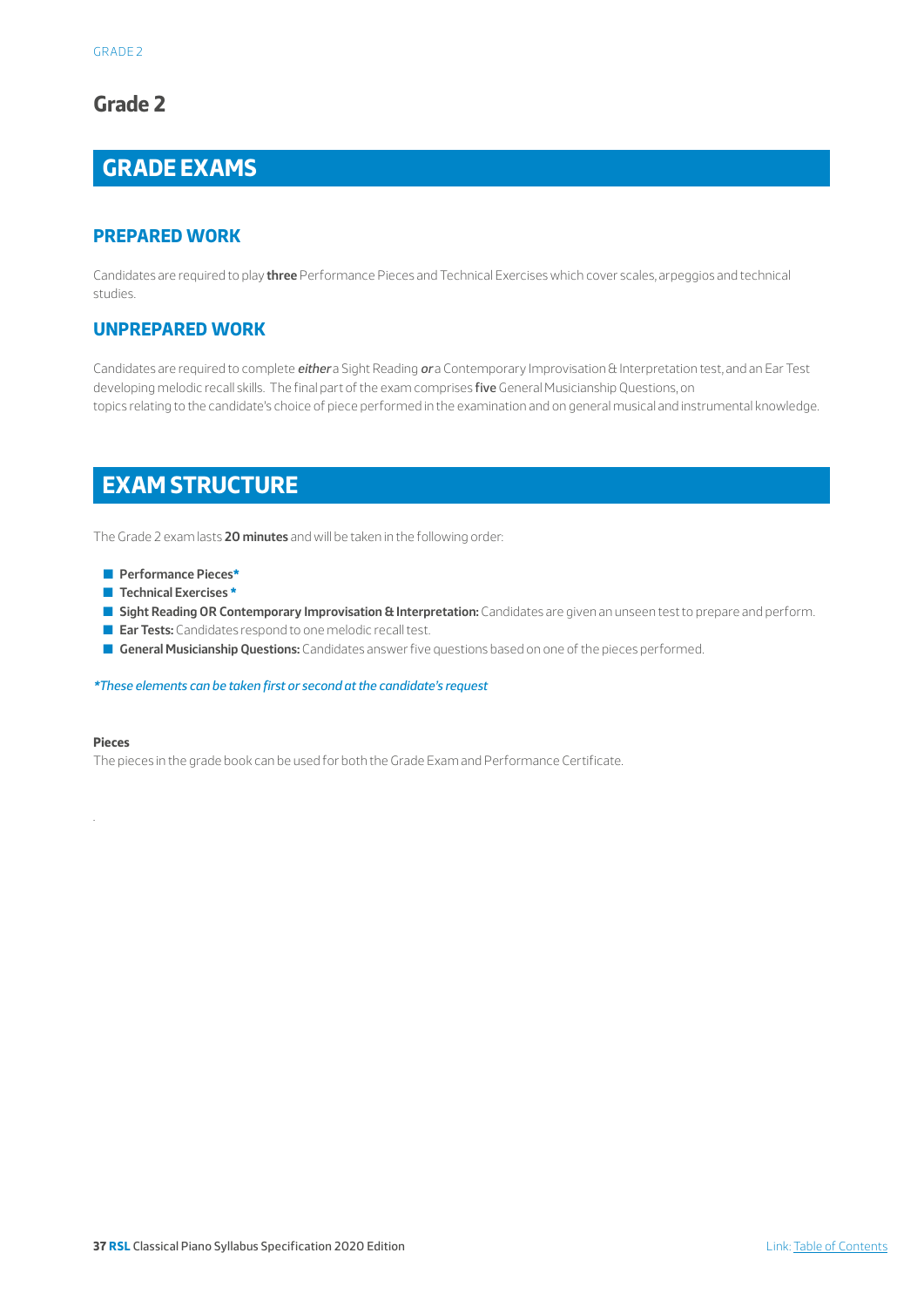## **TECHNICAL WORK**

At Grade 2 there are three groups of technical work: Scales, Arpeggios and Technical Studies.

- Q Major scales, minor scales and arpeggios need to be played hands together, ascending and descending, in the keys and octaves shown.
- Q Candidates must choose to play either natural minor or harmonic minor or melodic minor scales in the exam. The examiner will ask the candidate to state which set of minor scales they have prepared.
- **Pentatonic scales are right hand only.**
- Groups A and B (scales & arpeggios) must be played from memory. Candidates may use their book for Group C (Technical Studies).
- All groups are played unaccompanied (without metronome or click).
- $\blacksquare$  Any fingerings shown are suggestions only.
- Candidates will be marked on tone quality and consistency, maintenance of pulse, and accuracy. Performances slower than the stated minimum tempo may be subject to qualitative judgement by the examiner, according to extent and commensurate with the grade.

## **GROUP A: SCALES**

**Minimum Tempo: 66bpm Range: Two octaves Rhythms: Quavers (eighth notes), finishing on a crotchet (quarter note)**

- **D major**
- **B b major**
- **B natural minor**
- **G natural minor**
- **B harmonic minor**
- **G harmonic minor**

#### • **B b major pentatonic scale (right hand)** • **D major pentatonic scale (right hand)**

- **G minor pentatonic scale (right hand)**
- **B minor pentatonic scale (right hand)**

## **GROUP B: ARPEGGIOS**

**Minimum Tempo: 63bpm Time signature: 3/4, 4/4 Rhythms: 3/4: Quavers (eighth notes), finishing on a dotted minim (dotted half note) 4/4: Quavers, finishing on a semibreve (whole note)**

- **Dmajor arpeggio**
- **B b major arpeggio**
- **B minor arpeggio**
- **G minor arpeggio**

## **GROUP C: TECHNICAL STUDIES**

**Minimum tempo: 60bpm**

Candidates perform their choice of *one* of the technical studies from the grade book.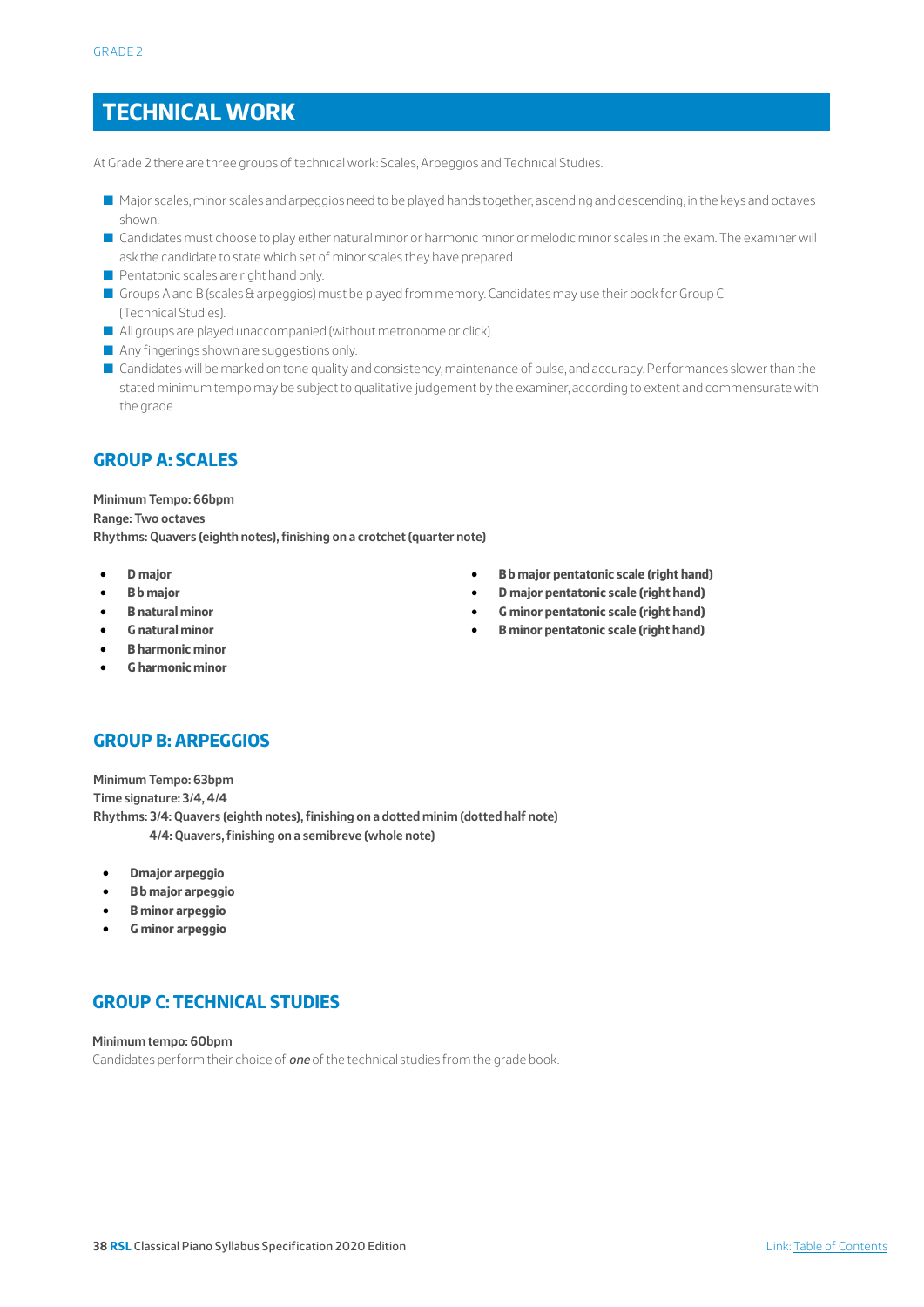## **SIGHT READING / IMPROVISATION & INTERPRETATION**

At Grade 2 candidates will be offered the choice between Sight Reading or Contemporary Improvisation & Interpretation. Both are previously unseen and examples of each are given in the grade book.

## **SIGHT READING**

**Key: B**b **major or D major Tempo: 60–95 bpm Time Signature: 4/4 Rhythms: Semibreve (whole note), dotted minim (dotted half), minim (half), crotchets (quarter) notes, associated rests.** 

In the sight reading test, the examiner will give candidates a 4–6 bar piece in D major or B b major, to be played unaccompanied. Candidates will first be given 90 seconds to practise. After the practise time, the examiner will ask candidates to commence the test.

- All sight reading tests at Grade 2 should be played at a minimum tempo of  $q = 80$  bpm.
- At Grade 2, candidates are tested on their ability to perform previously unseen pitches, rhythms and basic dynamics (mf, mp).
- While the assessed part of the test is not played to a metronome click, candidates may ask to hear the minimum tempo on a metronome at the start of, or throughout the practice time. Additionally, candidates may ask to hear a few seconds of the tempoon a metronome before the assessed part of the test begins.

## **CONTEMPORARY IMPROVISATION & INTERPRETATION**

**Key: B**b **major or D major Tempo: 60–95 bpm Time Signature: 4/4**

In the Contemporary Improvisation & Interpretation test, the examiner will give candidates a 4–6 bar chord progression in the key of either D major or Bb major. Candidates will first be given 90 seconds to prepare, after which the examiner will play the backing track twice. The first time is for candidates to practise and the second time is to perform the final version for the exam. For each playthrough, the backing track will begin with a one bar count-in. The tempo is  $q = 60 - 95$ .

- At this grade, candidates have the choice to improvise either a melodic line or a chordal part to complement the backing track.
- During the preparation time, candidates will be given the choice of a metronome click throughout or a one bar count-in at the beginning.
- The backing track is continuous, so once the first playthrough has finished, the count-in of the second playing will start immediately.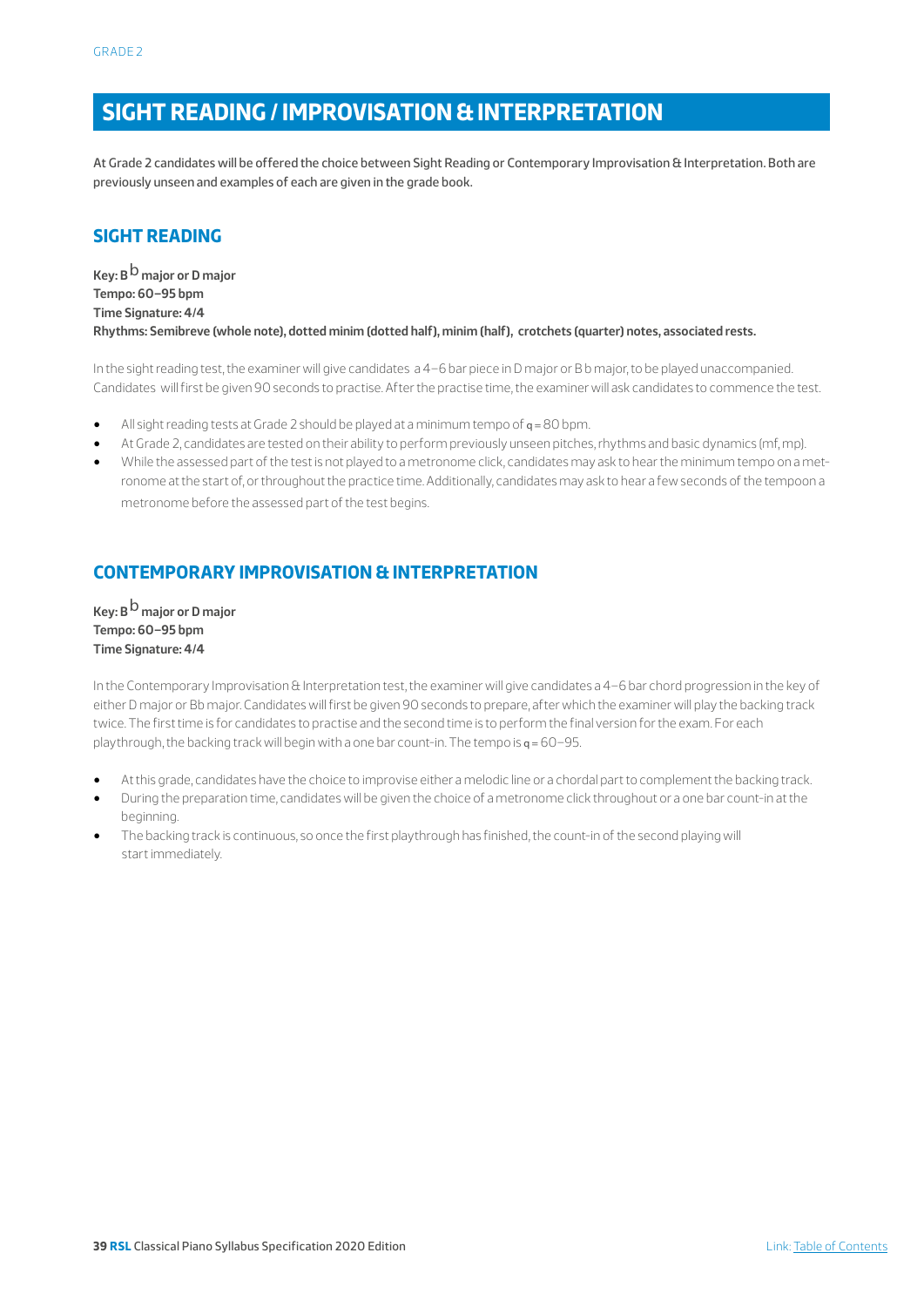## **EAR TESTS**

At Grade 2 there is one ear test, assessing melodic recall skills. An example is shown in the grade book.

#### **MELODIC RECALL**

**Key: C major Tempo: 95bpm Time Signature: 4/4 Rhythms: Minims (half notes)**

The examiner will play a two-bar diatonic melody in the key of C major, with a range up to a fourth. There will be a C root note at the beginning of the test, then the melody will be played twice, each preceded by four clicks. After this, there will be a one-bar count-in and then candidates need to play the melody back to a metronome click. The first note of the melody will be the root.

It is acceptable for candidates to play over the track as the test is being played and there will be 10 seconds to practise after the second playing. The piano can be used to assist at any time prior to being counted in to perform the exam version.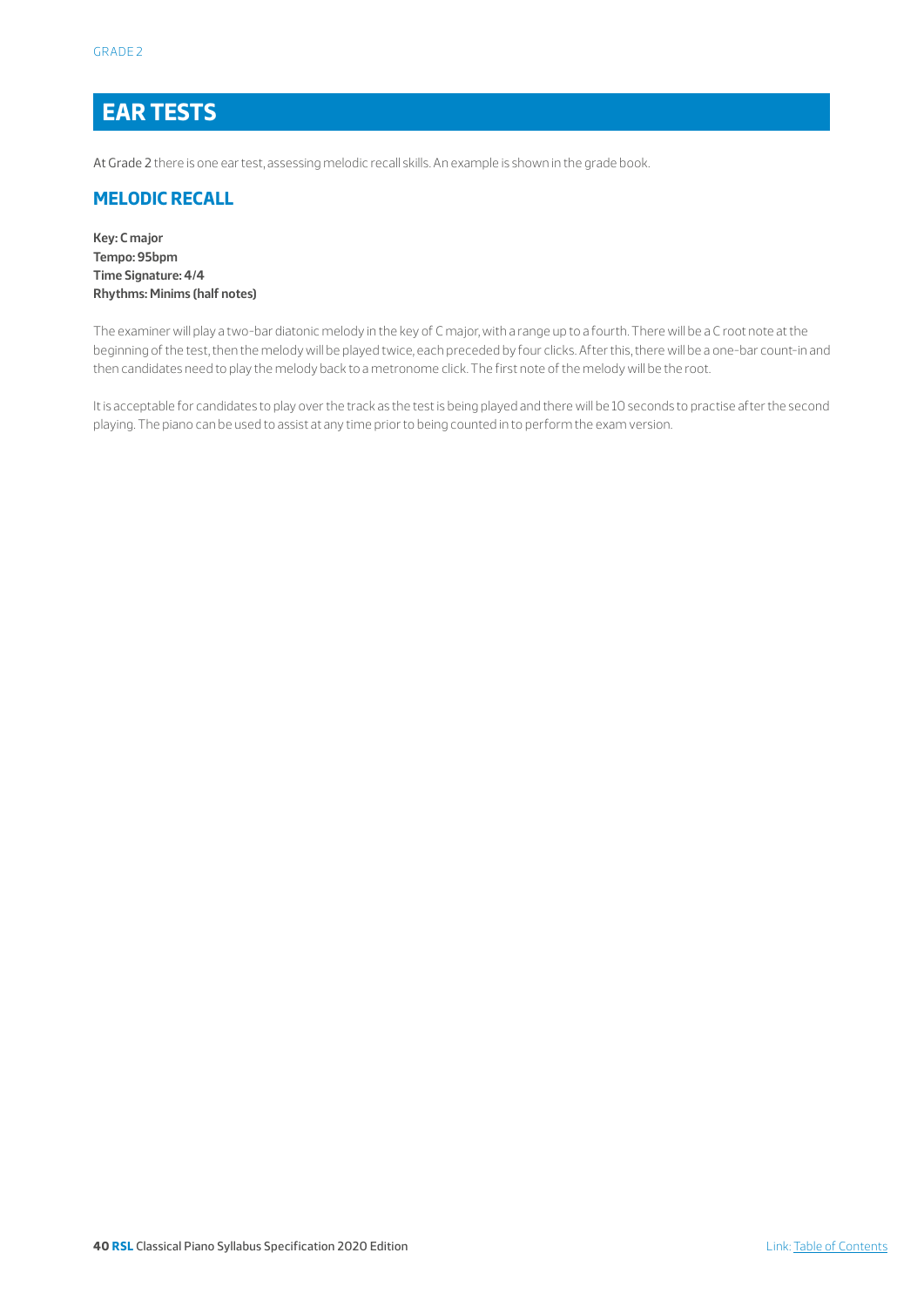# **GENERAL MUSICIANSHIP QUESTIONS**

At Grade 2 candidates will be asked five questions on topics relating to their choice of piece performed in the examination and on general musical and instrumental knowledge.

#### Music Knowledge

In Grade 2 candidates will be asked to identify:

- The location and meaning of the time signature marking
- Note pitch names (within bass and treble staves only)
- Semibreve (whole), minim (half), crotchet (quarter), quaver (eighth), semiquaver (16th) note and rest values
- The location of dynamic markings found in the piece (*pp, p, mp, mf, f* and *ff*)
- The construction of a major (tonic, major 3rd, perfect 5th) or minor (tonic, minor 3rd, perfect 5th) triad (root position only)

#### Instrument Knowledge

In Grade 2 candidates will be asked to identify:

• Two of the following parts of piano: middle C (C4), sustain/damper pedal, hammers, strings.

# **PERFORMANCE CERTIFICATE**

The candidate plays **five** pieces in their preferred chosen order. The exam will last **15 minutes.**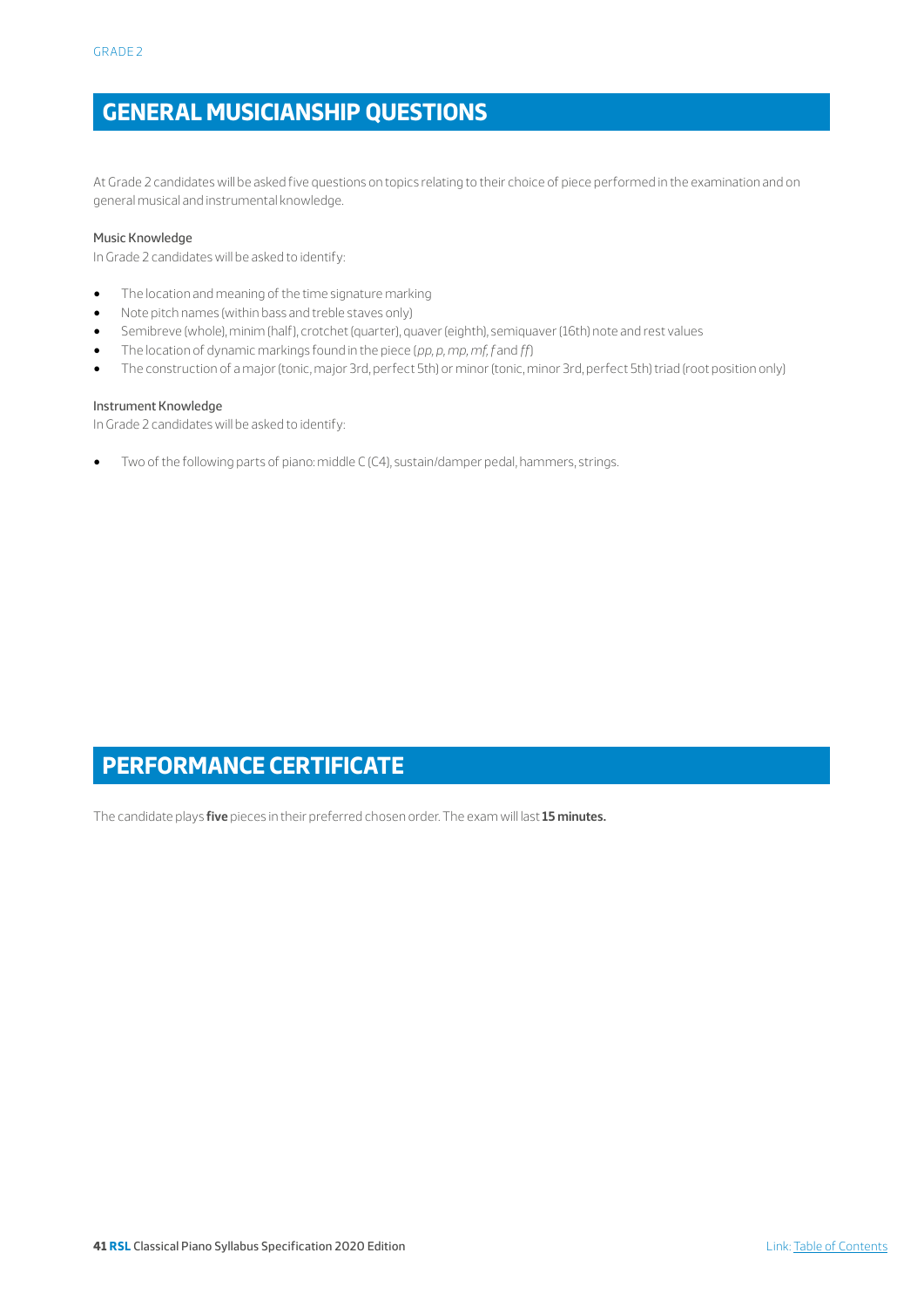The Grade 3 Piano exam is for candidates who are ready to consolidate their final stage as a beginner player. They have mastered the key skills up to Grade 2and since acquired greater use of technique, rhythms, co-ordination and musical understanding. Improvisation phrasing is now confident and articulate and candidates have started to develop the beginnings of stylistic awareness.

There are two types of exam available at Grade 3, either a **Grade Exam** or **Performance Certificate**. (Refer to the Introduction for an explanation of the differences).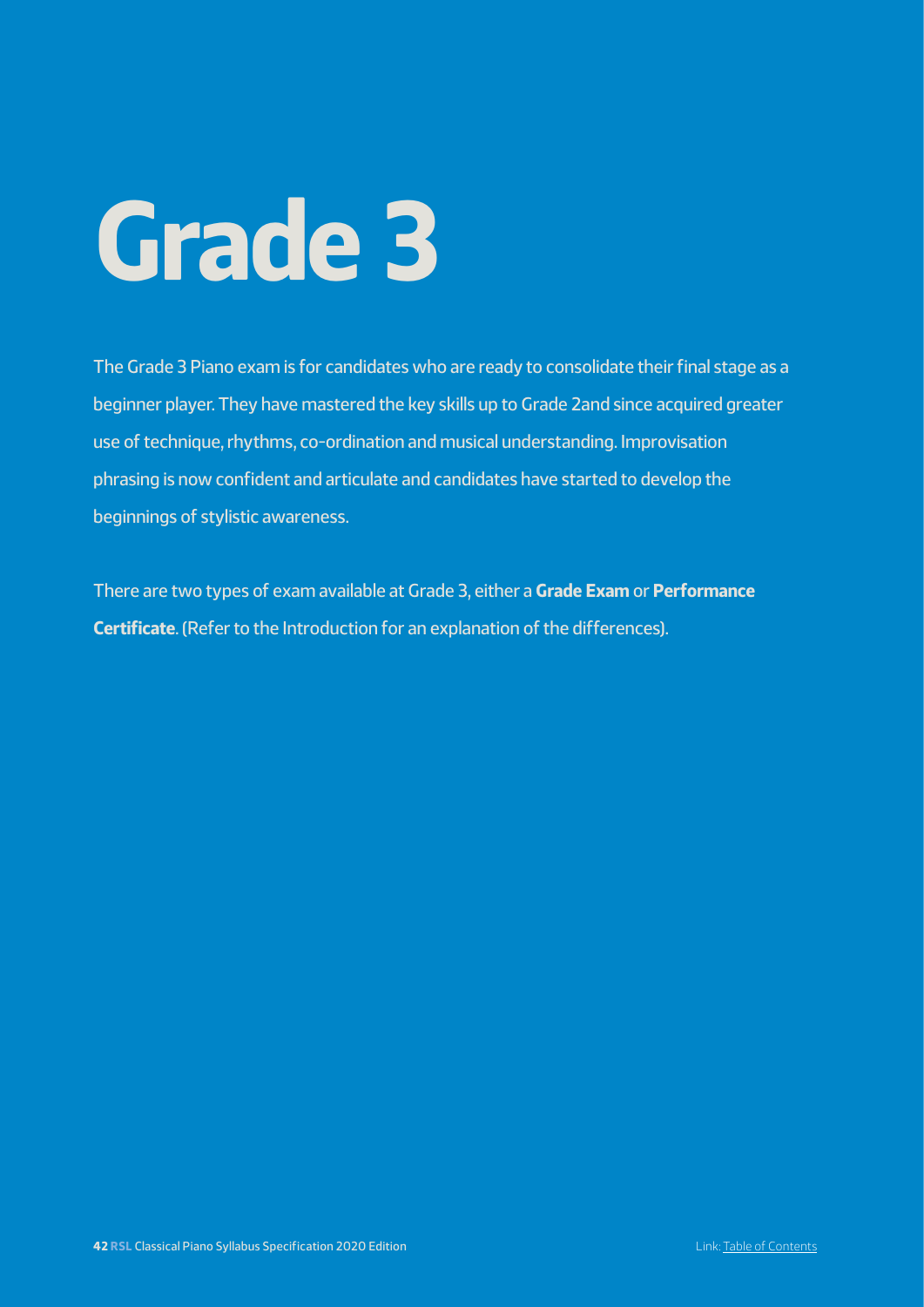# **GRADE EXAMS**

#### **PREPARED WORK**

Candidates are required to play three Performance Pieces, and Technical Exercises which cover scales, arpeggios and technical studies.

#### **UNPREPARED WORK**

Candidates are required to complete *either* a Sight Reading *or* a Contemporary Improvisation & Interpretation test, and an Ear Test developing melodic recall skills. The final part of the exam comprises five General Musicianship Questions, on topics relating to the candidate's choice of piece performed in the examination and on general musical and instrumental knowledge.

## **EXAM STRUCTURE**

The Grade 3 exam lasts **25 minutes** and will be taken in the following order:

**Performance Pieces\***

**Technical Exercises \***

**Sight Reading OR Contemporary Improvisation & Interpretation:** Candidates are given an unseen test to prepare and perform. **Ear Tests:** Candidates respond to one melodic recall test.

**General Musicianship Questions:** Candidates answer five questions based on one of the pieces performed.

*\*These elements can be taken first or second at the candidate's request*

#### **Pieces**

The pieces in the grade book can be used for both the Grade Exam and Performance Certificate.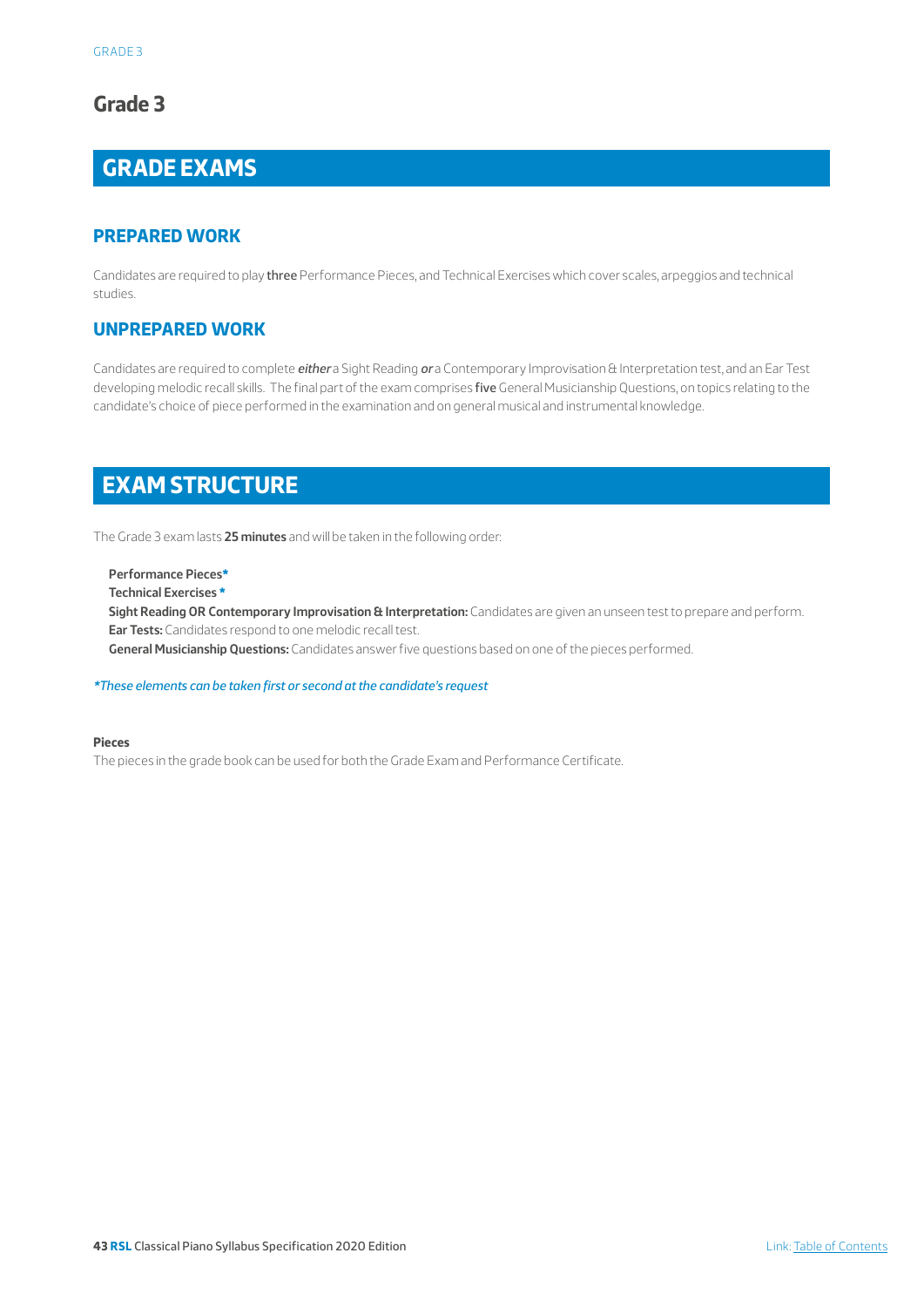## **TECHNICAL WORK**

At Grade 3 there are three groups of technical work: Scales, Arpeggios and Technical Studies.

- Q Major scales, minor scales and arpeggios need to be played hands together, ascending and descending, in the keysand octaves shown.
- Q Candidates must choose to play *either* natural minor *or* harmonic minor *or* melodic minor scales in the exam. The examiner will ask the candidate to state which set of minor scales they have prepared.
- $\blacksquare$  Pentatonic scales are right hand only.
- Groups A and B (scales & arpeggios) must be played from memory. Candidates may use their book for Group C (Technical Studies).
- $\blacksquare$  All groups are played unaccompanied (without metronome or click).
- Any fingerings shown are suggestions only.
- Candidates will be marked on tone quality and consistency, maintenance of pulse, and accuracy. Performances slower than the stated minimum tempo may be subject to qualitative judgement by the examiner, according to extent and commensurate with the grade.

## **GROUP A: SCALES**

**Minimum Tempo: 80 bpm Range: Two octaves Rhythms: Eighth notes, finishing on a quarter note**

- **• A major**
- **• Eb major**
- **• F # natural / harmonic / melodic minor**
- **• C natural / harmonic / melodic minor**
- **• E b major pentatonic (right hand)**
- **• A major pentatonic (right hand)**
- **• C minor pentatonic (right hand)**
- **• F# minor pentatonic (right hand)**

## **GROUP B: ARPEGGIOS**

**Minimum Tempo: 69 bpm Time Signature: 3/4, 4/4 Rhythms: 3/4: Quavers (eighth notes), finishing on a dotted minim (dotted half note). 4/4: Quavers, finishing on a semibreve (whole note).**

- **A major arpeggio**
- **Eb major arpeggio**
- **F # minor arpeggio**
- **C minor arpeggio**

## **GROUP C: TECHNICAL STUDIES**

Candidates perform their choice of *one* of the technical studies from the grade book.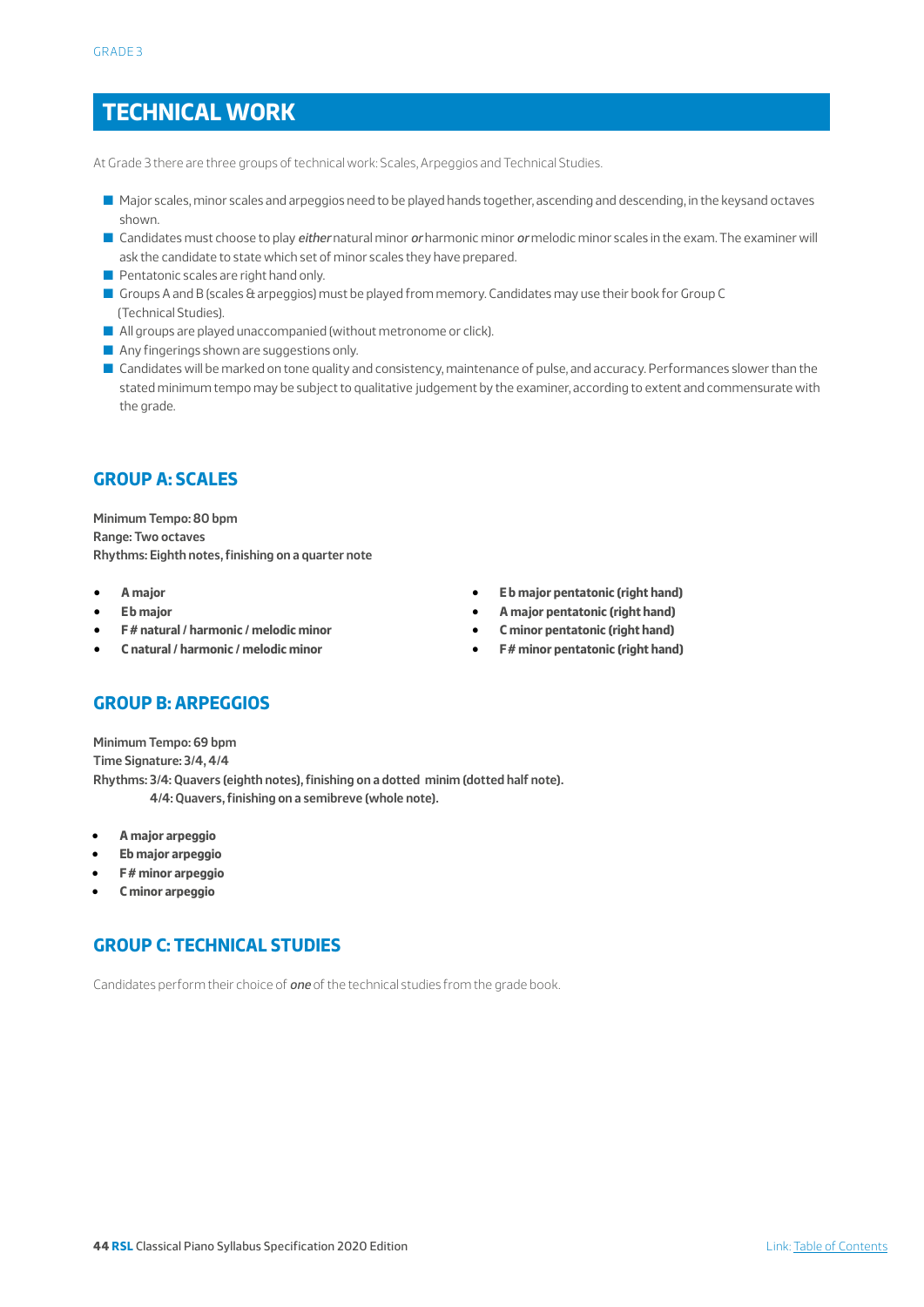## **SIGHT READING / IMPROVISATION & INTERPRETATION**

At Grade 3 candidates will be offered the choice between Sight Reading or Improvisation and Interpretation. Both are previously unseen and examples of each are given in the grade book.

## **SIGHT READING**

**Key: E**b **major or A major Tempo: 60–95 bpm Time Signature: 4/4 Rhythms: Semibreve (whole), dotted minim (dotted half), minim (half), dotted crotchet (dotted quarter), crotchet (quarter), quaver (eighth) notes, quaver ties, associated rests. Dynamic Markings:** *mf, mp* **Articulation: staccato, legato**

In the sight reading test, the examiner will give candidates a 4–6 bar piece in A major or Eb major, to be played unaccompanied. Candidates will first be given 90 seconds to practise. After the practise time, the examiner will ask candidates to commence the test. While the assessed part of the test is not played to a metronome click, candidates may ask to hear the minimum tempo on a metronome at the start of, or throughout the practice time. Additionally, candidates may ask to hear a few seconds of the tempo on a metronome before the assessed part of the test begins.

## **CONTEMPORARY IMPROVISATION & INTERPRETATION**

**Key: E**b **major or A major Tempo: 60–95 bpm Time Signature: 4/4**

In the Contemporary Improvisation & Interpretation test, the examiner will give candidates a 4–6 bar chord progression in the key of either A major or E b major. Candidates will first be given 90 seconds to prepare, after which the examiner will play the backing track twice. The first time is to practise and the second time is to perform the final version for the exam. For each playthrough, the backing track will begin with a one bar count-in. The tempo is  $q = 60 - 95$ .

- At this grade, candidates have the choice to improvise either a melodic line or a chordal part to complement the backing track.
- During the preparation time, candidates will be given the choice of a metronome click throughout or a one bar count-in at the beginning.
- The backing track is continuous, so once the first playthrough has finished, the count-in of the second playing will
- start immediately.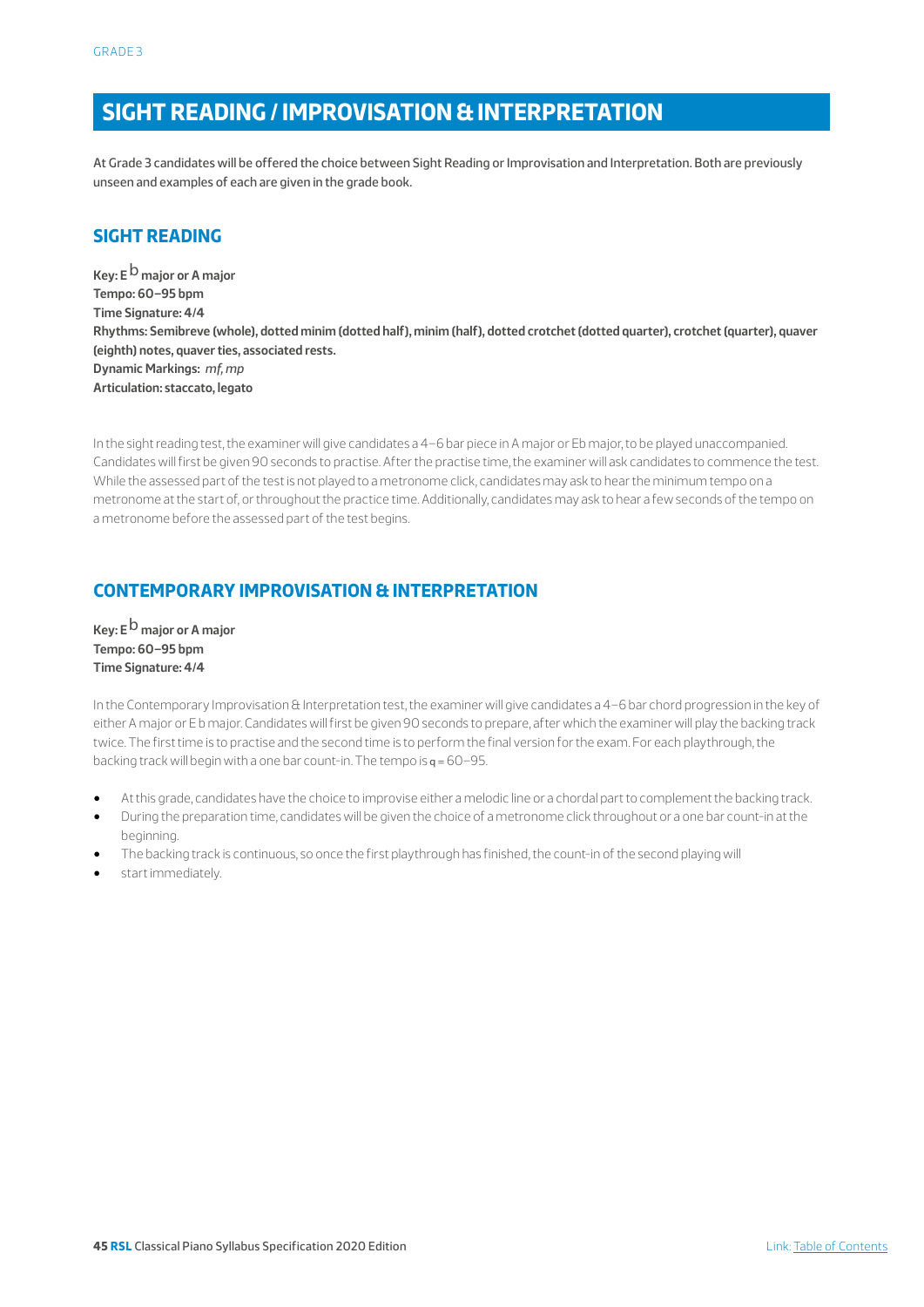## **EAR TESTS**

At Grade 3 there is one ear test, assessing melodic recall skills. An example is shown in the grade book.

#### **MELODIC RECALL**

**Key: C major Tempo: 95bpm Time Signature: 4/4 Rhythms: Minims (half notes), crotchets (quarter notes)**

The examiner will play a two-bar diatonic melody in the key of C major, with a range up to a fifth. There will be a C root note at the beginning of the test, then the melody will be played twice, each preceded by four clicks. After this, there will be a one-bar count-in and then candidates need to play the melody back to a metronome click. The first note of the melody will be the root.

It is acceptable for candidates to play over the track as the test is being played and there will be 10 seconds to practise after the second playing. The piano can be used to assist at any time prior to being counted in to perform the exam version.

**Note**: the 10 seconds is pre-recorded on the audio track so the count-in for the exam version may begin while candidates are still practising.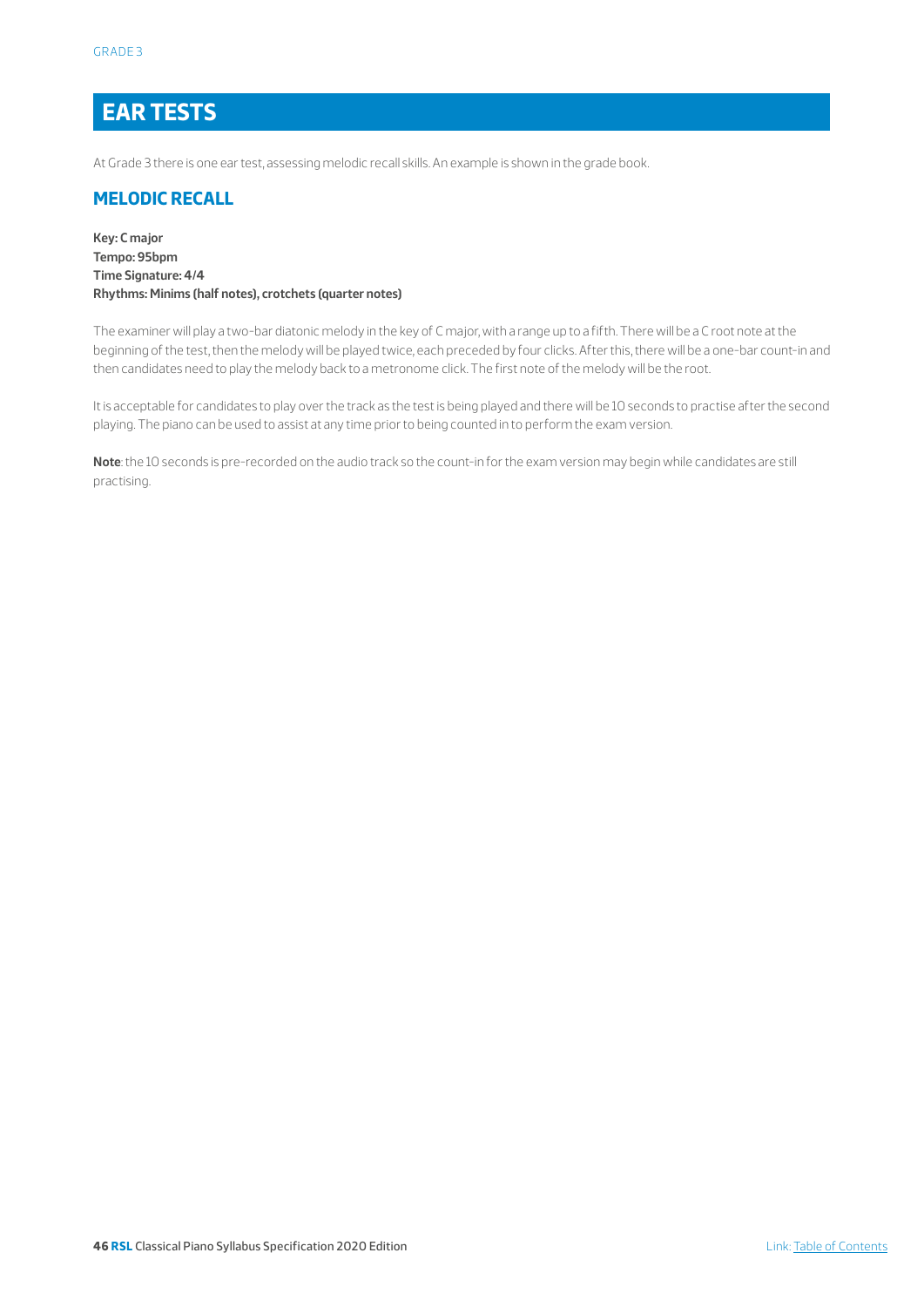## **GENERAL MUSICIANSHIP QUESTIONS**

At Grade 3 candidates will be asked five questions on topics relating to their choice of piece performed in the examination and on general musical and instrumental knowledge.

#### Music Knowledge

At Grade 3 candidates will be asked to identify:

- The location and meaning of the time or key signature marking
- Note pitch names (bass and treble staves plus two ledger lines)
- Semibreve (whole), minim (half), crotchet (quarter), quaver (eighth), semiquaver (16th) note and rest values
- The location and meaning of dynamic markings found in the piece (*pp, p, mp, mf, f* and *ff*) and *cresc*. and *dim*. plus hairpins
- The construction of a major (tonic, major 3rd, perfect 5th) or minor (tonic, minor 3rd, perfect 5th) or dominant 7th (tonic, major 3rd, perfect 5th, flattened 7th) chords (root position only)

#### Instrument Knowledge

At Grade 3 candidates will be asked to:

- Identify the location and function of the sustain/damper pedal
- Explain how the sound is produced when a key is pressed

## **PERFORMANCE CERTIFICATE**

The candidate plays **five** pieces in their preferred chosen order. The exam will last **18 minutes.**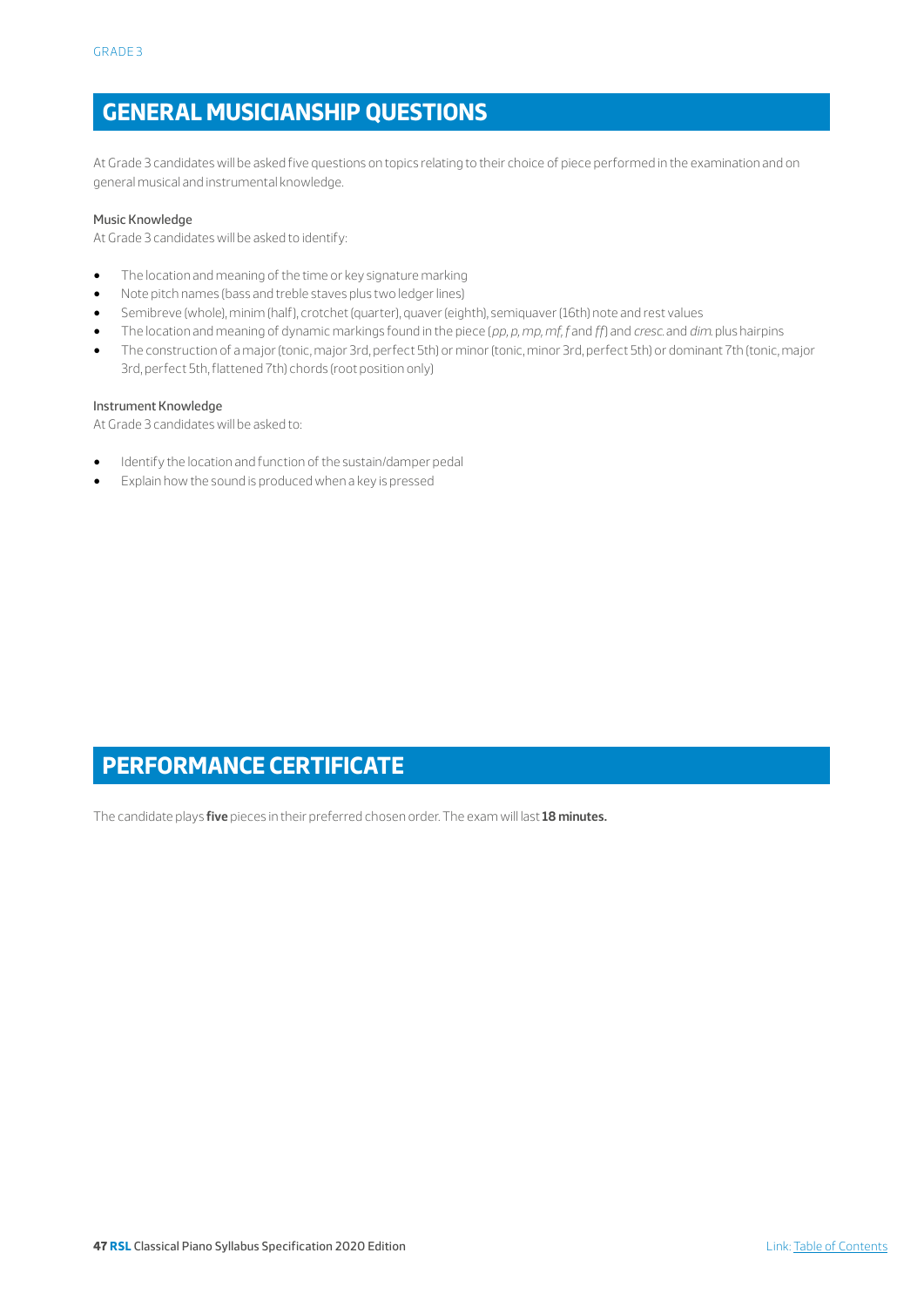The Grade 4 Piano exam is for candidates who are ready for intermediate level playing. They have mastered the key skills up to Grade 3 and since acquired greater use of technique, more complex rhythms, co-ordination and musical understanding. Candidates will be developing a sense of expression and continuing to broaden their stylistic awareness, and there is also the opportunity to improvise which will be growing in assurance and articulation.

There are two types of exam available at Grade 4, either a **Grade Exam** or **Performance Certificate**. (Refer to the Introduction for an explanation of the differences).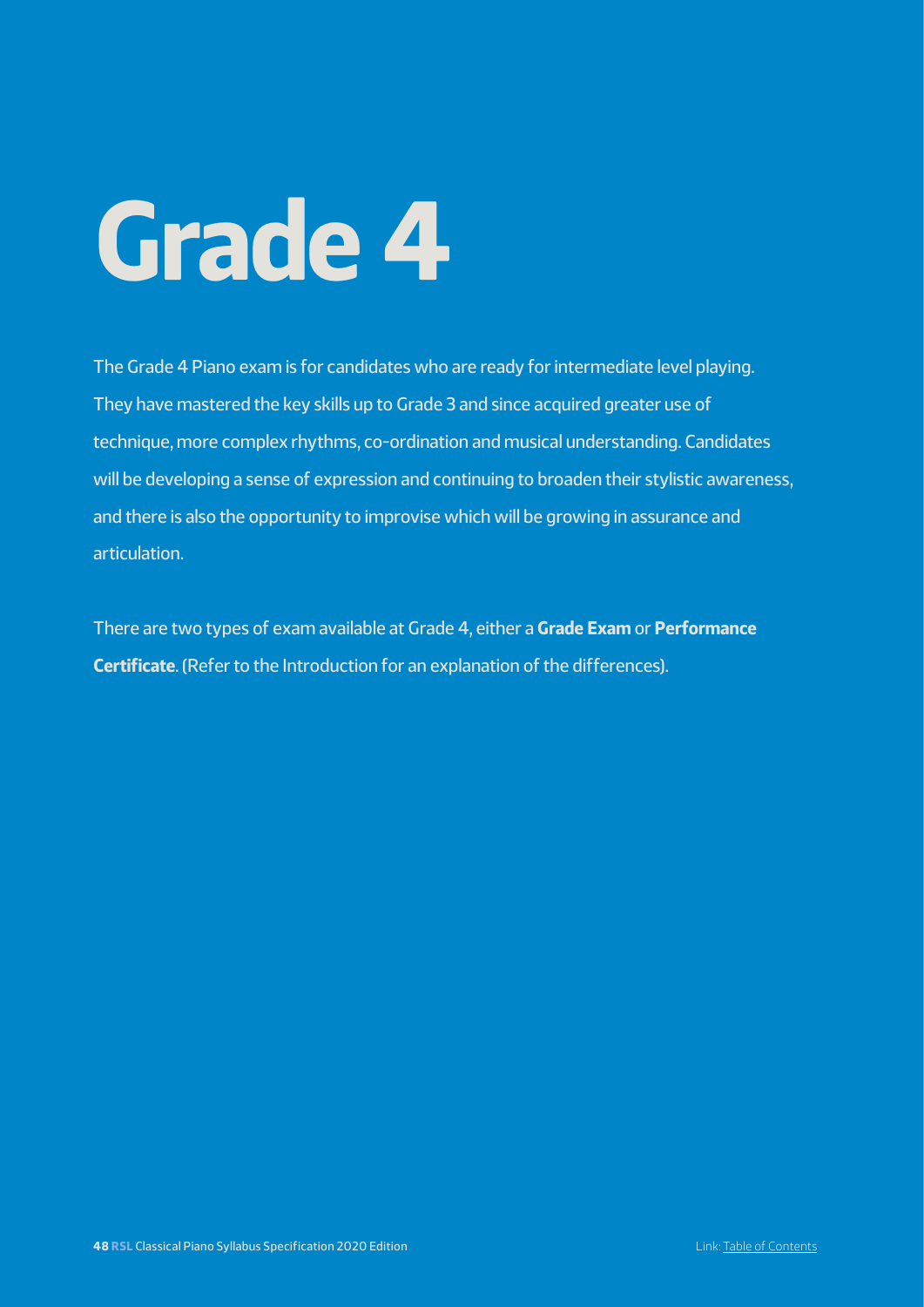# **GRADE EXAMS**

#### **PREPARED WORK**

Candidates are required to play three Performance Pieces and Technical Exercises which cover scales, arpeggios, and technical studies.

#### **UNPREPARED WORK**

Candidates are required to complete *either* a Sight Reading *or* a Contemporary Improvisation & Interpretation test, and an Ear Test developing melodic recall skills. The final part of the exam comprises five General Musicianship Questions, on topics relating to the candidate's choice of piece performed in the examination and on general musical and instrumental knowledge.

## **EXAM STRUCTURE**

The Grade 4 exam lasts **25 minutes** and will be taken in the following order:

- Q **Performance Pieces\***
- Q **Technical Exercises \***
- Sight Reading OR Contemporary Improvisation & Interpretation: Candidates are given an unseen test to prepare and perform.
- **Ear Tests:** Candidates respond to one melodic recall test.
- **General Musicianship Questions:** Candidates answer five questions based on one of the pieces performed.

*\*These elements can be taken first or second at the candidate's request*

#### **Pieces**

The pieces in the grade book can be used for both the Grade Exam and Performance Certificate.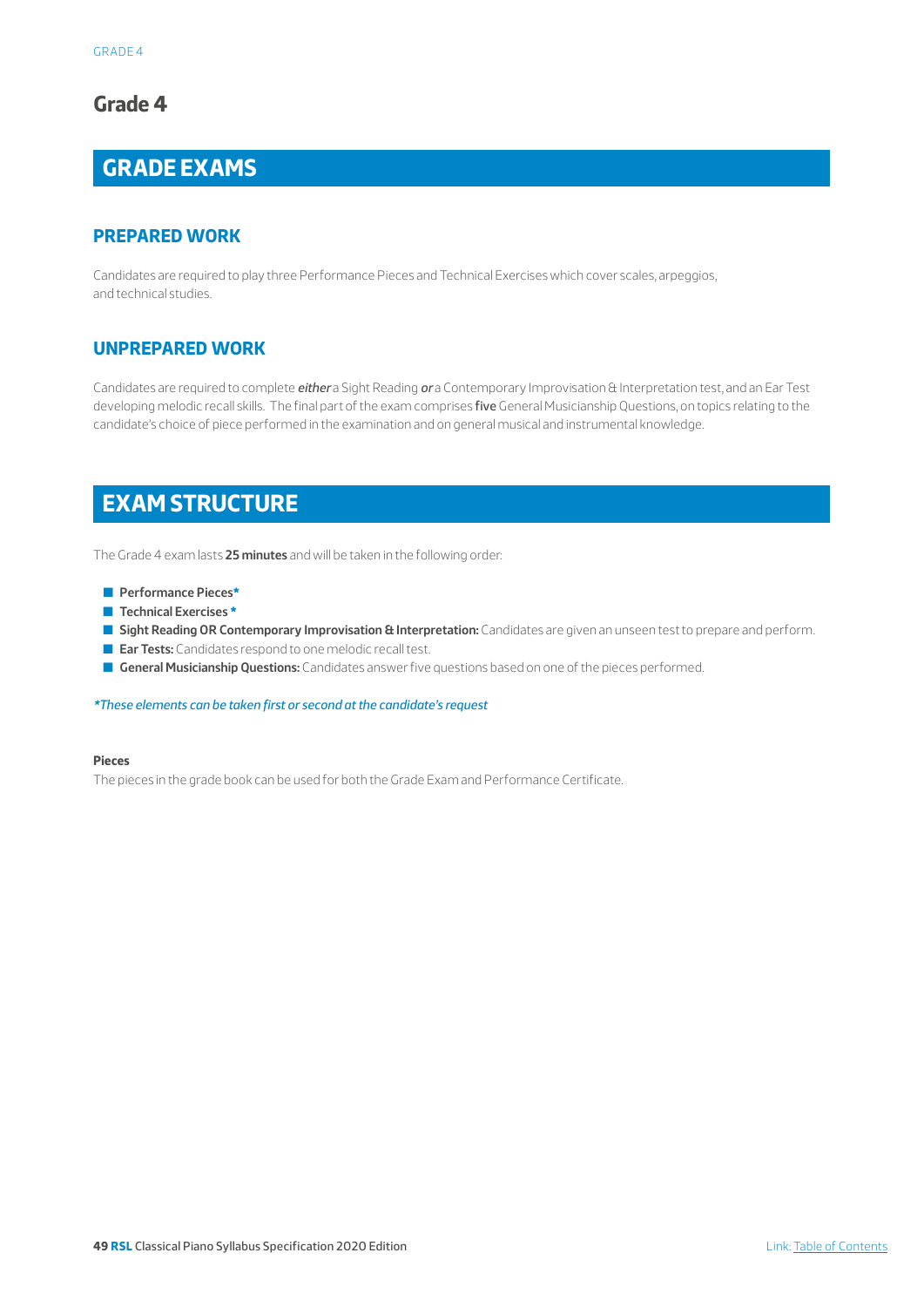# **TECHNICAL WORK**

At Grade 4 there are are three groups of technical work: Scales, Arpeggios and Technical Studies.

- Q Major and contrary motion scales, minor scales, chromatic scales and arpeggios need to be played hands together,in legato feel, ascending and descending, in the keys and octaves shown.
- Q Candidates must choose to play *either* natural minor *or* harmonic minor *or* melodic minor scales in the exam. The examiner will ask the candidate to state which set of minor scales they have prepared.
- **P** Pentatonic scales are right hand only.
- Groups A and B (scales & arpeggios) must be played from memory. Candidates may use their book for Group C (Technical Studies).
- All groups are played unaccompanied (without metronome or click).
- Any fingerings shown are suggestions only.
- Candidates will be marked on tone quality and consistency, maintenance of pulse, and accuracy. Performances slower than the stated minimum tempo may be subject to qualitative judgement by the examiner, according to extent and commensurate with the grade.

## **GROUP A: SCALES**

**Minimum Tempo: 104 bpm Range: Two octaves Rhythms: Quavers (eighth notes), finishing on a crotchet (quarter note).**

- **E major**
- **E major (contrary motion)**
- **A b major**
- **A b major (contrary motion)**
- **C # natural/harmonic/melodic minor**
- **F natural/harmonic/melodic minor**
- **A b major pentatonic (right hand)**
- **E major pentatonic (right hand)**
- **F minor pentatonic (right hand)**
- **C#minor pentatonic (right hand)**
- **Chromatic scale starting on any black key (named by examiner)**

## **GROUP B: ARPEGGIOS**

**Minimum Tempo: 76 bpm Time Signature: 3/4, 4/4 Rhythms: 3/4: Quavers (eighth notes), finishing on a dotted minim (dotted half note). 4/4: Quavers, finishing on a semibreve (whole note).**

- **E major arpeggio**
- **A b major arpeggio**
- **C # minor arpeggio**
- **F minor arpeggio**

## **GROUP C: TECHNICAL STUDIES**

Candidates perform their choice of *one* of the technical studies from the grade book.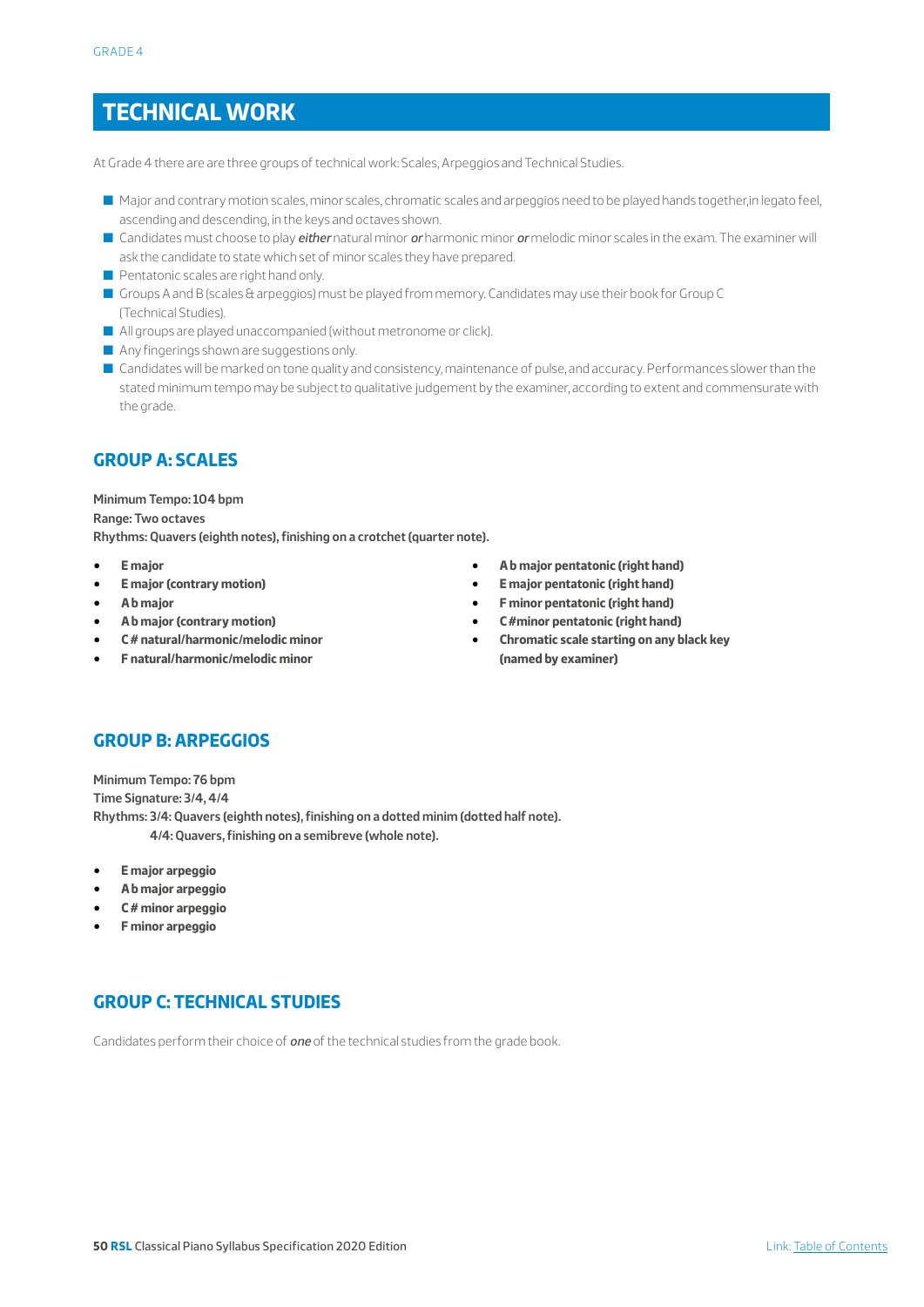## **SIGHT READING / IMPROVISATION & INTERPRETATION**

At Grade 4 candidates will be offered the choice between Sight Reading or Improvisation and Interpretation. Both are previously unseen and examples of each are given in the grade book.

#### **SIGHT READING**

**Key: Ab major or E major Tempo: 60–130 bpm Time Signature: simple (3/4, 4/4) or compound (6/8) Rhythms: Whole, dotted half, half, dotted quarter, quarter, eighth notes, associated rests. Dynamic Markings:** *p, mp, mf, f* **Articulation: staccato, legato**

In the sight reading test, the examiner will give candidates an 8 bar piece in E major or A b major, to be played unaccompanied. Candidates will first be given 90 seconds to practise. After the practise time, the examiner will ask candidates to commence the test. While the assessed part of the test is not played to a metronome click, candidates may ask to hear the minimum tempo on a metronome at the start of, or throughout the practice time. Additionally, candidates may ask to hear a few seconds of the tempo on a metronome before the assessed part of the test begins.

## **CONTEMPORARY IMPROVISATION & INTERPRETATION**

**Key: Ab major or E major Tempo: 60–130 bpm Time Signature: 3/4, 4/4**

In the Improvisation & Interpretation test, the examiner will give candidates a 8–12 bar chord progression in the key of either E major or A b major. Candidates will first be given 90 seconds to practise, after which the examiner will play the backing track twice. The first time is to practise and the second time is to perform the final version for the exam. For each playthrough, the backing track will begin with a one bar count-in. The tempo is q =60–130.

- At this grade, candidates have the choice to improvise either a melodic line or a chordal part to complement the backing track.
- During the preparation time, you will be given the choice of a metronome click throughout or a one bar count-in at the beginning.
- The backing track is continuous, so once the first playthrough has finished, the count-in of the second playing will start immediately.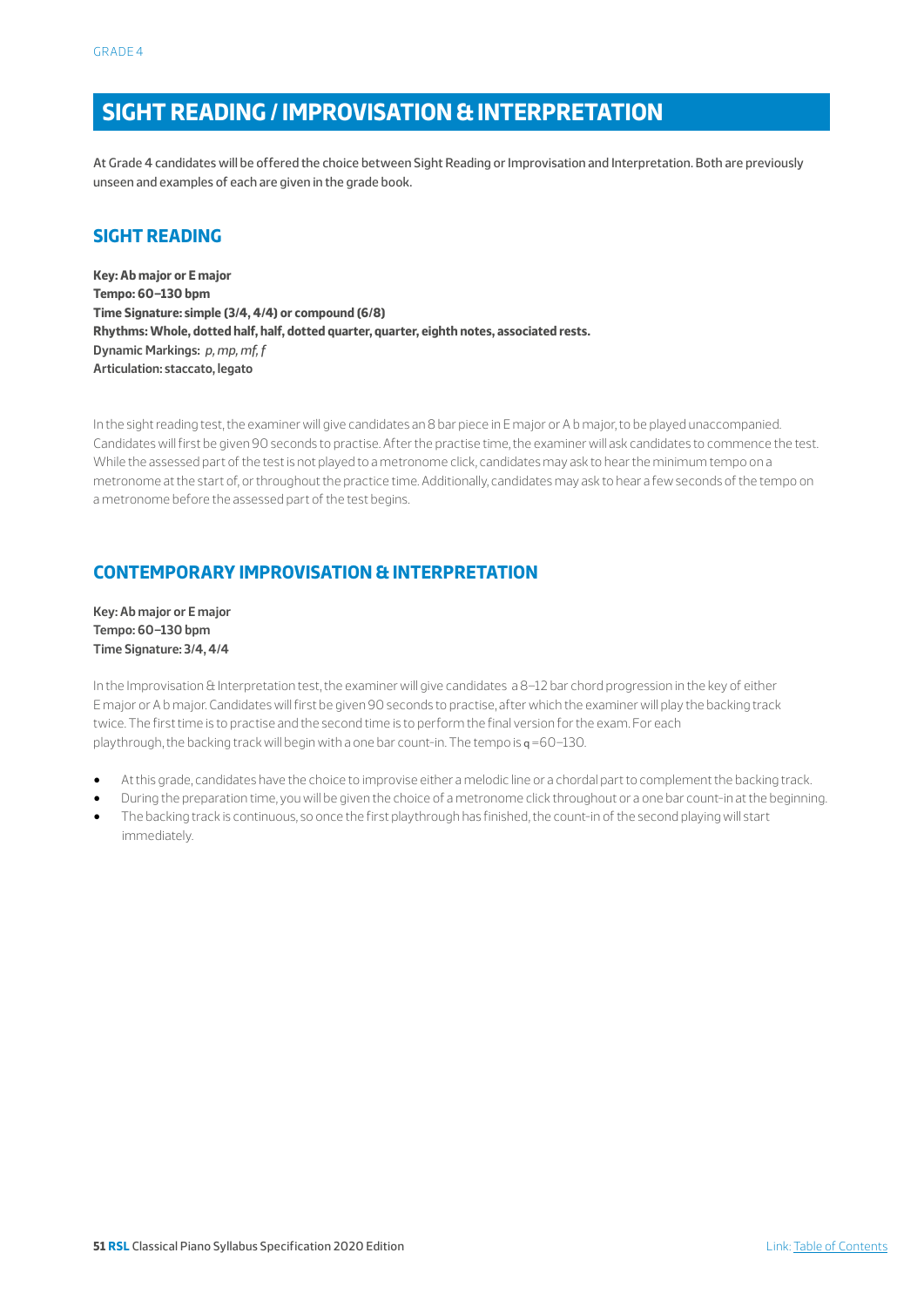## **EAR TESTS**

At Grade 4 there is one ear test, assessing melodic recall skills. An example is shown in the grade book.

#### **MELODIC RECALL**

**Key: C major Tempo: 95bpm Time Signature: 4/4 Rhythms: Minims (half notes), crotchets (quarter notes)**

The examiner will play a two-bar diatonic melody in the key of C major, with a range up to a sixth. There will be a C root note at the beginning of the test, then the melody will be played twice, each preceded by four clicks. After this, there will be a one-bar count-in and then candidates need to play the melody back to a metronome click. The first note of the melody will be the root.

It is acceptable for candidates to play over the track as the test is being played and there will be 10 seconds to practise after the second playing. The piano can be used to assist at any time prior to being counted in to perform the exam version.

**Note**: the 10 seconds is pre-recorded on the audio track so the count-in for the exam version may begin while candidates are still practising.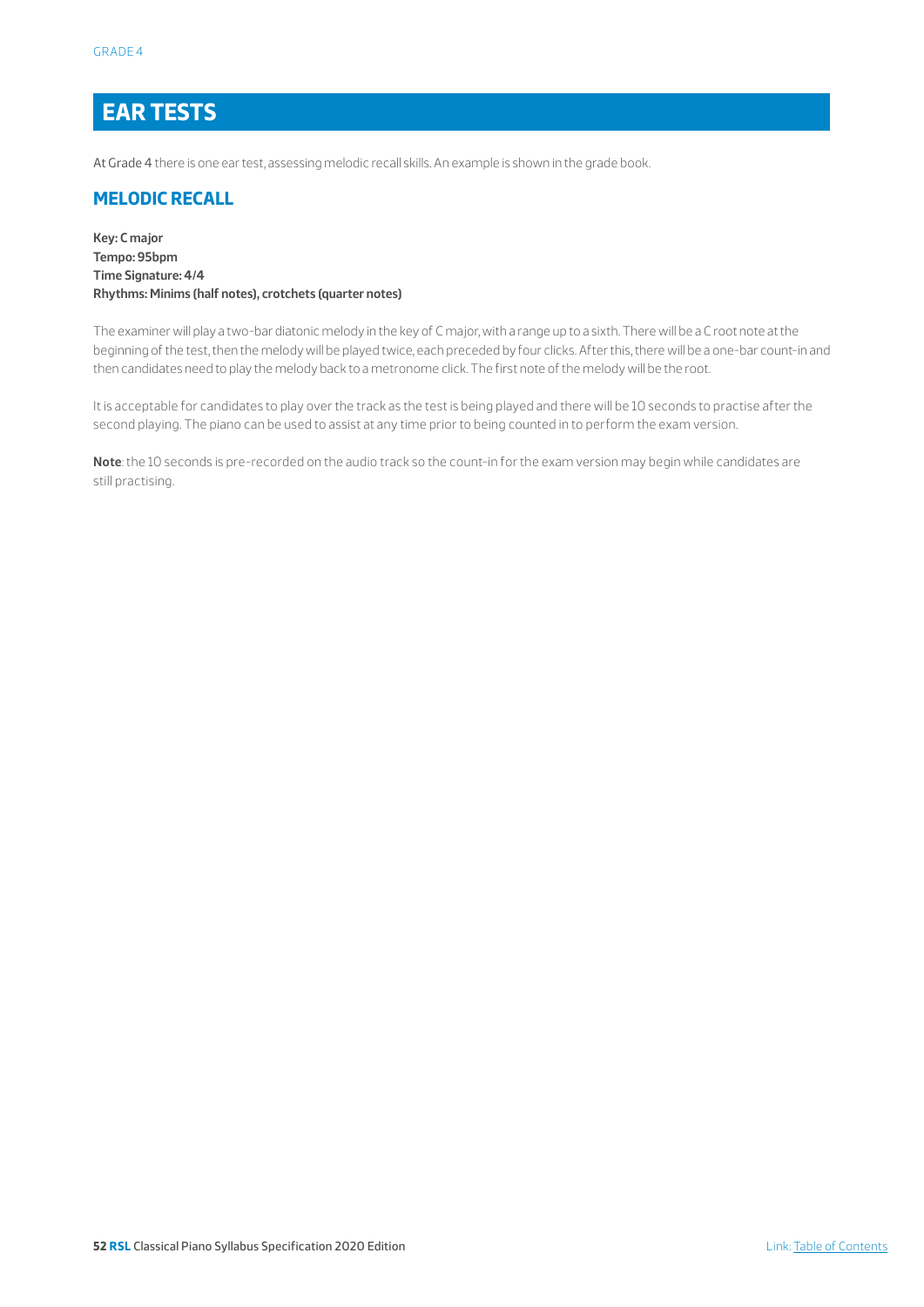## **GENERAL MUSICIANSHIP QUESTIONS**

At Grade 4 candidates will be asked five questions on topics relating to their choice of piece performed in the examination and on general musical and instrumental knowledge.

#### Music Knowledge

In Grade 4 candidates will be asked to identify:

- The location and meaning of the time and key signature markings
- Any note pitch name (bass and treble staves plus three ledger lines)
- Any note and rest values within the chosen piece
- Repeat marks, first and second time bars, D.C., D.S., al Coda and al Fine markings
- The location and meaning of expressive musical marking found in the piece including dynamic markings (*pp, p, mp, mf, f* and *ff*) and *cresc.* and *dim*, hairpins, and *rit. rall. a tempo, subito, simile, molto* and *poco a poco*
- The construction of a major (tonic, major 3rd, perfect 5th) and minor (tonic, minor 3rd, perfect 5th) and dominant 7th (tonic, major 3rd, perfect 5th, flattened 7th) chords (root position, 1st and 2nd inversions)

#### Instrument and Stylistic Knowledge

In Grade 4 candidates will be asked to identify:

- The location and function of soft pedal and sustain pedal
- A brief explanations of the genre and historical context of the chosen piece (from fact file or own research from memory, no use of notes or book)

# **PERFORMANCE CERTIFICATE**

The candidate plays **five** pieces in their preferred chosen order. The exam will last **22 minutes**.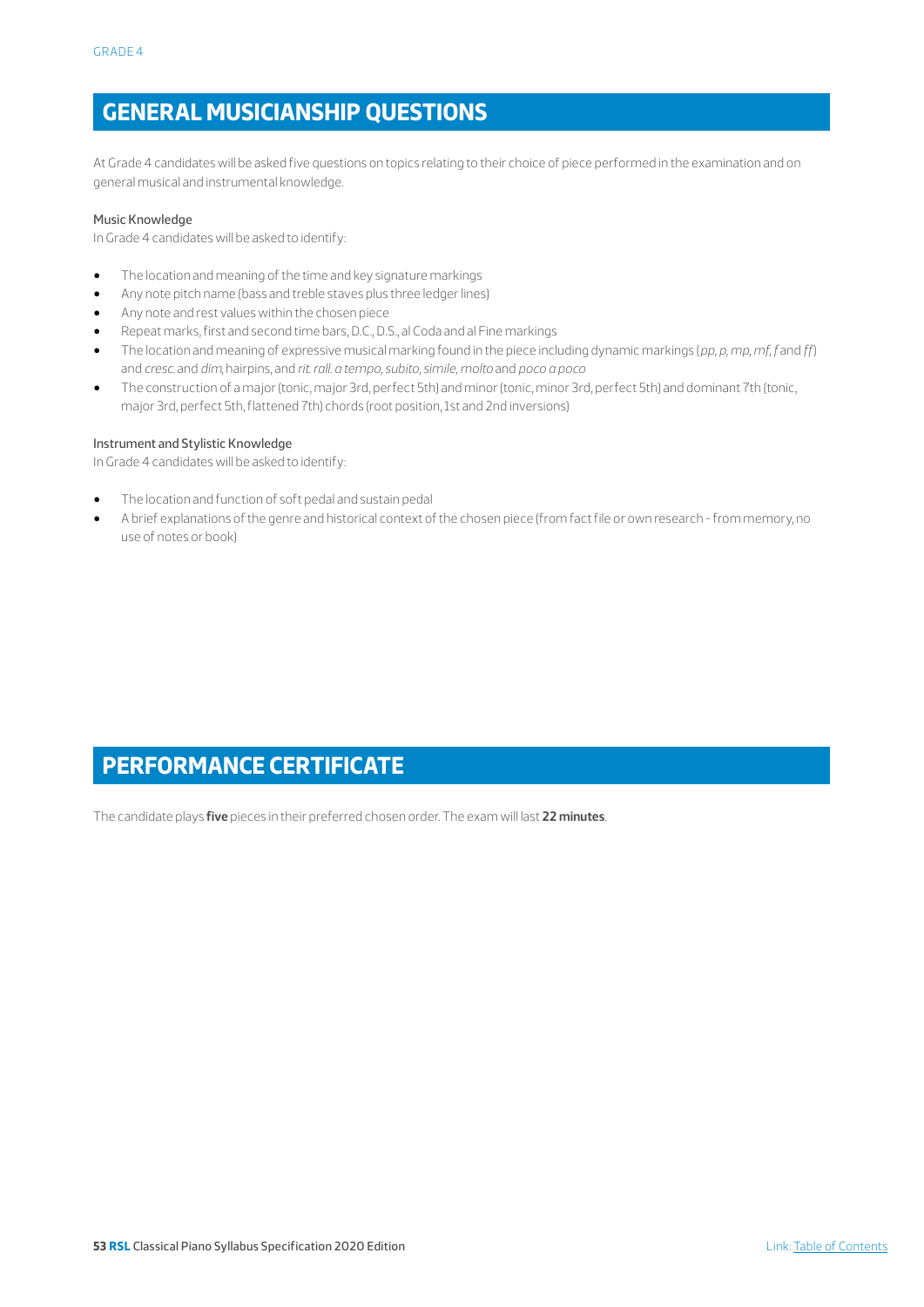The Grade 5 Piano exam is for candidates who have fully consolidated their intermediate level playing. They have mastered the key skills up to Grade 4 and since acquired a greater use of appropriate technique, more complex rhythms, co-ordination and musical understanding. Candidates will have developed a good sense of expression, have a strong grasp of stylistic awareness, and there is also the opportunity to improvise which is now individual, assured, accurate and expressive.

There are two types of exam available at Grade 5, either a **Grade Exam** or **Performance Certificate**. (Refer to the Introduction for an explanation of the differences).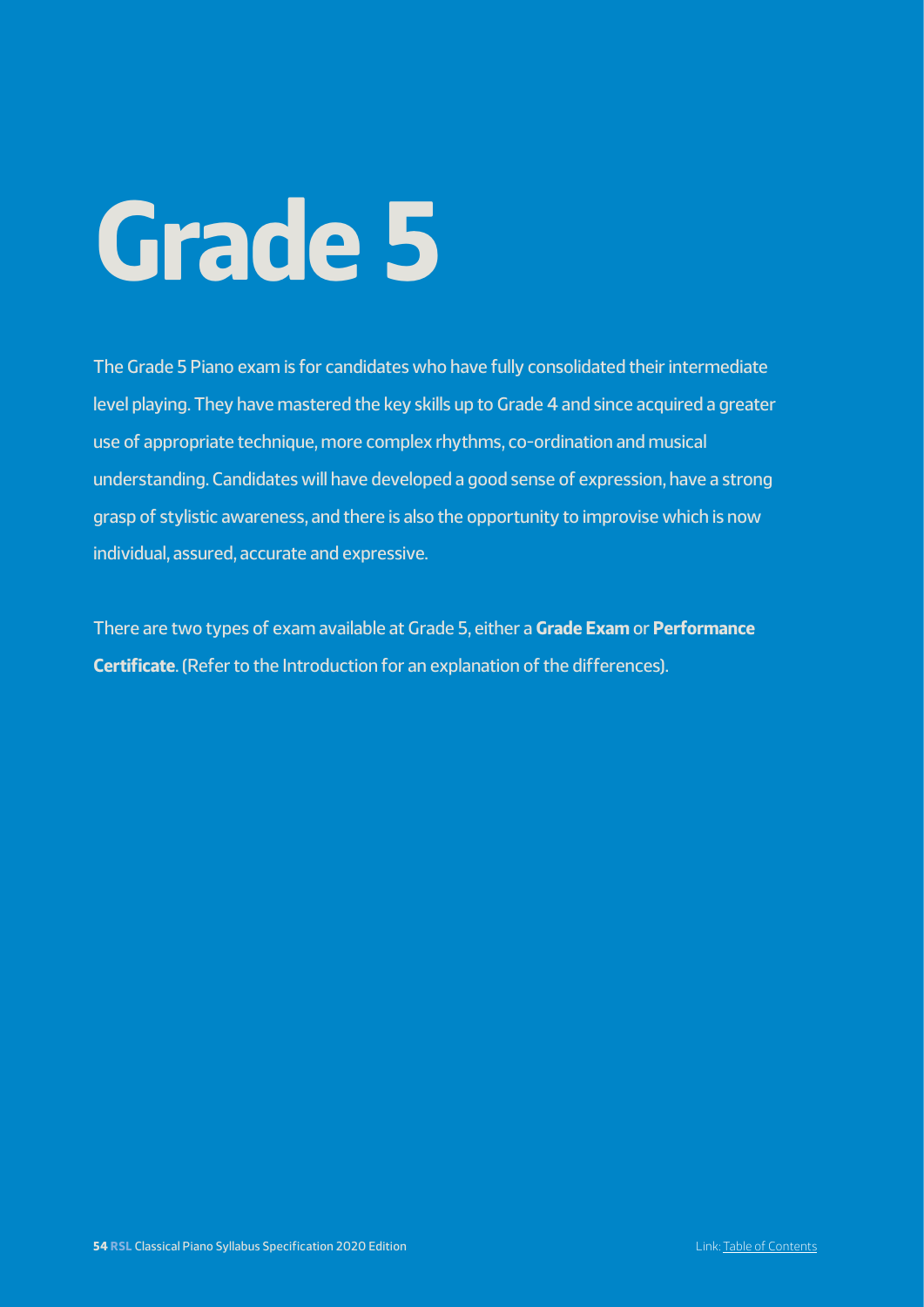# **GRADE EXAMS**

#### **PREPARED WORK**

Candidates are required to play **three** Performance Pieces and Technical Exercises which cover scales, arpeggios, and technical studies.

#### **UNPREPARED WORK**

Candidates are required to complete *either* a Sight Reading *or* a Contemporary Improvisation & Interpretation test, and an Ear Test developing melodic recall skills. The final part of the exam comprises five General Musicianship Questions, on topics relating to the candidate's choice of piece performed in the examination and on general musical and instrumental knowledge.

## **EXAM STRUCTURE**

The Grade 5 exam lasts **25 minutes** and will be taken in the following order:

- Q **Performance Pieces\***
- Q **Technical Exercises \***
- Sight Reading OR Contemporary Improvisation & Interpretation: Candidates are given an unseen test to prepare and perform.
- **Ear Tests:** Candidates respond to one melodic recall test.
- **General Musicianship Questions:** Candidates answer five questions based on one of the pieces performed.

*\*These elements can be taken first or second at the candidate's request*

#### **Pieces**

The pieces in the grade book can be used for both the Grade Exam and Performance Certificate.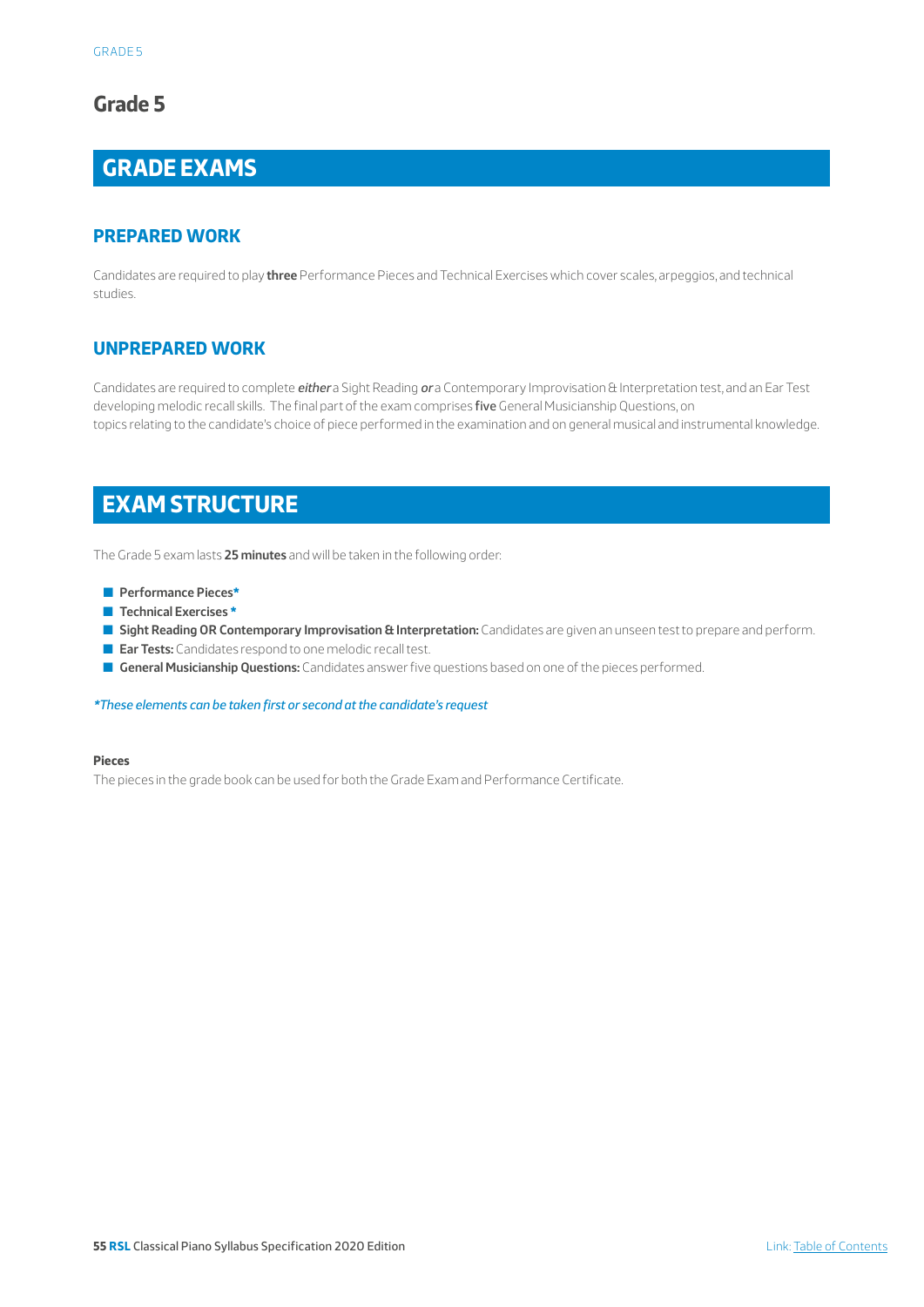# **TECHNICAL WORK**

At Grade 5 there are three groups of technical work: Scales, Arpeggios and Technical Studies.

- Q Major scales, minor scales, chromatic scales and arpeggios need to be played hands together, in legato feel, ascending and descending, across three octaves (except contrary motion scales and pentatonics, which must be played over two octaves).
- **Q** Candidates must choose to play either natural minor or harmonic minor or melodic minor scales in the exam.
- The examiner will ask the candidate to state which set of minor scales they have prepared.Pentatonic scales are right hand only.
- Groups A and B (scales & arpeggios) must be played from memory. Candidates may use their book for Group C (Technical Studies).
- $\blacksquare$  All groups are played unaccompanied (without metronome or click).
- $\blacksquare$  Any fingerings shown are suggestions only.
- Candidates will be marked on tone quality and consistency, maintenance of pulse, and accuracy. Performances slower than the stated minimum tempo may be subject to qualitative judgement by the examiner, according to extent and commensurate with the grade.

#### **GROUP A: SCALES**

#### **Minimum Tempo: 126 bpm**

**Octave range: 3 octaves (except contrary motion scales and pentatonics: 2 octaves) Rhythms: Quavers (eighth notes), finishing on a crotchet (quarter note).**

- **B major**
- **B major (contrary motion) (2 octaves)**
- **D b major**
- **D b major (contrary motion) (2 octaves)**
- **G# natural/harmonic/melodic minor**
- **B b natural/harmonic/melodic minor**
- **B major pentatonic (right hand)**
- **D b major pentatonic (right hand)**
- **G # minor pentatonic (right hand)**
- **B b minor pentatonic (right hand)**
- **Chromatic scale starting on any white key chosen by the examiner**

## **GROUP B: ARPEGGIOS**

**Minimum Tempo: 86 bpm Time Signature: 3/4, 4/4 Octave range: 3 octaves Rhythms: 3/4: Quavers (eighth notes), finishing on a dotted minim (dotted half note). 4/4: Quavers, finishing on a semibreve (whole note).**

- **B major arpeggio**
- **D b major arpeggio**
- **G # minor arpeggio**
- **B b minor arpeggio**

## **GROUP C: TECHNICAL STUDIES**

Candidates perform their choice of *one* of the technical studies from the grade book.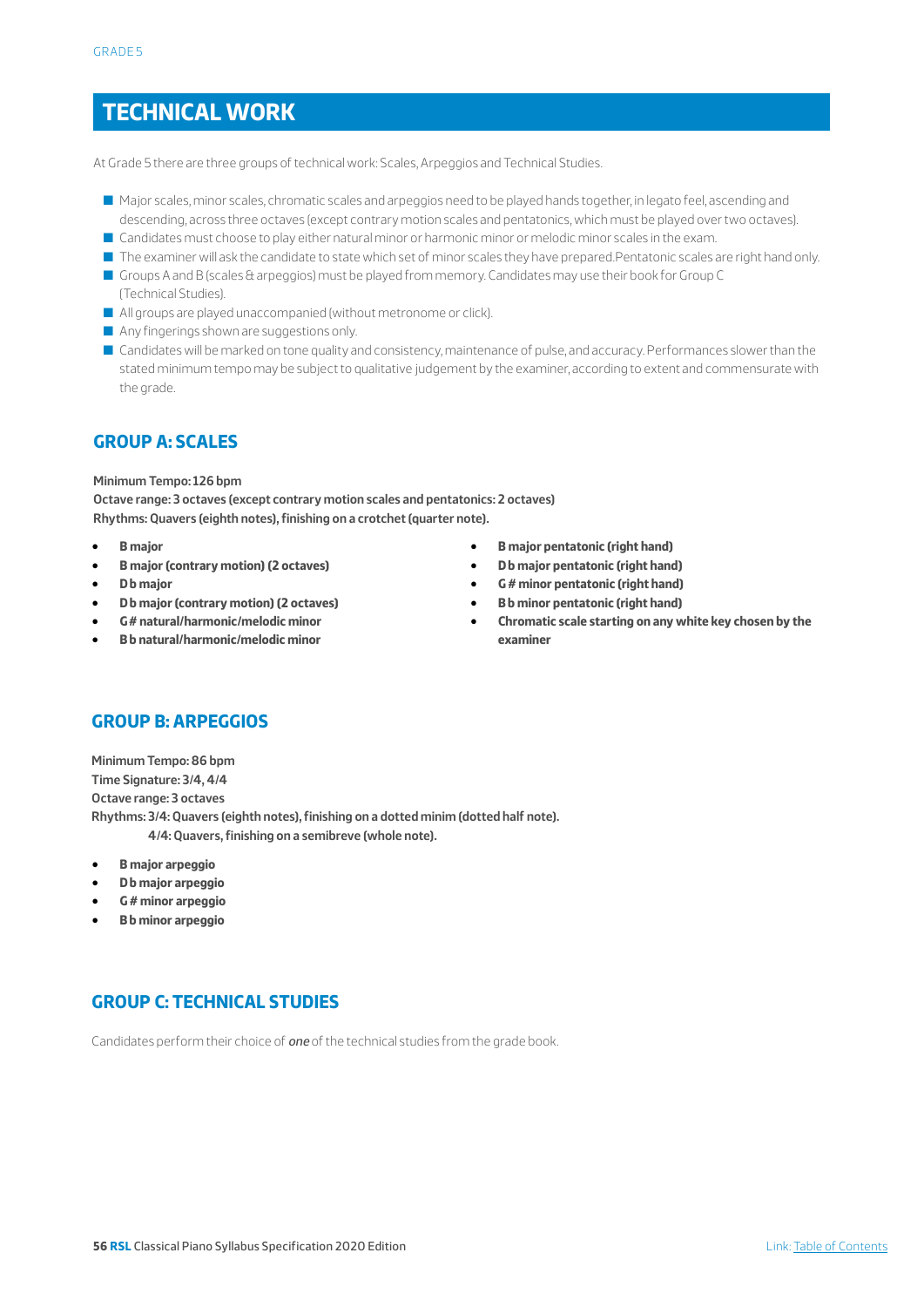## **SIGHT READING / IMPROVISATION & INTERPRETATION**

At Grade 5 candidates will be offered the choice between Sight Reading or Improvisation and Interpretation. Both are previously unseen and examples of each are given in the grade book.

## **SIGHT READING**

**Key: D**b **major or B major Time Signature: 3/4, 4/4 Rhythms: Semibreve (whole), dotted minim (dotted half), minim (half), dotted crotchet (dotted quarter), crotchet (quarter), quaver (eighth) notes, associated rests. Quaver and crotchet ties. Dynamic Markings:** p**–** f**, < (crescendo) and > (decrescendo).**

In the sight reading test, the examiner will give candidates an 8–16 bar example in the key of either B major or Db major, to be played unaccompanied. Candidates will first be given 90 seconds to practise. After the practise time, the examiner will ask candidates to commence the test.

While the assessed part of the test is not played to a metronome click, candidates may ask to hear the minimum tempo on a metronome at the start of, or throughout the practice time. Additionally, candidates may ask to hear a few seconds of the tempo on a metronome before the assessed part of the test begins.

## **CONTEMPORARY IMPROVISATION & INTERPRETATION**

**Key: D**b **major or B major Tempo: 60–130 bpm Time Signature: 3/4, 4/4**

In the Contemporary Improvisation & Interpretation test, the examiner will give candidates an 8–16 bar chord progression in the key of either B major or Db major. Candidates will first be given 90 seconds to practise, after which the examiner will play the backing track twice. The first time is to practise and the second time is to perform the final version for the exam. For each playthrough, the backing track will begin with a one bar count-in. The tempo is  $q = 60 - 130$  bpm.

- At this grade, candidates have the choice to improvise either a melodic line or a chordal part to complement the backing track.
- During the preparation time, candidates will be given the choice of a metronome click throughout or a one bar count-in at the beginning.
- The backing track is continuous, so once the first playthrough has finished, the count-in of the second playing will start immediately.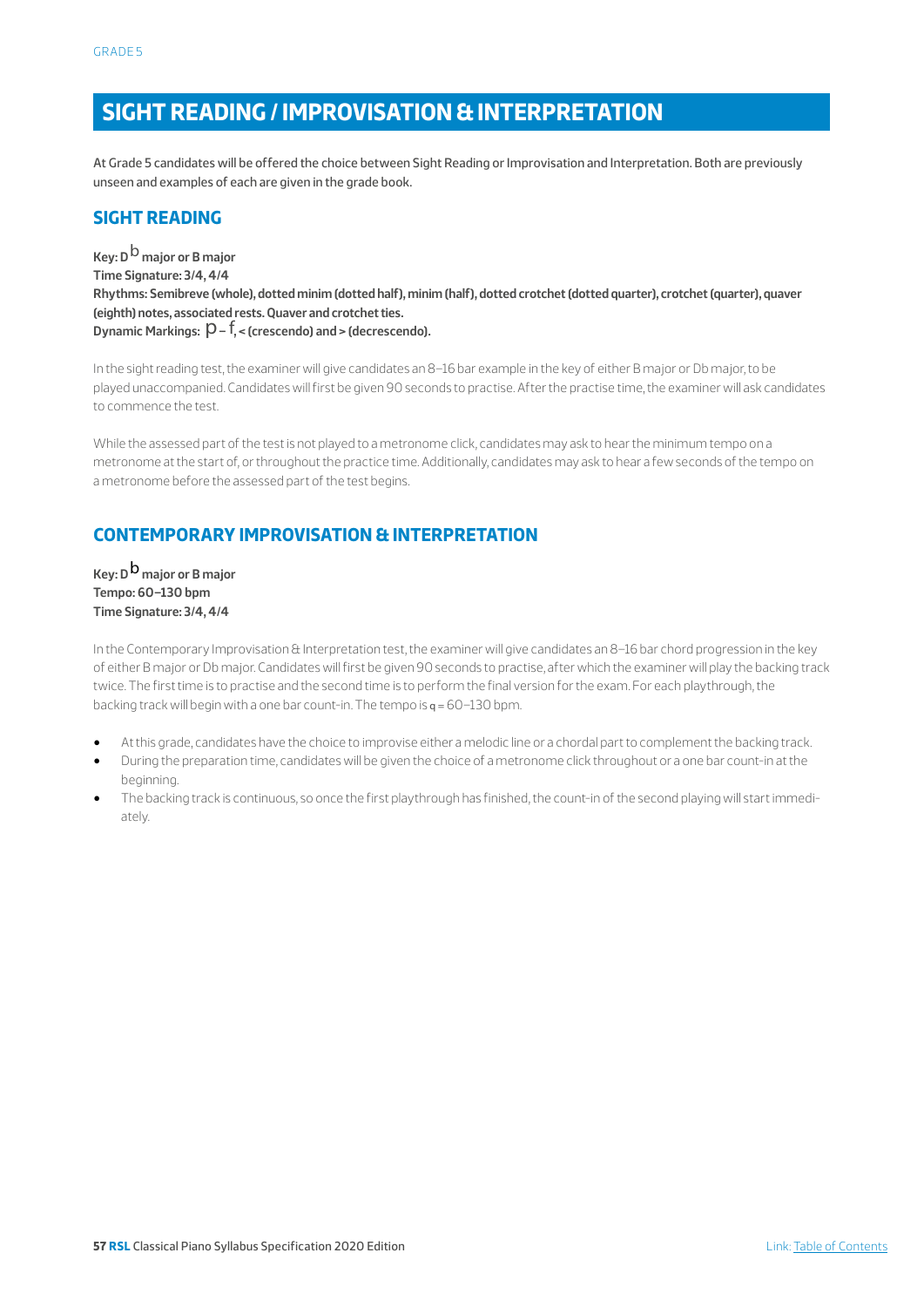## **EAR TESTS**

At Grade 5 there is one ear test, assessing melodic recall skills. An example is shown in the grade book.

## **MELODIC RECALL**

**Key: C major Tempo: 95bpm Time Signature: 4/4 Rhythms: Minims (half notes), crotchets (quarter notes), quavers (eighth notes). Notes may be tied.**

The examiner will play a two-bar diatonic melody in the key of C major, with a range up to an octave. There will be a C root note at the beginning of the test, then the melody will be played twice, each preceded by four clicks. After this, there will be a one-bar count-in and then candidates need to play the melody back to a metronome click. The first note of the melody will be either the root or fifth.

It is acceptable for candidates to play over the track as the test is being played and there will be 10 seconds to practise after the second playing. The piano can be used to assist at any time prior to being counted in to perform the exam version.

**Note**: the 10 seconds is pre-recorded on the audio track so the count-in for the exam version may begin while candidates are still practising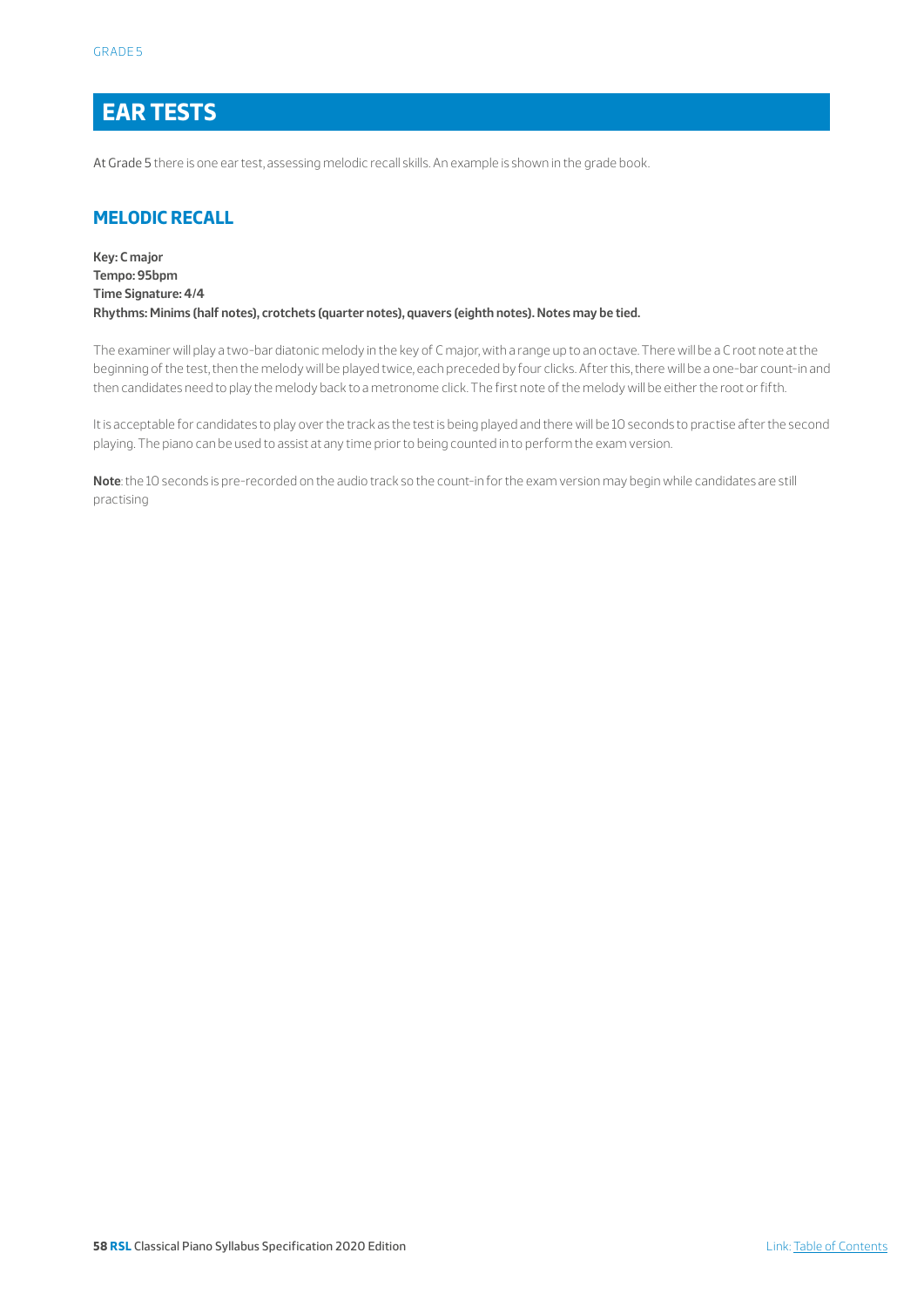## **GENERAL MUSICIANSHIP QUESTIONS**

At Grade 5 candidates will be asked five questions on topics relating to their choice of piece performed in the examination and on general musical and instrumental knowledge.

#### Music Knowledge

In Grade 5 candidates will be asked to identify:

- The location and meaning of the time and key signature markings
- Any note pitch name (bass and treble staves plus four ledger lines)
- Any note and rest values within the chosen piece
- Repeat marks, first and second time bars, D.C., D.S., al Coda and al Fine markings
- The location and meaning of expressive musical marking found in the piece including dynamic markings (*pp, p, mp, mf, f* and *ff*) and *cresc*. and *dim*, hairpins, and *rit. rall. a tempo, subito, simile, molto* and *poco a poco*
- The construction of a major (tonic, major 3rd, perfect 5th) and minor (tonic, minor 3rd, perfect 5th) and dominant 7th (tonic, major 3rd, perfect 5th, flattened 7th) chords (root position, 1st and 2nd inversions)

#### Instrument and Stylistic Knowledge

In Grade 5 candidates will be asked to identify:

- The location and function of soft pedal and sustaining pedal.
- A brief explanation of the genre and historical context of the chosen piece (from fact file or own research from memory, no use of notes or book).

## **PERFORMANCE CERTIFICATE**

The candidate plays **five** pieces in their preferred chosen order. The exam will last **22 minutes**.

At the beginning of the exam, the examiner will conduct a sound check by asking the candidate to play the first few bars of the first chosen piece. This will set the levels for the exam and will take place along to the backing track. Once the level has been established, the examiner will then commence with the first piece in full.

**Note**: the sound check is undertaken for the first piece only.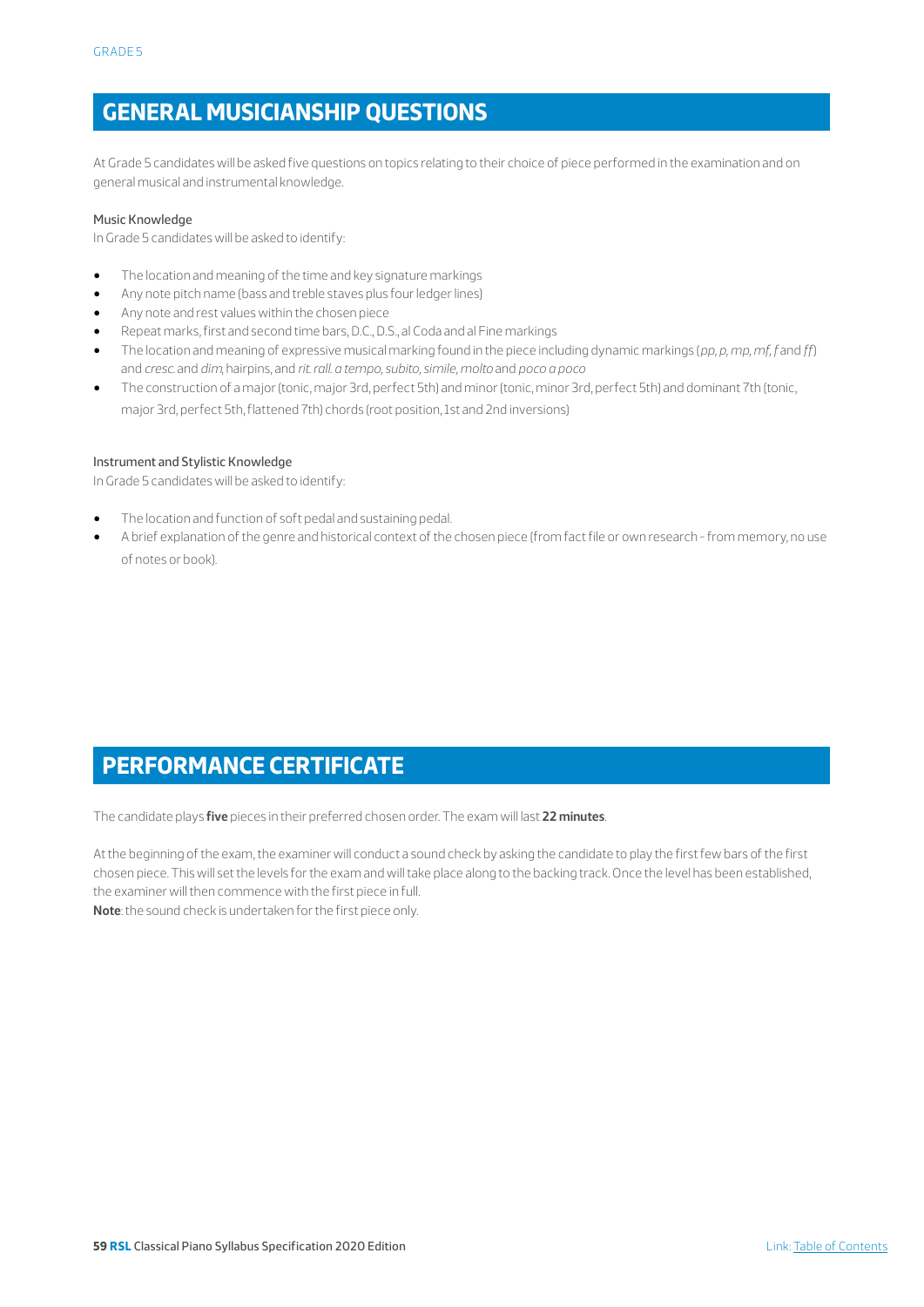The Grade 6 Piano exam is for candidates who have reached the first stage of advanced level playing. They have mastered the key skills up to Grade 5 and have since developed appropriate technique, expressive devices, rhythmic complexity, co-ordination and musical understanding. Candidates will have an increased extent of individuality, enhanced stylistic awareness and will be able to improvise with convincing shape and articulation. There will be good understanding of form and structure with clear musical communication.

There are two types of exam available at Grade 6, either a **Grade Exam** or **Performance Certificate**. (Refer to the Introduction for an explanation of the differences).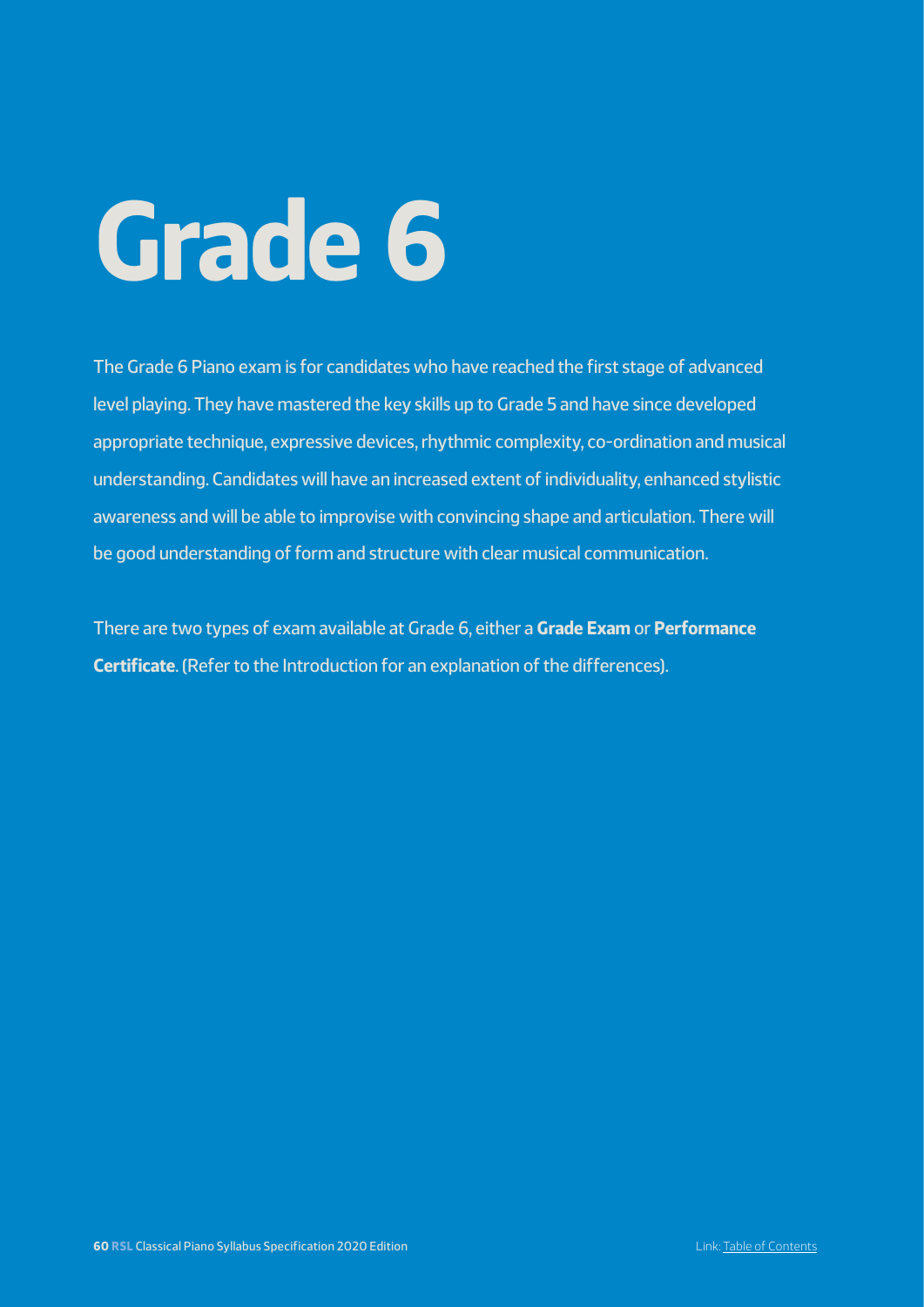# **GRADE EXAMS**

#### **PREPARED WORK**

Candidates are required to play **three** Performance Pieces and Technical Exercises which cover scales, arpeggios, and technical studies.

#### **UNPREPARED WORK**

Candidates are required to complete *either* a Sight Reading *or* a Contemporary Improvisation & Interpretation test, and an Ear Test developing melodic recall skills. The final part of the exam comprises five General Musicianship Questions, on topics relating to the candidate's choice of piece performed in the examination and on general musical and instrumental knowledge.

## **EXAM STRUCTURE**

The Grade 6 exam lasts **30 minutes** and will be taken in the following order:

- Q **Performance Pieces\***
- **Technical Exercises \***
- **Gight Reading OR Contemporary Improvisation & Interpretation:** Candidates are given an unseen test to prepare and perform.
- **Ear Tests:** Candidates respond to one melodic recall test.
- **General Musicianship Questions:** Candidates answer five questions based on one of the pieces performed.

*\*These elements can be taken first or second at the candidate's request*

#### **Pieces**

The pieces in the grade book can be used for both the Grade Exam and Performance Certificate.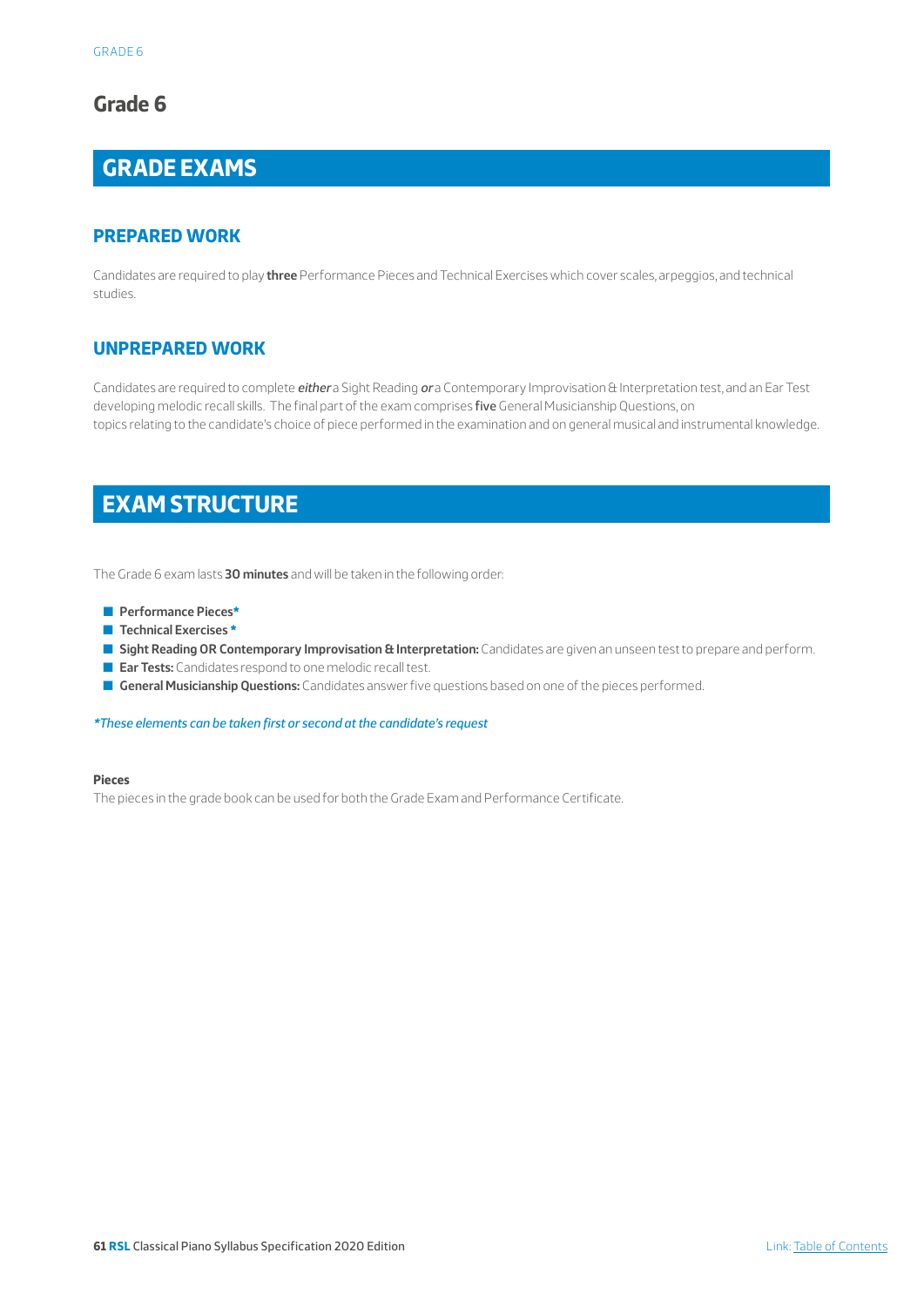# **TECHNICAL WORK**

At Grade 6 there are three groups of technical work: Scales, Arpeggios and Technical Studies.

- Q Major scales, minor scales, chromatic scales and arpeggios need to be played hands together, ascending and descending across four octaves.
- **Q** Contrary motion scales and pentatonic scales need to be played hands together, ascending and descending across two octaves.
- $\blacksquare$  The examiner may also ask for legato or staccato.
- Q Candidates must choose to play either natural minor or harmonic minor or melodic minor scales in the exam. The examiner will ask the candidate to state which set of minor scales they have prepared.
- Q Groups A and B (scales & arpeggios) must be played from memory. Candidates may use their book for Group C (Technical Studies).
- $\blacksquare$  All groups are played unaccompanied (without metronome or click).
- $\blacksquare$  Any fingerings shown are suggestions only.
- Candidates will be marked on tone quality and consistency, maintenance of pulse, and accuracy. Performances slower than the stated minimum tempo may be subject to qualitative judgement by the examiner, according to extent and commensurate with the grade.

#### **GROUP A: SCALES**

#### **Minimum Tempo: 152 bpm**

**Octave range: 4 octaves (except contrary motion scales and pentatonics: 2 octaves) Rhythms: Quavers (eighth notes), finishing on a crotchet (quarter note).**

- **F# major**
- **F# major (contrary motion) (2 octaves)**
- **G b major**
- **G b major (contrary motion) (2 octaves)**
- **D # natural/harmonic/melodic minor**
- **Eb natural/harmonic/melodic minor**
- **F # major pentatonic**
- **G b major pentatonic**
- **D # minor pentatonic**
- **E b minor pentatonic**
- **Chromatic scale on any black key stated by examiner**

#### **GROUP B: ARPEGGIOS**

**Tempo: 100 bpm Time Signature: 3/4, 4/4 Octave range: 4 octaves Rhythms: 3/4: Quavers (eighth notes), finishing on a dotted minim (dotted half note). 4/4: Quavers, finishing on a minim (half note).**

- **F # major arpeggio**
- **G b major arpeggio**
- **D # minor arpeggio**
- **E b minor arpeggio**
- **G7 arpeggio**
- **F7 arpeggio**

**GROUP C: TECHNICAL STUDIES**

Candidates perform their choice of *one* of the technical studies from the grade book.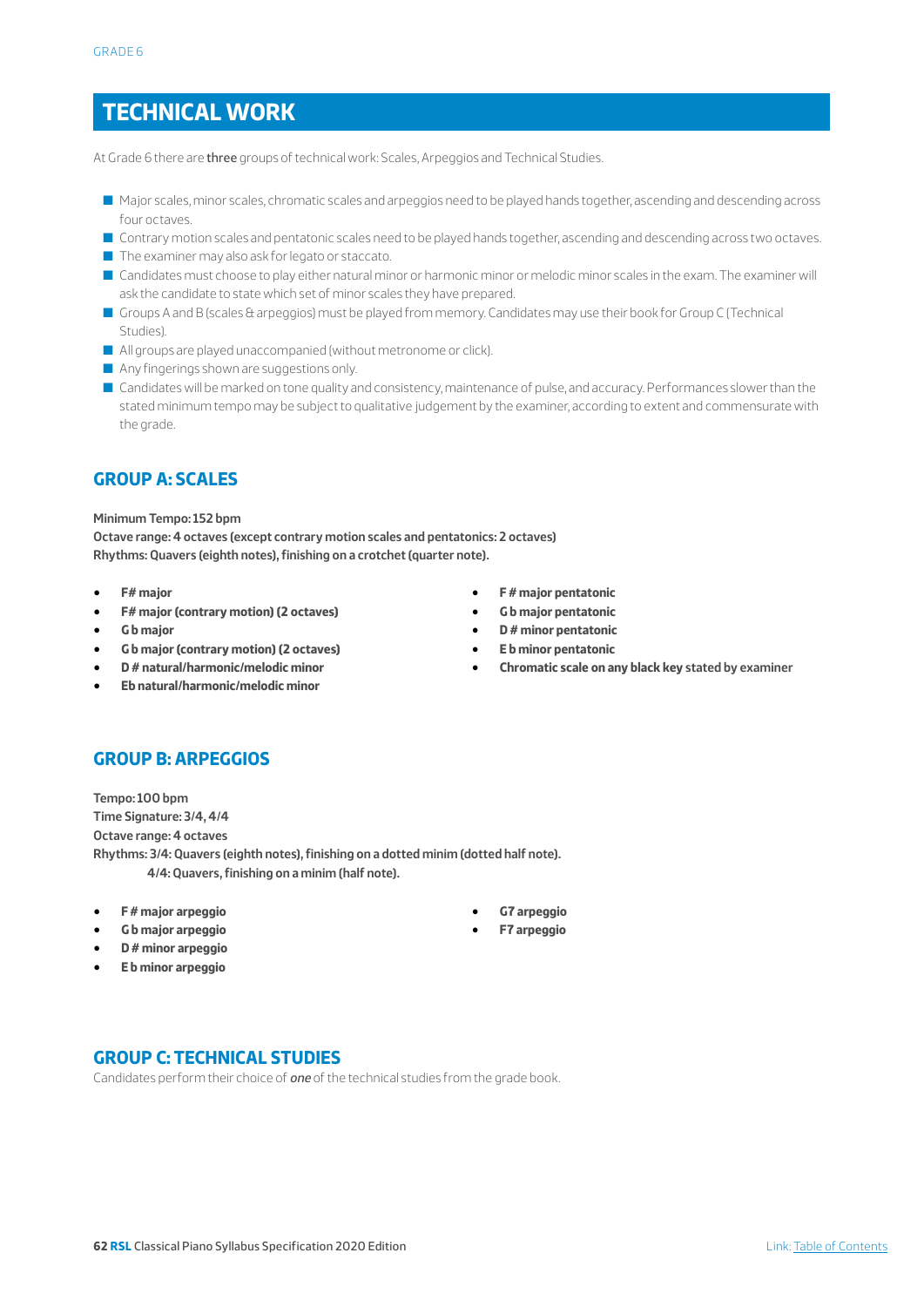## **SIGHT READING / IMPROVISATION & INTERPRETATION**

At Grade 6 candidates will be offered the choice between Sight Reading *or* Contemporary Improvisation and Interpretation. Both are previously unseen and examples of each are given in the grade book.

## **SIGHT READING**

**Key Signature: Up to six sharps or flats Time Signature: simple or compound time Dynamics/articulation: any**

In the sight reading test, the examiner will give candidates a 12–16 bar piece, to be played unaccompanied. Candidates will first be given 90 seconds to practise. After the practise time, the examiner will candidates to commence the test.

## **CONTEMPORARY IMPROVISATION & INTERPRETATION**

**Key: G**b **major or F**# **major Tempo: 60–130 bpm Time Signature: 3/4, 4/4**

In the Contemporary Improvisation & Interpretation test, the examiner will give candidates a 12–16 bar chord progression in the key of either F# major or G b major. Candidates will first be given 90 seconds to prepare, after which the examiner will play the backing track twice. The first time is fpractise and the second time is to perform the final version for the exam. For each playthrough, the backing track will begin with a one bar count-in. The tempo is  $q = 60-130$ .

- Candidates have the choice to improvise either a melodic line or a chordal part to complement the backing track.
- During the preparation time, Candidates will be given the choice of a metronome click throughout or a one bar count-in at the beginning.
- The backing track is continuous, so once the first playthrough has finished, the count-in of the second playing will start immediately.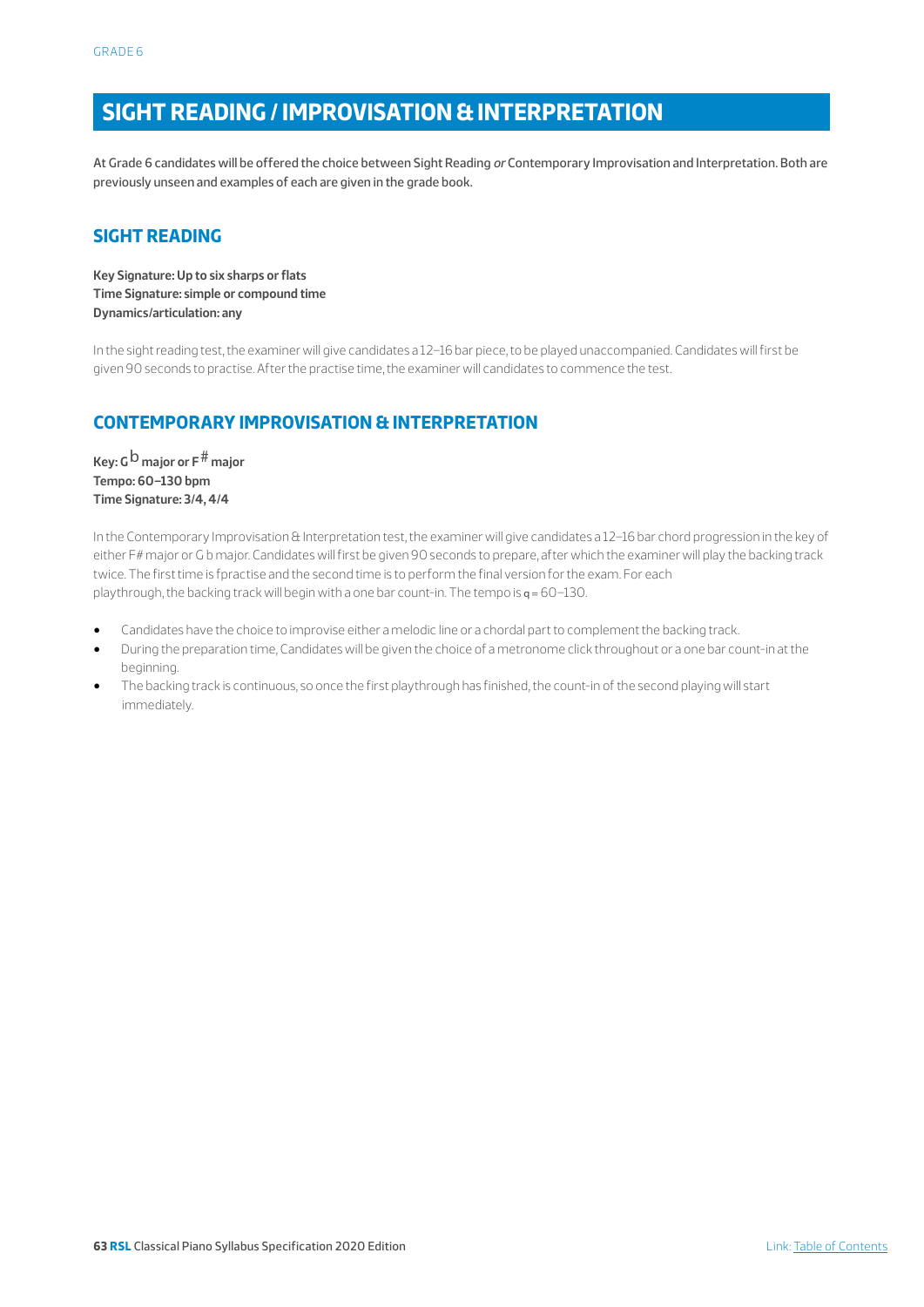# **EAR TESTS**

At Grade 6 there is one ear test, assessing melodic recall skills. An example is shown in the grade book.

#### **MELODIC RECALL**

**Key: C major Tempo: 95bpm Time Signature: 4/4 Rhythms: Minims (half notes) and quavers (eighth notes)**

The examiner will play a two-bar diatonic melody in the key of C major, with a range up to an octave. There will be a C root note at the beginning of the test, then the melody will be played twice, each time preceded by four clicks. After this, candidates will hear a one bar count-in then will need to play the melody back to a metronome click. The first note of the melody will be either the root or fifth.

It is acceptable for candidates to play over the track as the test is being played and there will be 10 seconds to practise after the second playing. The piano can be used to assist at any time prior to being counted in to perform the exam version.

**Note**: the 10 seconds is pre-recorded on the audio track so the count-in for the exam version may begin while candidates are still practising.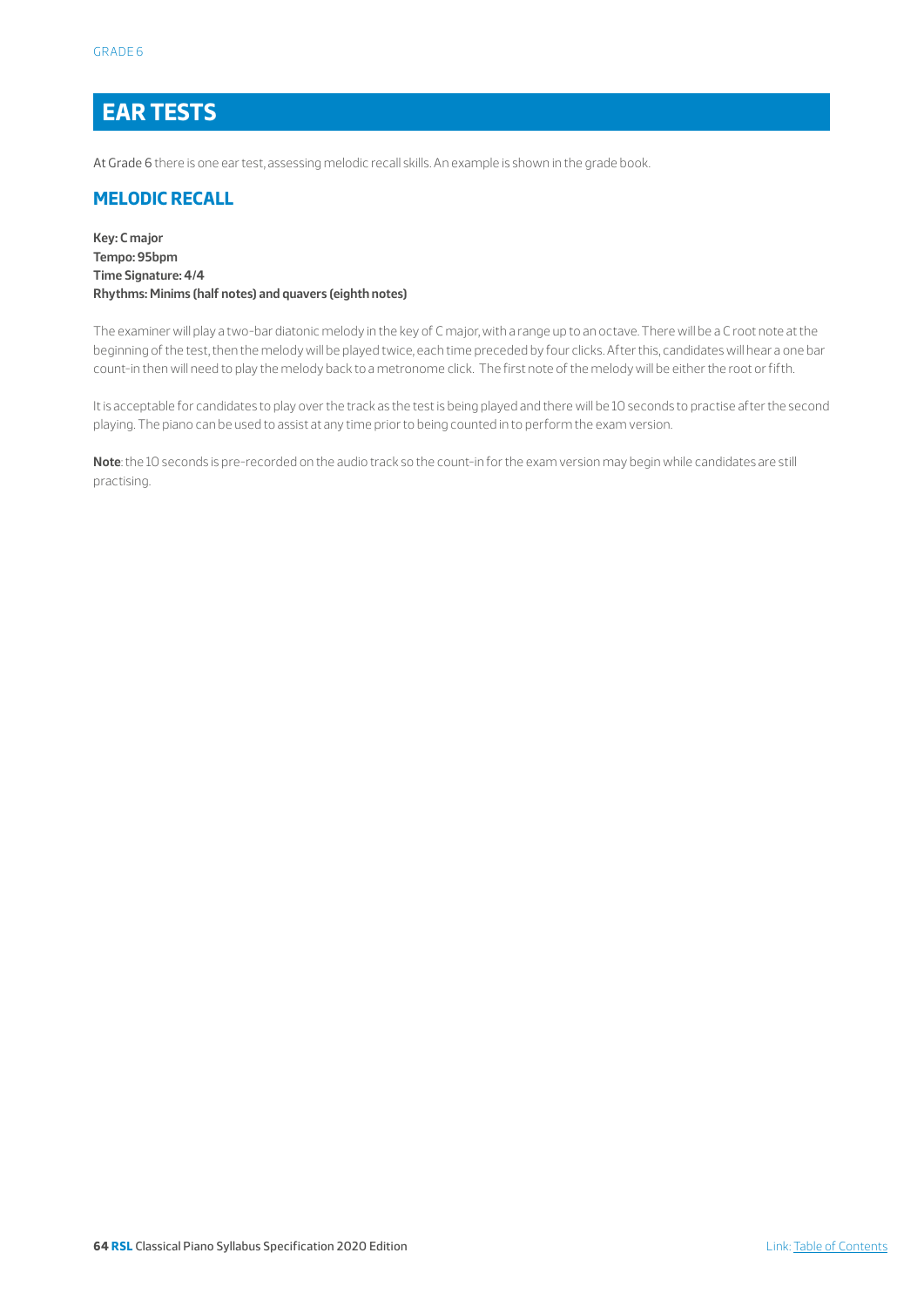## **GENERAL MUSICIANSHIP QUESTIONS**

The Examiner will ask five questions on topics relating to the candidate's choice of piece performed in the examination, and on general musical and instrumental knowledge.

#### Music Knowledge

At Grade 6 candidates will be asked to identify:

- The meaning of the tempo marking e.g. bpm, *allegretto, poco moto* etc. and key signature marking
- Any note pitch name (bass and treble staves plus all ledger lines)
- Any note and rest values within the chosen piece
- The meaning and application of any expressive musical marking found in the piece including all dynamic markings, and *rit., rall., a tempo, subito, simile, molto* and *poco a poco*
- The construction of either a perfect or imperfect cadence, in the key of C or F major. The examiner will choose one cadence from the list and state the key. The candidate must then state the chord progression as chords from the chosen key

#### Instrument and Stylistic Knowledge

At Grade 6 candidates will be asked to:

- Identify the location, function and use of all pedals on the piano e.g. soft pedal, the sostenuto pedal, and the sustain pedal
- Give a brief explanation of stylistic and technical considerations in preparation and performance of chosen piece (with demonstration – no use of notes or book)

# **PERFORMANCE CERTIFICATE**

The candidate plays **five** pieces in their preferred chosen order. The exam will last **25** minutes.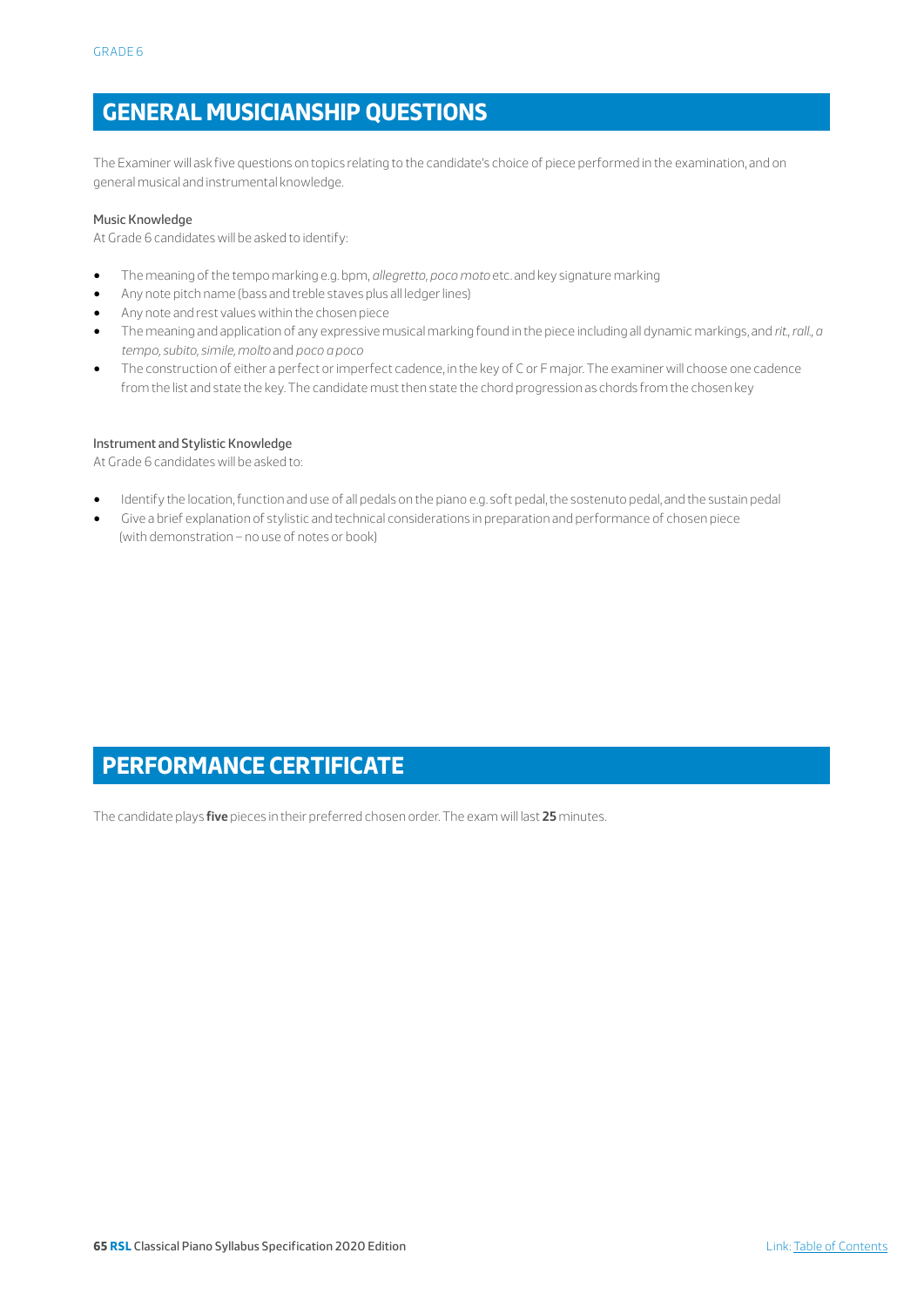The Grade 7 Piano exam is for candidates who have extended their advanced level playing. They have mastered the key skills up to Grade 6 and developed notable security of appropriate technique, use of expressive devices, rhythmic complexity, fluency and musical understanding. Candidates will be able to improvise with conviction and personality plus demonstrate strong musical form and structure. There will be mature and authentic stylistic awareness, with developing individuality and communication.

There are two types of exam available at Grade 7, either a **Grade Exam** or **Performance Certificate**. (Refer to the Introduction for an explanation of the differences).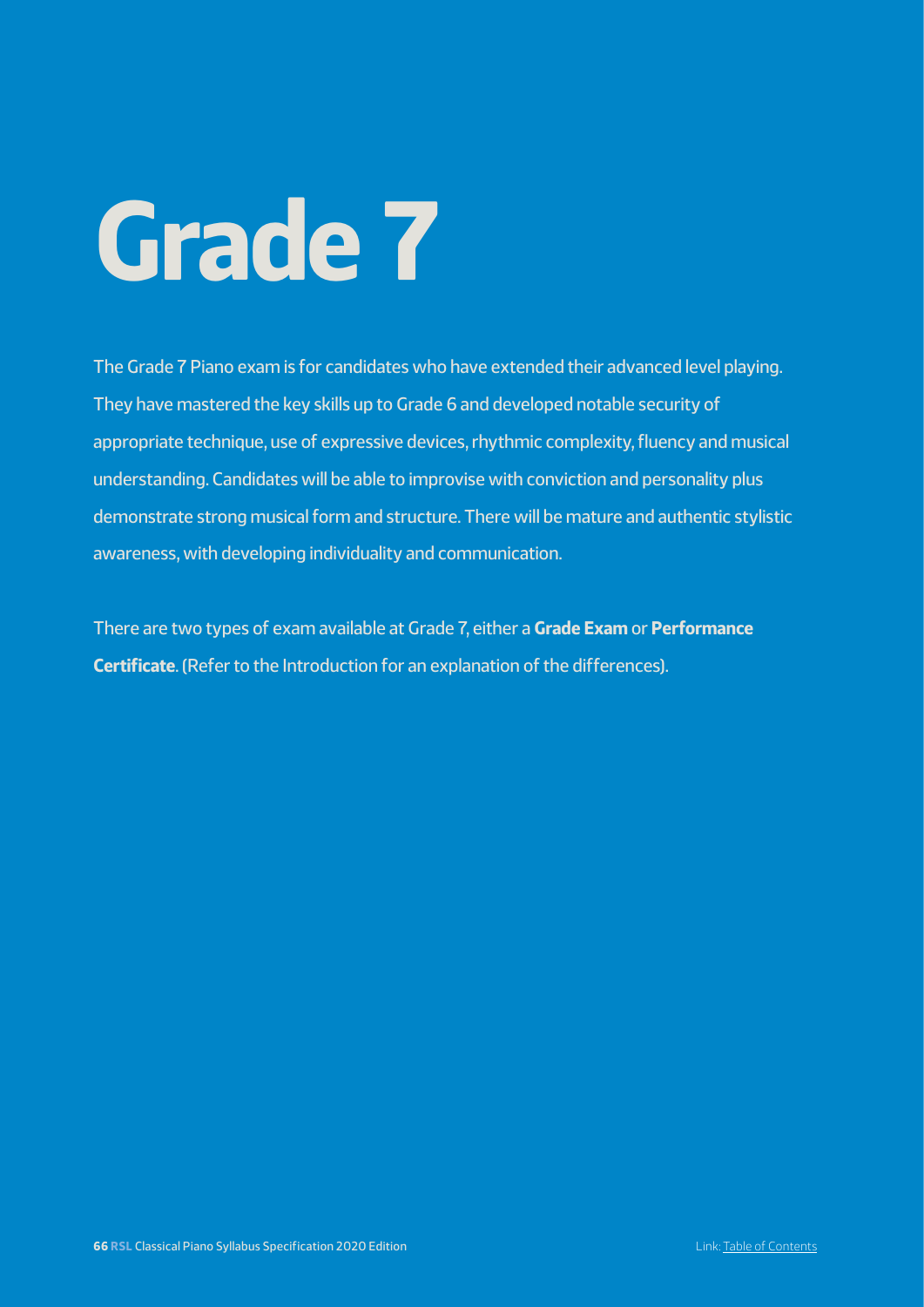# **GRADE EXAMS**

#### **PREPARED WORK**

Candidates are required to play three Performance Pieces and Technical Exercises which cover scales, arpeggios, and Technical Studies.

#### **UNPREPARED WORK**

Candidates are required to complete *either* a Sight Reading *or* a Contemporary Improvisation & Interpretation test, and an Ear Test developing melodic recall skills. The final part of the exam comprises five General Musicianship Questions, on topics relating to the candidate's choice of piece performed in the examination and on general musical and instrumental knowledge.

## **EXAM STRUCTURE**

The Grade 7 exam lasts **30 minutes** and will be taken in the following order:

- Q **Performance Pieces\***
- **Technical Exercises \***
- **Gight Reading OR Contemporary Improvisation & Interpretation:** Candidates are given an unseen test to prepare and perform.
- **Ear Tests:** Candidates respond to one melodic recall test.
- **General Musicianship Questions:** Candidates answer five questions based on one of the pieces performed.

*\*These elements can be taken first or second at the candidate's request*

#### **Pieces**

The pieces in the grade book can be used for both the Grade Exam and Performance Certificate.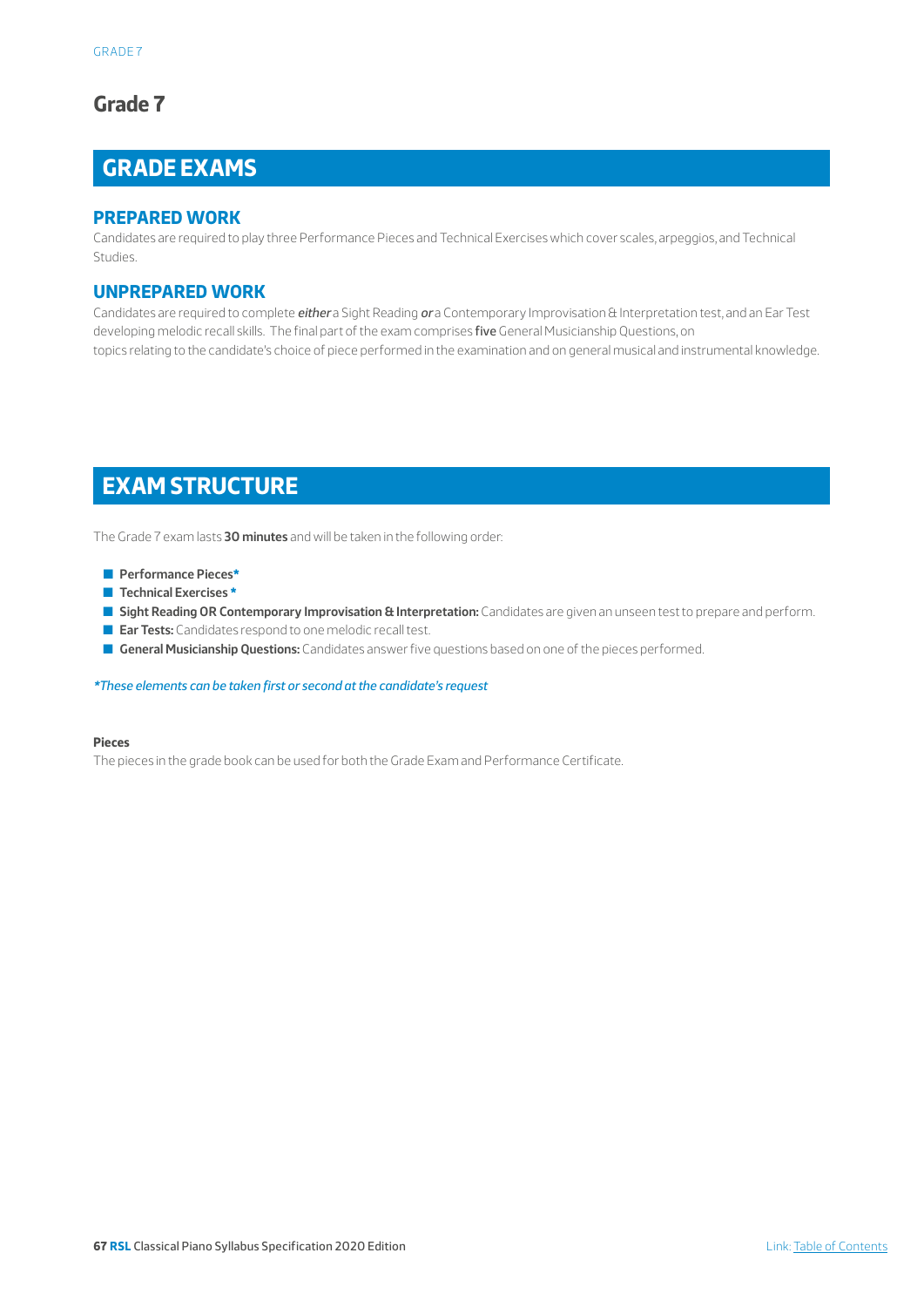## **TECHNICAL WORK**

- Q Major scales, minor scales, chromatic scales and arpeggios need to be played hands together, ascending and descending across four octaves.
- **O** Contrary motion scales need to be played hands together, ascending and descending across two octaves.
- $\blacksquare$  Major scales in thirds need to be played hands separately, ascending and descending across two octaves.
- $\blacksquare$  The examiner may also ask for legato or staccato.
- Q Candidates must choose to play *either* natural minor *or* harmonic minor *or* melodic minor scales in the exam. The examiner will ask the candidate to state which set of minor scales they have prepared.
- Groups A and B (scales & arpeggios) must be played from memory. Candidates may use their book for Group C (Technical Studies).
- $\blacksquare$  All groups are played unaccompanied (without metronome or click).
- Any fingerings shown are suggestions only.
- Candidates will be marked on tone quality and consistency, maintenance of pulse, and accuracy. Performances slower than the stated minimum tempo may be subject to qualitative judgement by the examiner, according to extent and commensurate with the grade.

#### **GROUP A: SCALES**

**Minimum Tempo: 160 bpm (except C major in thirds: 100 bpm) Octave range: 4 octaves (except contrary motion scales and scale in thirds: 2 octaves) Rhythms: Quavers (eighth notes), finishing on a crotchet (quarter note)**

- **C # major**
- **C # major (contrary motion) (2 octaves)**
- **C b major**
- **C b major (contrary motion) (2 octaves)**
- **A # natural/harmonic/melodic minor**
- **A b natural/harmonic/melodic minor**

## • **C major in thirds (right hand)**

- **C major in thirds (left hand)**
- **C chromatic (a minor 3rd apart, starting on any black key stated by examiner)**

#### **GROUP B: ARPEGGIOS**

**Tempo: 112 bpm Time Signature: 3/4, 4/4 Octave range: 4 octaves Rhythms: 3/4: Quavers (eighth notes), finishing on a dotted minim (dotted half note). 4/4: Quavers, finishing on a semibreve (whole) / minim (half note).**

- **C# major arpeggio**
- **Cb major arpeggio**
- **A # minor arpeggio**
- **A b minor arpeggio**
- **D7 arpeggio**
- **B b7 arpeggio**

## **GROUP C: TECHNICAL STUDIES**

Candidates perform their choice of *one* of the technical studies from the grade book.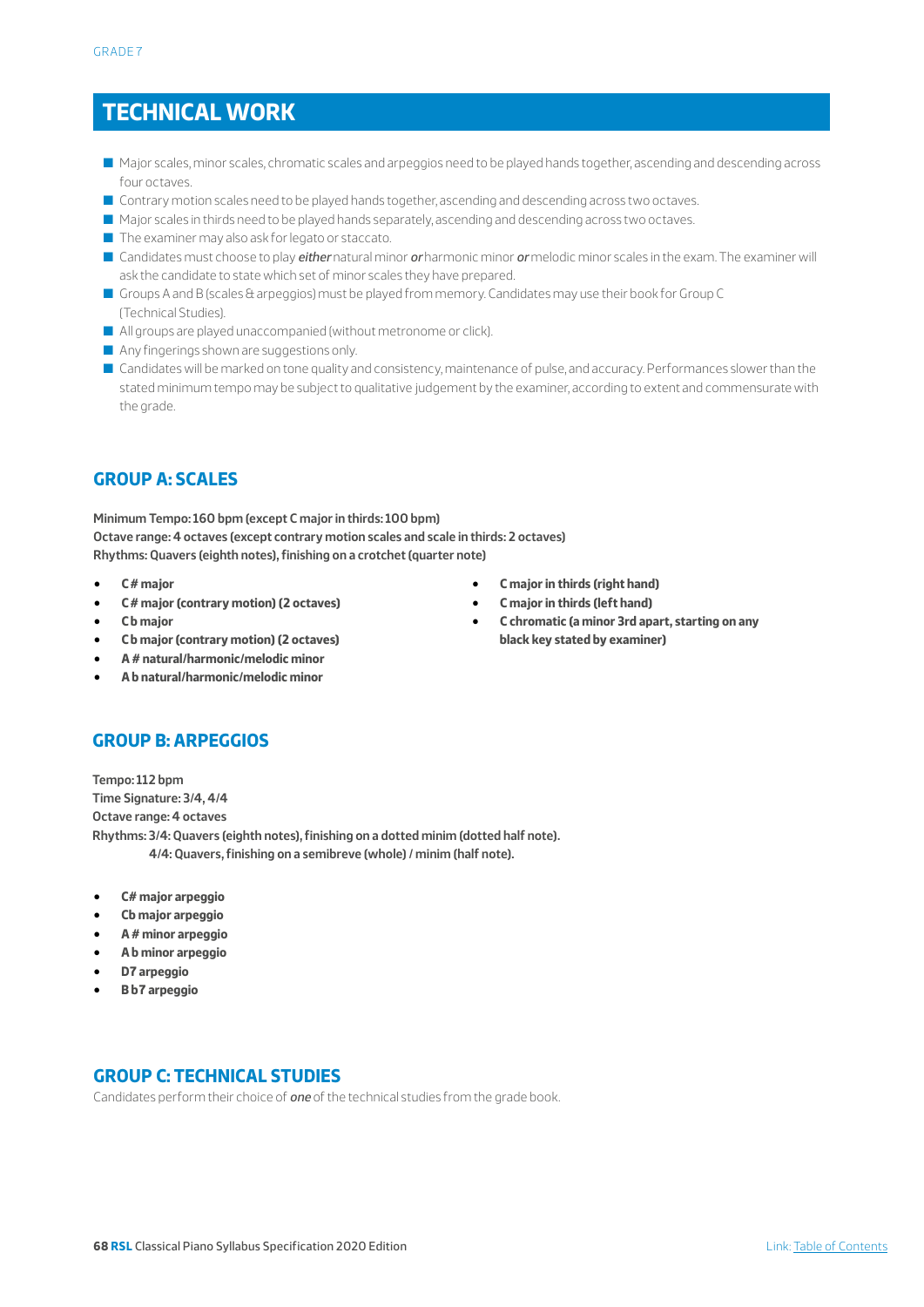# **SIGHT READING / IMPROVISATION & INTERPRETATION**

At Grade 7 candidates will be offered the choice between Sight Reading *or* Contemporary Improvisation and Interpretation. Both are previously unseen and examples of each are given in the grade book.

#### **SIGHT READING**

**Key Signature: Up to seven sharps or flats Time Signature: simple, compound or odd time Dynamics/articulation: any**

In the sight reading test, the examiner will give candidates a 16–20 bar piece, to be played unaccompanied. Candidates will first be given 90 seconds to practise. After the practise time, the examiner will ask candidates to commence the test.

## **CONTEMPORARY IMPROVISATION & INTERPRETATION**

**Key: C**# **major or C**b **major Tempo: 60–130 bpm Time Signature: 4/4, swung 4/4**

In the Contemporary Improvisation & Interpretation test, the examiner will give candidates a 16–20 bar chord progression in the key of either C# major or Cb major. Candidates will first be given 90 seconds to prepare, after which the examiner will play the backing track twice. The first time is to practise and the second time is for candidates to perform the final version for the exam. For each playthrough, the backing track will begin with a one bar count-in. The tempo is  $q = 60-130$ .

- Candidates have the choice to improvise either a melodic line or a chordal part to complement the backing track.
- During the preparation time, candidates will be given the choice of a metronome click throughout or a one bar count-in at the beginning.
- The backing track is continuous, so once the first playthrough has finished, the count-in of the second playing will start immediately.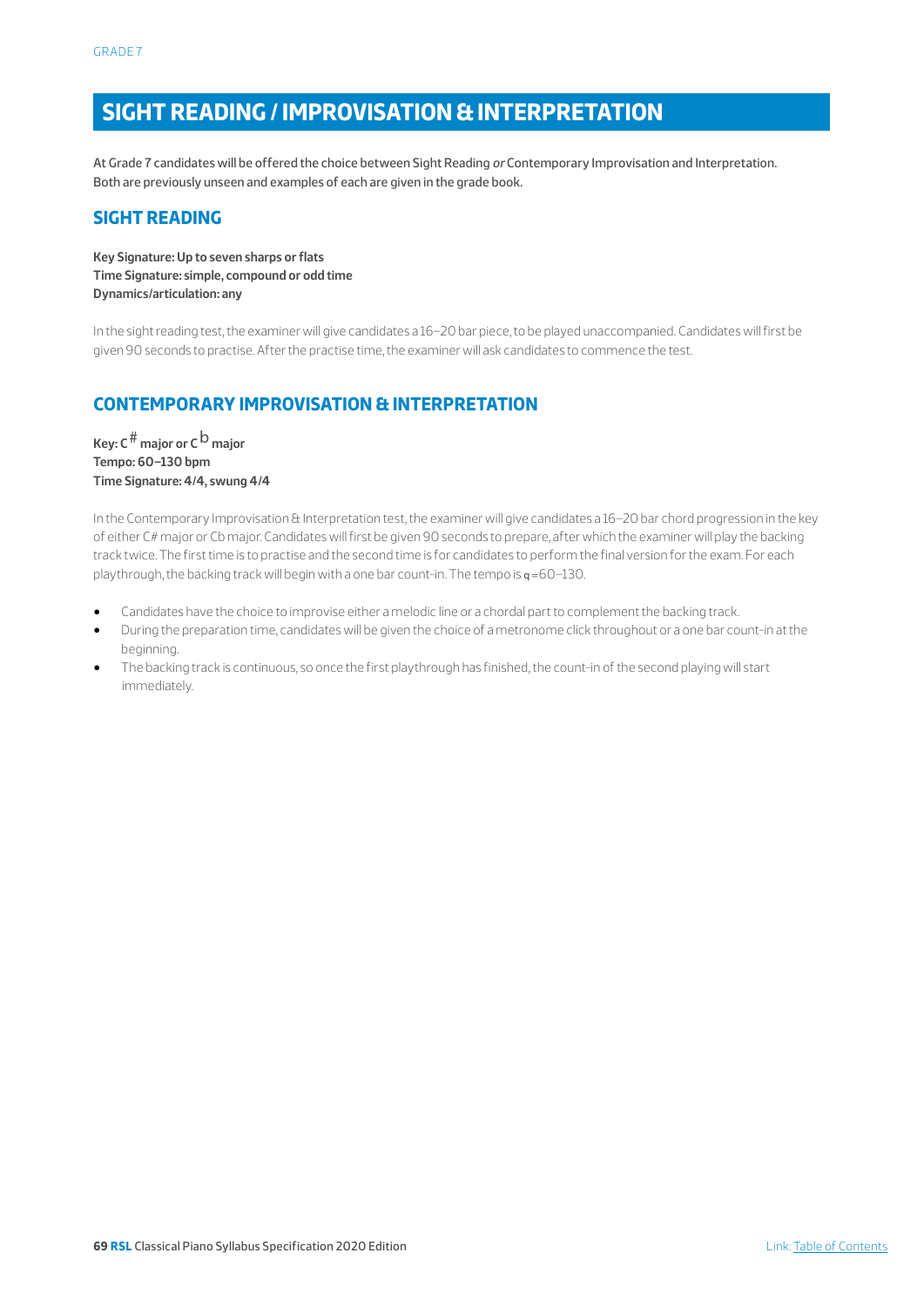## **EAR TESTS**

At Grade 7 there is one ear test, assessing melodic recall skills. An example is shown in the grade book.

#### **MELODIC RECALL**

**Key: C major or C minor Tempo: 95bpm Time Signature: 4/4 Rhythms: Crotchets (quarter notes and quavers (eighth notes)**

The examiner will play a two-bar diatonic melody in the key of either C major or C minor, with a range up to an octave. There will be a C root note at the beginning of the test, then the melody will be played twice (each time preceded by four clicks). After this, candidates will hear a one bar count-in and will then need to play the melody back to a metronome click. The first note of the melody will be either the root or fifth.

It is acceptable for candidates to play over the track as the test is being played and there will be 10 seconds to practise after the second playing. The piano can be used to assist at any time prior to being counted in to perform the exam version.

**Note**: the 10 seconds is pre-recorded on the audio track so the count-in for the exam version may begin while candidates are still practising.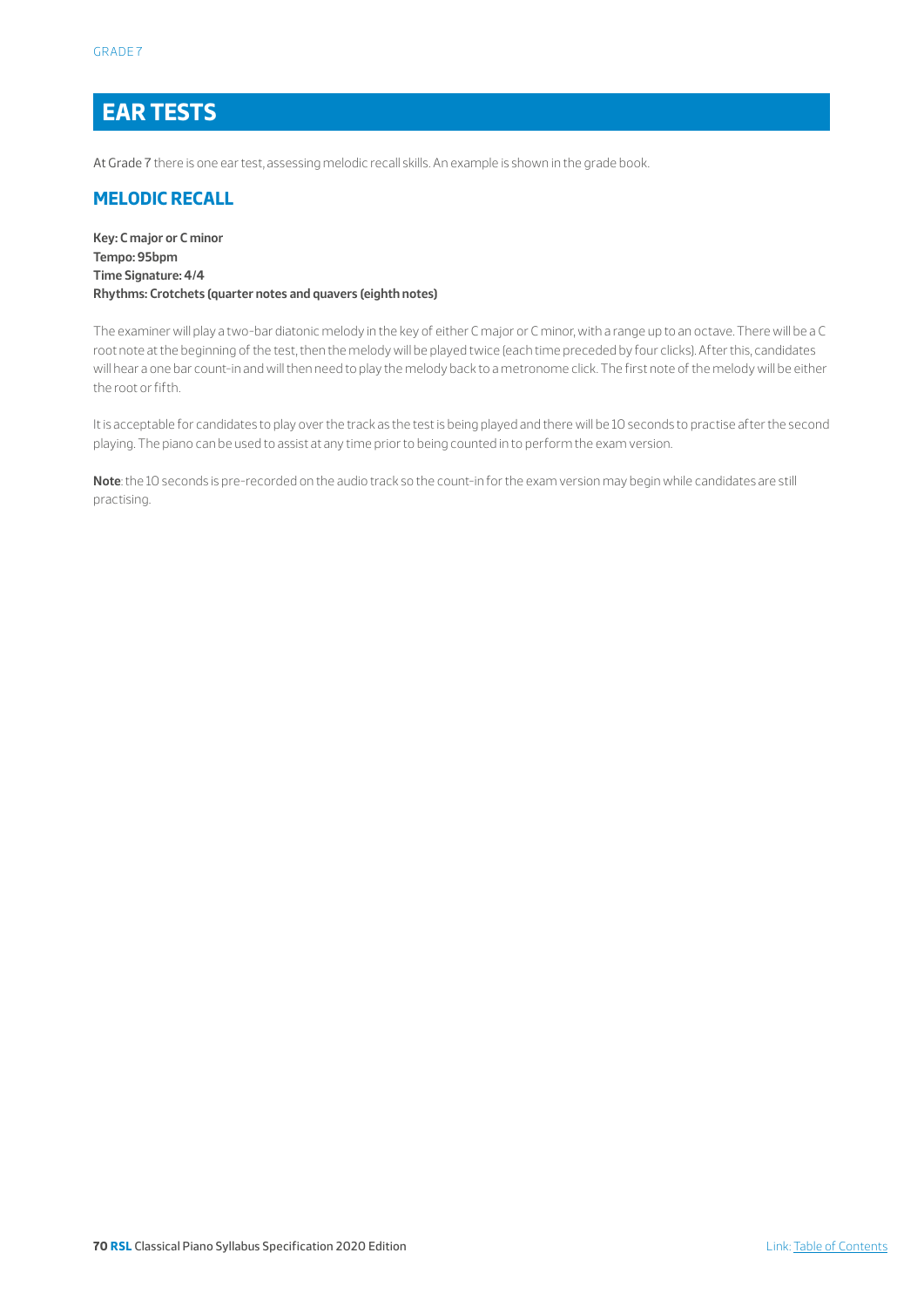# **GENERAL MUSICIANSHIP QUESTIONS**

#### Music Knowledge

At Grade 7 candidates will be asked to identify:

- The meaning of tempo marking e.g. bpm, *allegretto, poco moto* etc. and key signature marking
- Any note pitch name (bass and treble staves plus all ledger lines)
- Any note and rest values within the chosen piece
- The meaning and application of any expressive musical marking found in the piece including all dynamic markings, *rit., rall., a tempo, subito, simile, molto* and *poco a poco*
- The construction of two of four cadence types; perfect, imperfect, plagal and deceptive, in the key of D or G major. The examiner will choose one cadence from the list and state the key. The candidate must then state the chord progression as chords from the chosen key

#### Instrument and Stylistic Knowledge

At Grade 7 candidates will be asked to:

- Identify the location, function and use of any part of the instrument
- Give a brief explanation of stylistic and technical considerations in preparation and performance of chosen piece (with demonstration – no use of notes or book)

## **PERFORMANCE CERTIFICATE**

The candidate plays **five** pieces in their preferred chosen order. The exam will last **25** minutes.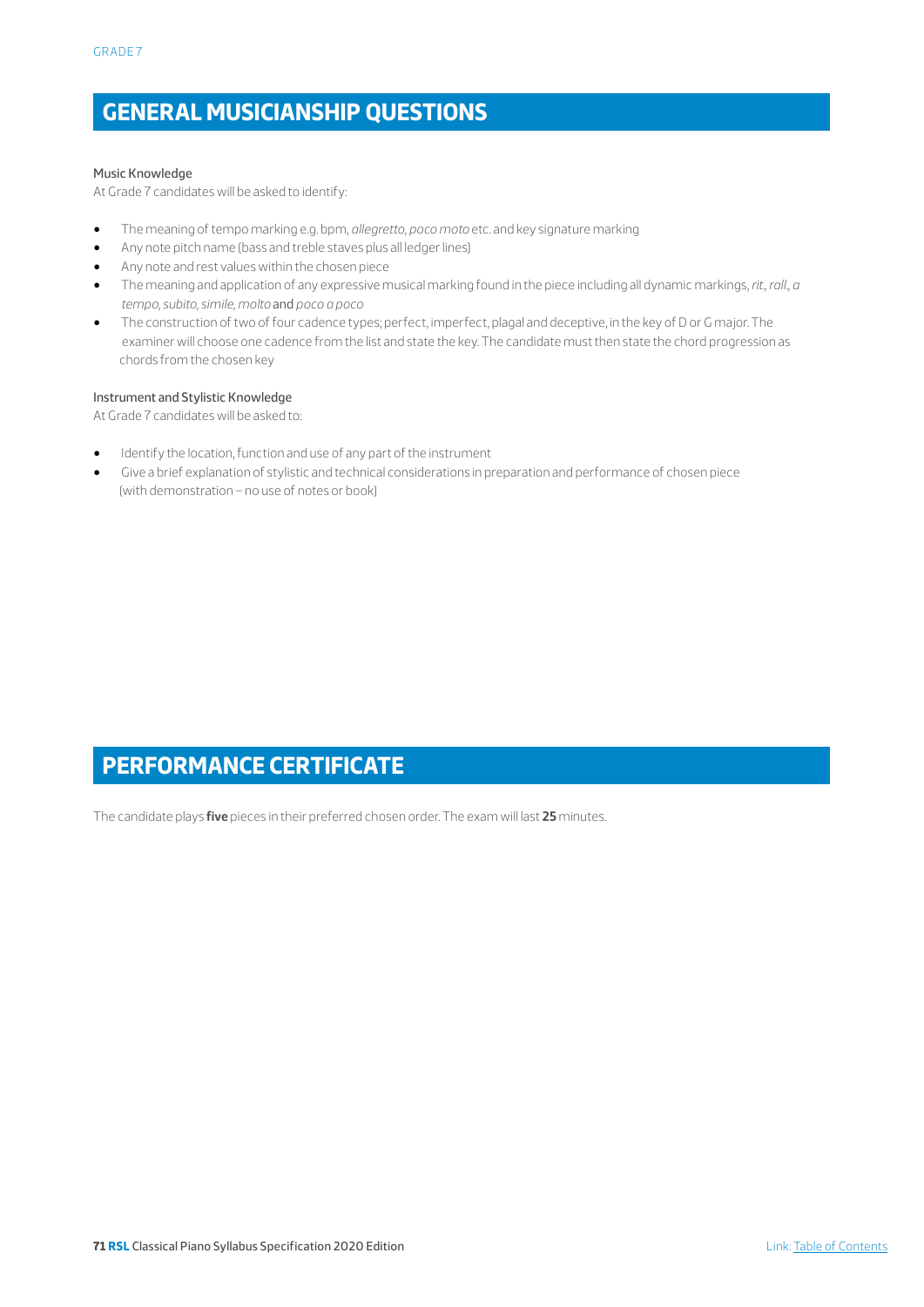The Grade 8 Piano exam is for candidates who have now consolidated their playing to a high level. They have mastered the key skills up to Grade 7 and developed heightened technique, use of expressive devices, rhythmic complexity, fluency, co-ordination and musical understanding. Candidates will be able to improvise to an advanced level with effortless assurance and personality plus demonstrate seamless musical form and structure. There will be an innate stylistic conviction and distinctive musicality with strong individuality. Communication will be commanding.

There are two types of exam available at Grade 8, either a **Grade Exam** or **Performance Certificate**. (Refer to the Introduction for an explanation of the differences).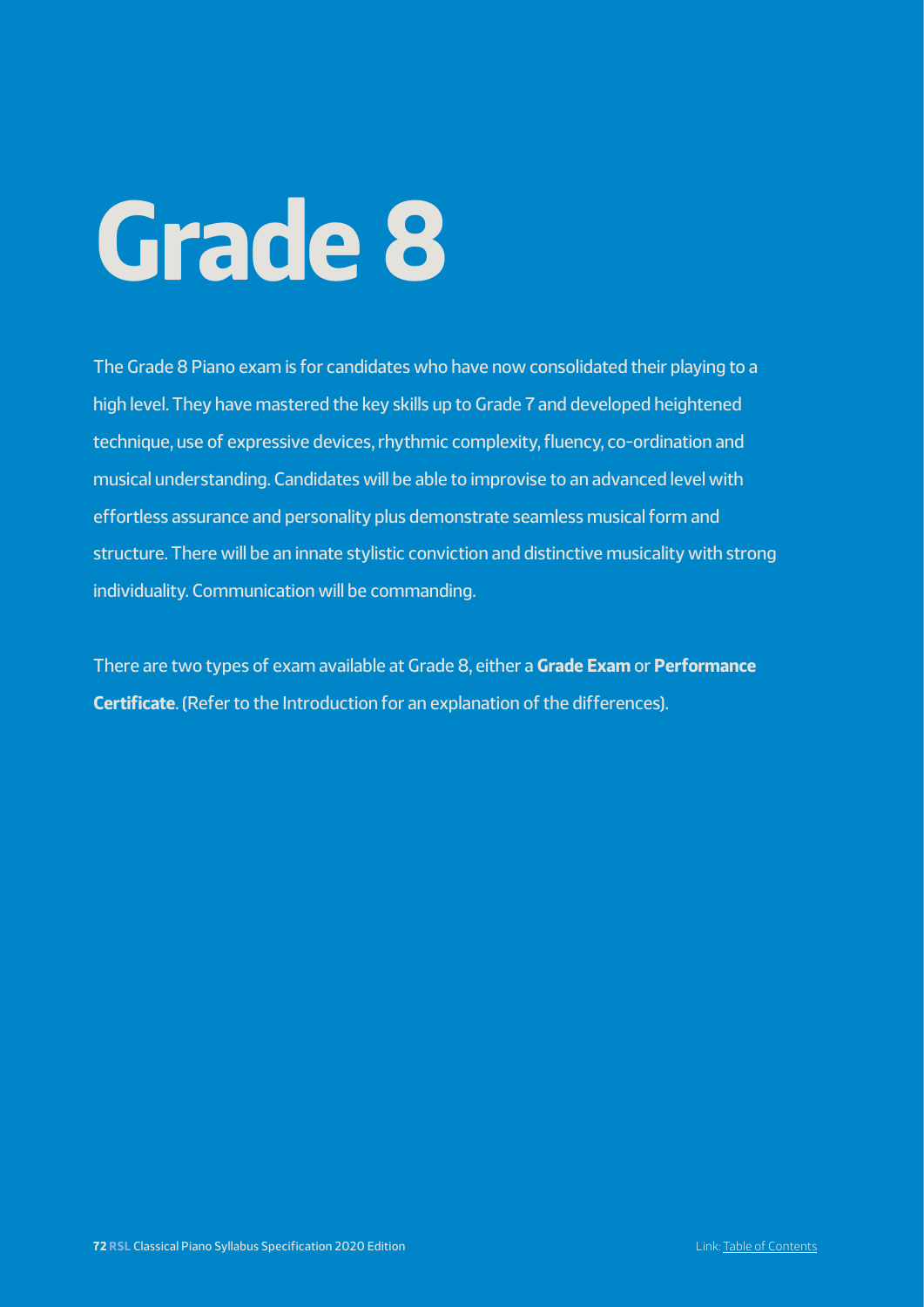## **Grade 8**

# **GRADE EXAMS**

## **PREPARED WORK**

Candidates are required to play three Performance Pieces and Technical Exercises which cover scales, arpeggios, chord voicings and technical studies.

### **UNPREPARED WORK**

Candidates are required to complete *either* a Sight Reading *or* a Contemporary Improvisation & Interpretation test, and an Ear Test developing melodic recall skills. The final part of the exam comprises five General Musicianship Questions, on topics relating to the candidate's choice of piece performed in the examination and on general musical and instrumental knowledge.

# **EXAM STRUCTURE**

The Grade 8 exam lasts **30 minutes** and will be taken in the following order:

- Q **Performance Pieces\***
- **Technical Exercises \***
- **Gight Reading OR Contemporary Improvisation & Interpretation:** Candidates are given an unseen test to prepare and perform.
- **Ear Tests:** Candidates respond to one melodic recall test.
- **General Musicianship Questions:** Candidates answer five questions based on one of the pieces performed.

*\*These elements can be taken first or second at the candidate's request*

#### **Pieces**

The pieces in the grade book can be used for both the Grade Exam and Performance Certificate.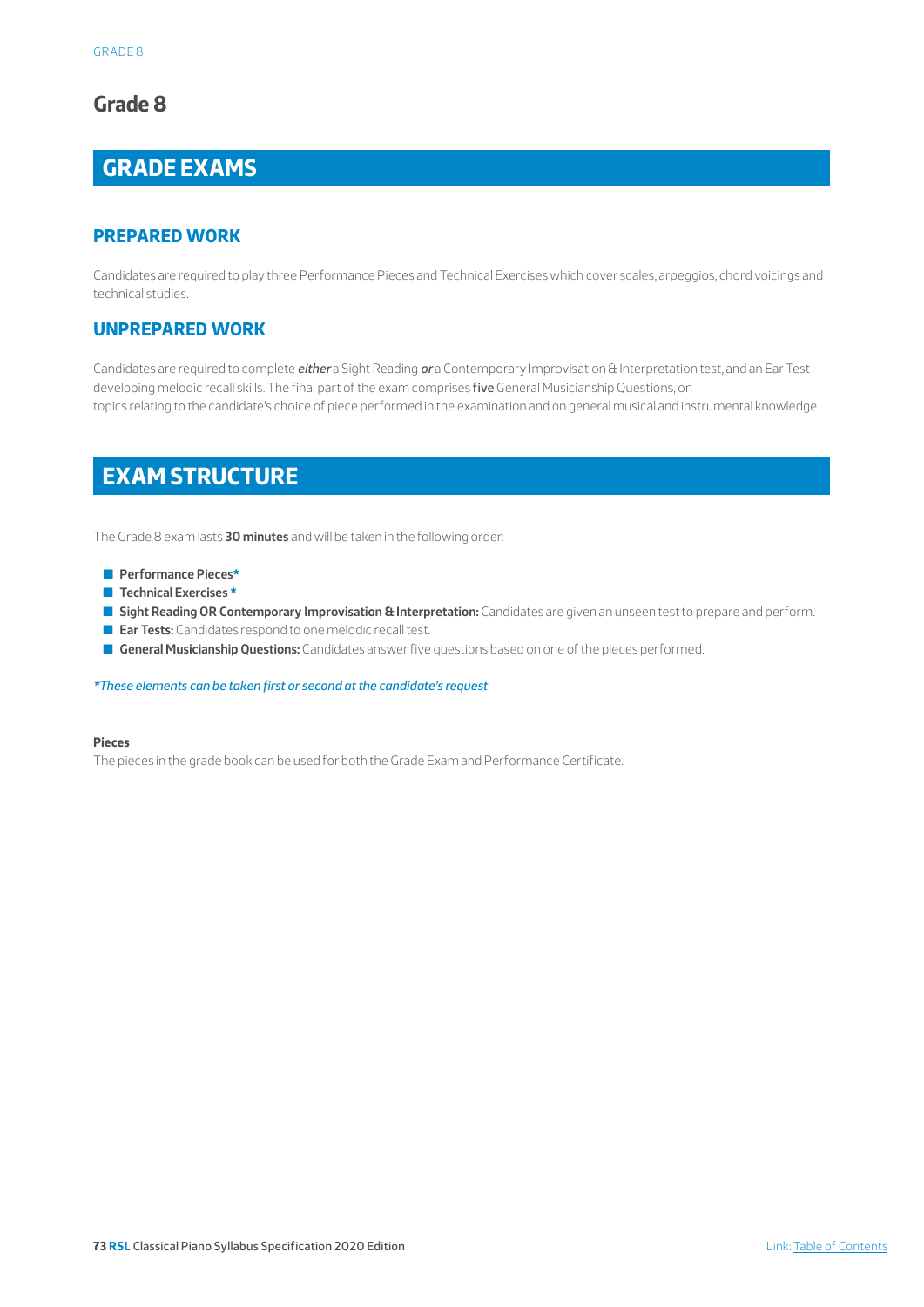# **TECHNICAL WORK**

At Grade 8 there are three groups of technical work: Scales, Arpeggios and Technical Studies.

- Candidates must prepare natural minor, harmonic minor **and** melodic minor scales
- Q Major scales, minor scales, chromatic scales and arpeggios (including those from previous grades) need to be played:
	- hands together
	- ascending and descending
	- either legato or staccato articulation (as directed by the examiner)
	- across four octaves (except half-whole and whole tone scales, which must be played over two octaves)
- $\blacksquare$  The examiner may also ask for legato or staccato.
- Groups A and B (scales & arpeggios) must be played from memory. Candidates may use their book for Group C (Technical Studies).
- $\blacksquare$  All groups are played unaccompanied (without metronome or click).
- $\blacksquare$  Any fingerings shown are suggestions only.
- **Q** Candidates will be marked on tone quality and consistency, maintenance of pulse, and accuracy. Performances slower
- $\blacksquare$  than the stated minimum tempo may be subject to qualitative judgement by the examiner, according to extent and
- $\Box$  commensurate with the grade.

#### **GROUP A: SCALES**

**Minimum Tempo: 176 bpm** 

**Rhythms: Quavers (eighth notes), finishing on a semibreve (whole note).** 

- **C half-whole diminished (two octaves)**
- **C whole tone (two octaves)**

## **GROUP B: ARPEGGIOS**

**Minimum Tempo: 132 bpm Time Signature: 3/4, 4/4 Octave range: 4 octaves Rhythms: 3/4: Quavers (eighth notes), finishing on a dotted minim (dotted half note). 4/4: Eighth notes, finishing on a semibreve (whole note).** 

- **Diminished 7th arpeggio (from the starting notes C, C# or D)**
- **Dominant 7th arpeggio (from the starting notes G, D, A, F, Bb, or Eb)**

#### **Additional Scale**

Candidates will be asked to perform **one** additional scale from any of the Group A exercises in any of the previous grades, selected by the examiner. The scale will need to be played ascending and descending, in quavers (eighth notes) and hands together. The examiner will confirm the scale, number of octaves, whether legato or staccato, tempo and time signature.

#### **Additional Arpeggio**

Candidates will be asked to perform **one** additional arpeggio from any of the Group B exercises in any of the previous grades, selected by the examiner. The scale will need to be played ascending and descending, in quavers (eighth notes) and hands together. The examiner will confirm the scale, number of octaves, whether legato or staccato, tempo and time signature.

#### **GROUP C: TECHNICAL STUDIES**

Candidates perform their choice of *one* of the technical studies from the grade book.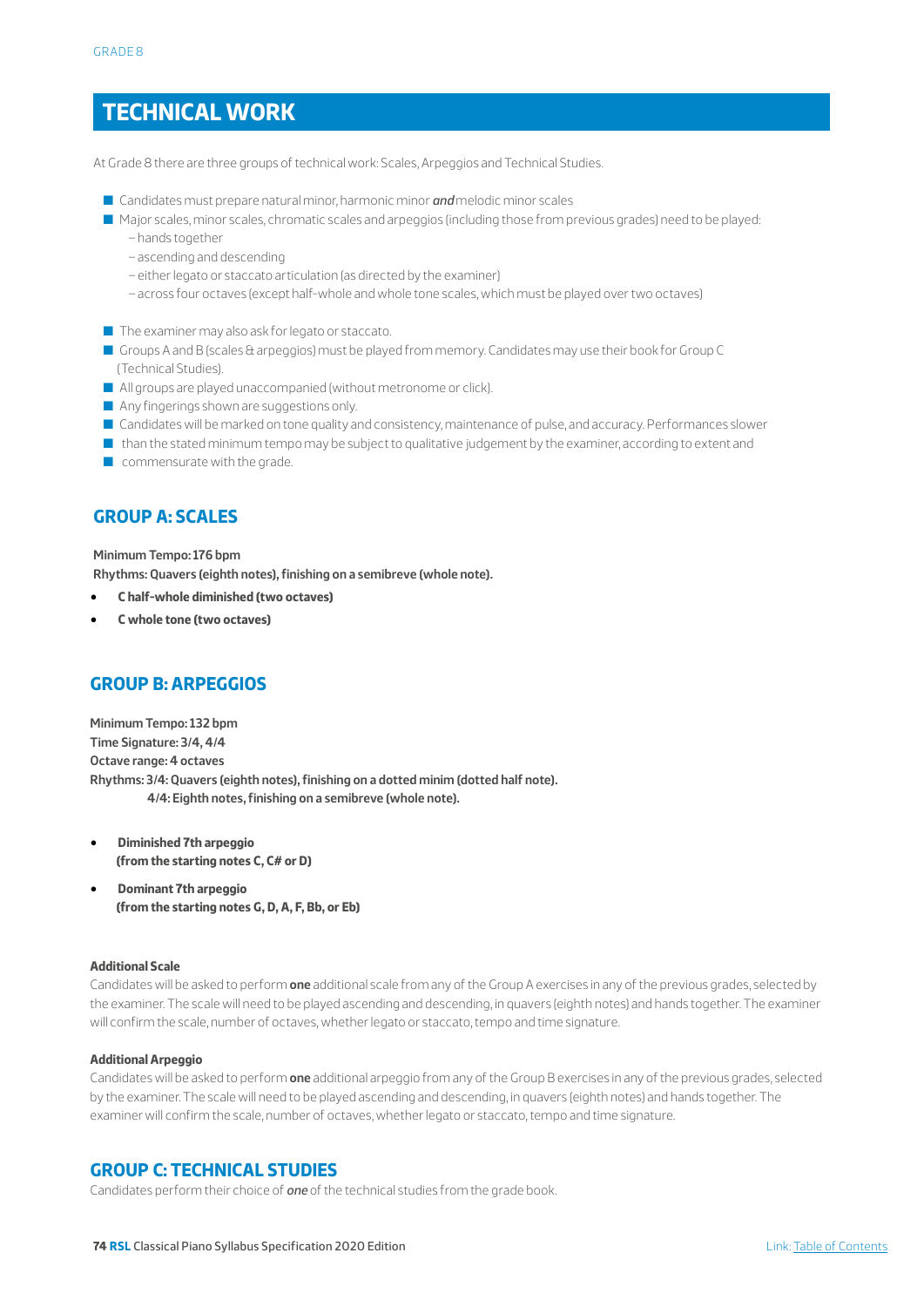# **SIGHT READING / IMPROVISATION & INTERPRETATION**

At Grade 8 candidates will be offered the choice between Sight Reading or Contemporary Improvisation & Interpretation. Both are previously unseen and examples of each are given in the grade book.

### **SIGHT READING**

**Key: Any Time signature: Any Dynamics/articulation: any**

In the sight reading test, the examiner will give candidates a piece of music of up to 24 bars in length, to be played unaccompanied. Candidates will first be given 90 seconds to practise. After the practise time, the examiner will ask candidates to commence the test.

### **CONTEMPORARY IMPROVISATION & INTERPRETATION**

In the Contemporary Improvisation & Interpretation test, the examiner will give candidates a 16–24 bar chord progression in any key. Candidates will first be given 90 seconds to prepare, after which the examiner will play the backing track twice. The first time is to practise and the second time is to perform the final version for the exam. For each playthrough, the backing track will begin with a one bar count-in. The tempo is  $q = 60 - 200$ .

#### **Key: Any Tempo: 60–200 bpm Time Signature: 4/4, swung 4/4**

Candidates have the choice to improvise either a melodic line or a chordal part to complement the backing track. During the preparation time, candidates will be given the choice of a metronome click throughout or a one bar count-in at the beginning.

The backing track is continuous, so once the first playthrough has finished, the count-in of the second playing will start immediately.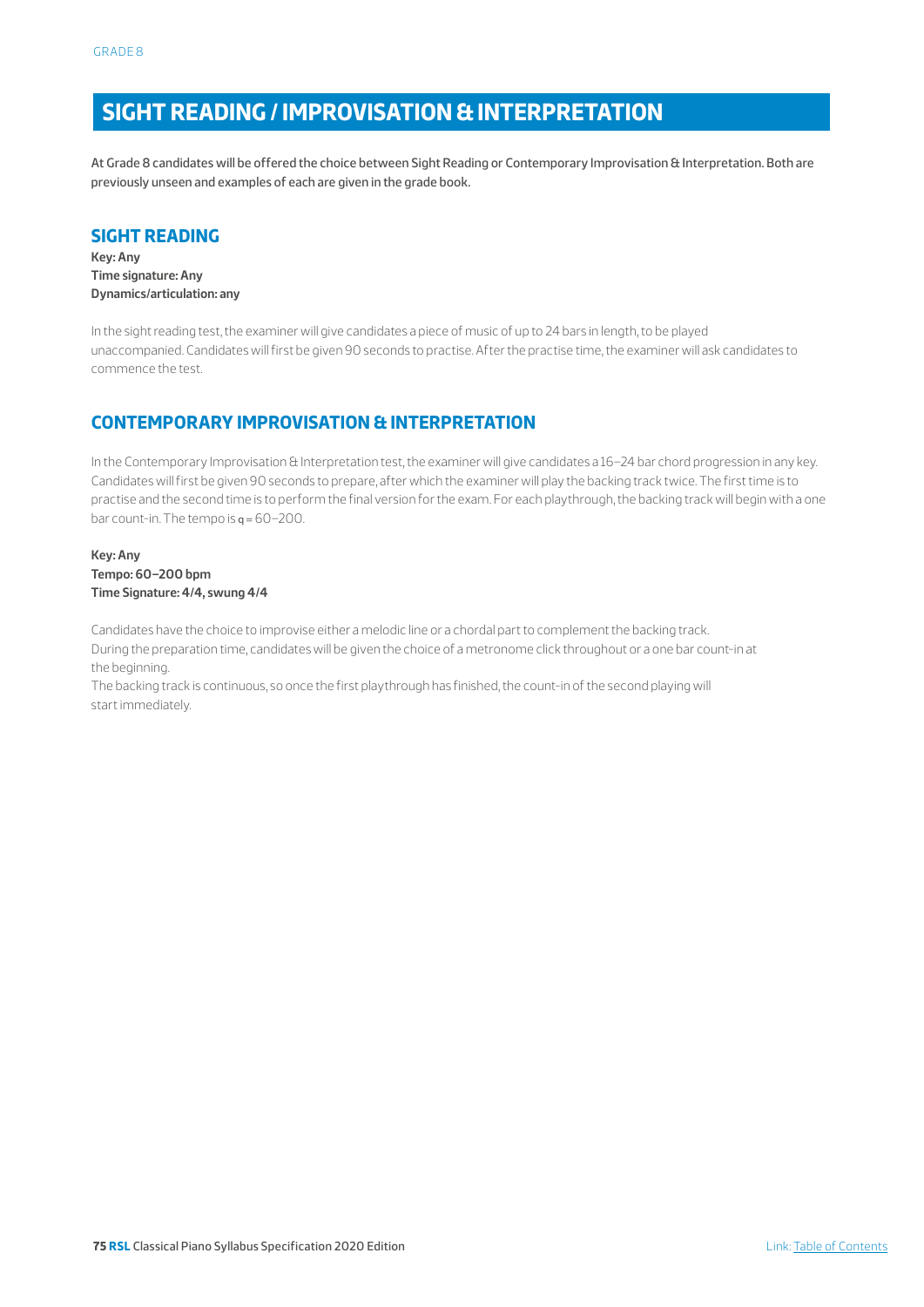# **EAR TESTS**

At Grade 8 there is one ear test, assessing melodic recall skills. An example is shown in the grade book.

### **MELODIC RECALL**

**Key: C major, C natural minor or C harmonic minor Tempo: 95bpm Time Signature: 4/4 Rhythms: Minims (half notes), crotchets (quarter notes), quaver (eighth notes).** 

The examiner will play a two-bar diatonic melody in the key of either C major, C natural minor or C harmonic minor, with a range up to an octave. There will be a C root note at the beginning of the test, then the melody will be played twice (each time preceded by four clicks). After this, candidates will hear a one bar count-in and will then need to play the melody back to a metronome click. The first note of the melody will be either the root, third or fifth. It is acceptable for candidates to play over the track as the test is being played and there will be 10 seconds to practise after the second playing. The piano can be used to assist at any time prior to being counted in to perform the exam version.

Note: the 10 seconds is pre-recorded on the audio track so the count-in for the exam version may begin while candidates are still practising.